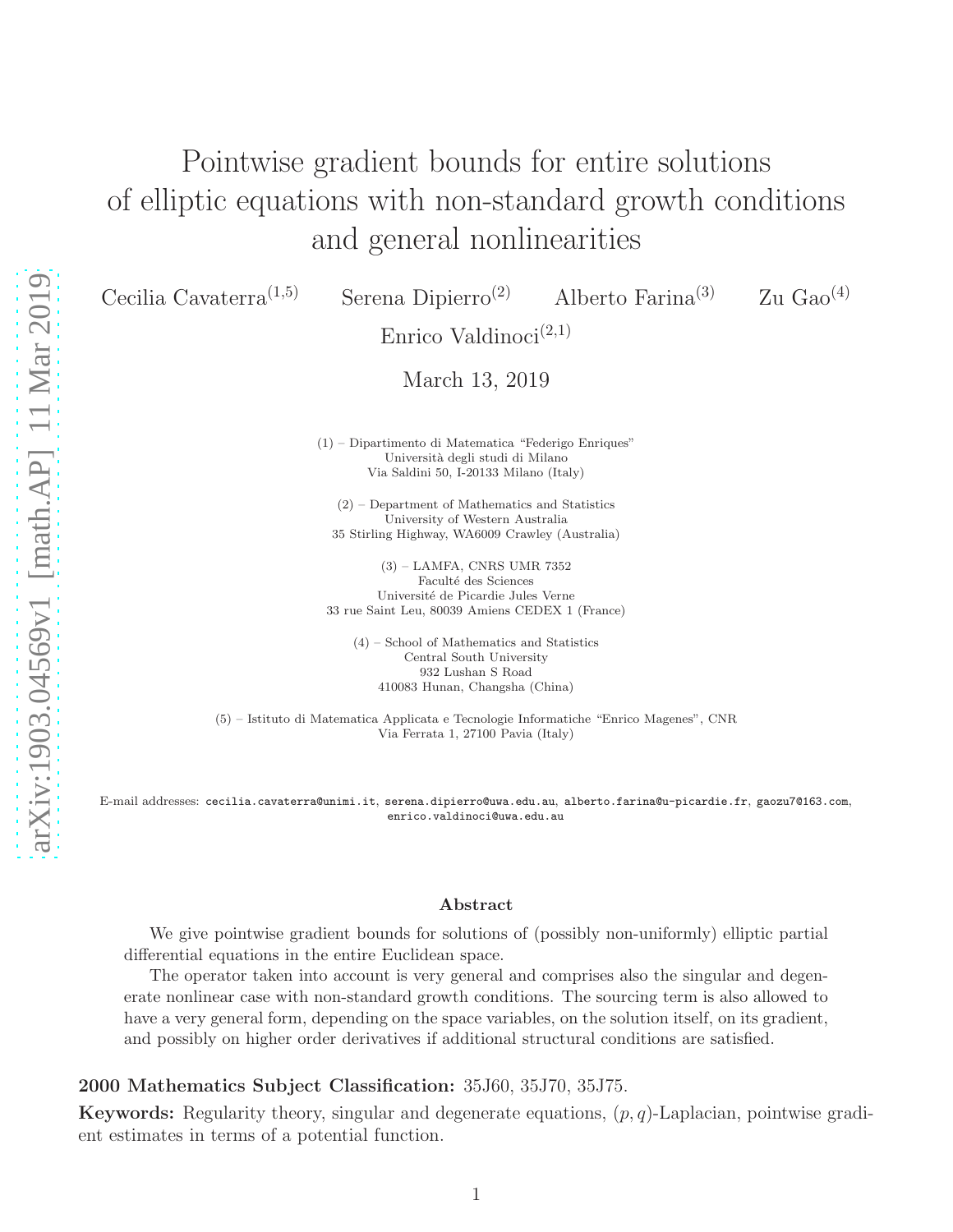### 1 Introduction

In this paper we consider a very general elliptic equation, set in the whole of the Euclidean space, and we will establish pointwise gradient bounds for the solutions. The operator taken into account can be degenerate and singular, and we can also consider the case of the superposition of differential operators with different homogeneity.

The main result establishes that (a possibly nonlinear function of) the gradient of the solution is bounded at any point by a suitable potential function. Moreover, the bound obtained, which can be seen as a generalization of the Energy Conservation Principle to PDEs, is in general sharp, since if equality is attained in this bound, the solution is shown to be necessarily constant.

Our results comprise, as particular cases, the classical results in [\[Mod85,](#page-33-0) [CGS94\]](#page-32-0). The method of proof is based on Maximum Principles and it can be seen as a refinement of the classical Bernstein method introduced in [\[Ber27\]](#page-32-1), as extended in [\[Pay76,](#page-33-1)[PP80,](#page-33-2) [Spe81\]](#page-33-3). Namely, one considers a suitable auxiliary function, called "P-function" in jargon, which is defined in terms of the solution and its gradient, and shows that such a P-function satisfies a differential inequality: from this and the Maximum Principle, the desired bounds on the gradient plainly follow.

In spite of its intrinsic simplicity (and unquestionable beauty), the idea of obtaining gradient bounds via the Maximum Principle turned out to be very effective, and it found several applications in many topics, including Riemannian geometry (see e.g. [\[CY75,](#page-32-2)[Ham93,](#page-33-4) [SZ06,](#page-33-5)[FV11\]](#page-33-6)) anisotropic or nonhomogeneous equations (see e.g. [\[DG02,](#page-33-7) [BG13,](#page-32-3) [FV14,](#page-33-8) [CFV14,](#page-32-4) [BG15,](#page-32-5) [BG15b\]](#page-32-6)), and also subelliptic equations (see [\[Gar09\]](#page-33-9)), and, when the equation is set in a domain, the technique also detects the geometry of the domain itself (see e.g. [\[FV10b,](#page-33-10)[CFV12\]](#page-32-7)). Moreover, a novel approach to the Maximum Principle method has been recently exploited in a very successful way in [\[AC13,](#page-32-8) [And15,](#page-32-9) [AX18\]](#page-32-10), in order to obtain oscillation and modulus of continuity estimates. In general, these types of gradient and continuity estimates are also related to rigidity results for overdetermined problems (see e.g. [\[GL89,](#page-33-11) [FV10,](#page-33-12)[FV13b\]](#page-33-13)) and they also provide, as a byproduct, new classification results of Liouville type (see also [\[GS99,](#page-33-14)[PQS07\]](#page-33-15)).

In the case under consideration in this paper, given the very general structure of the equation, one needs to exploit a technique introduced in [\[FV13\]](#page-33-16): in our case, such differential inequality will be satisfied, in general, only up to a reminder, which can be shown to have the appropriate sign in a number of concrete examples.

Let us now describe in detail the mathematical framework in which we work. We consider the following PDE in divergence form:

<span id="page-1-0"></span>
$$
\operatorname{div}(\Phi'(|\nabla u|^2)\nabla u) = f(u) + g(\nabla u, Su) \quad \text{in } \mathbb{R}^n,
$$
\n(1.1)

where  $\Phi \in C^{3,\alpha}_{loc}((0, +\infty)) \cap C([0, +\infty))$  for some  $\alpha \in (0, 1)$ , with  $\Phi(0) = 0$ ,  $f \in C^{1}(\mathbb{R})$  and  $g \in C^{1}(\mathbb{R})$  $C^1(\mathbb{R}^n\times\mathbb{R}^{N-n})\cap L^\infty(\mathbb{R}^n\times\mathbb{R}^{N-n})$ 

We denote by  $(\zeta, \eta) \in \mathbb{R}^n \times \mathbb{R}^{N-n}$  the variables of the function g, i.e.,  $g := g(\zeta, \eta)$ , and we assume that for all  $M > 0$  we have that

<span id="page-1-1"></span>
$$
\sup_{\substack{(\zeta,\eta)\in\mathbb{R}^n\times\mathbb{R}^{N-n} \\ |\zeta|\leq M}}\left|g_{\zeta_j}(\zeta,\eta)\right|<+\infty,\quad\text{ for all }j\in\{1,\ldots,n\},\tag{1.2}
$$

where the subscript  $\zeta_j$  denotes partial derivative with respect to the variable  $\zeta_j$ .

In [\(1.1\)](#page-1-0) and throughout this article,

$$
S: L^{\infty}(\mathbb{R}^n) \cap C^{\ell}(\mathbb{R}^n) \mapsto (C^{\ell'}(\mathbb{R}^n))^{N-n}
$$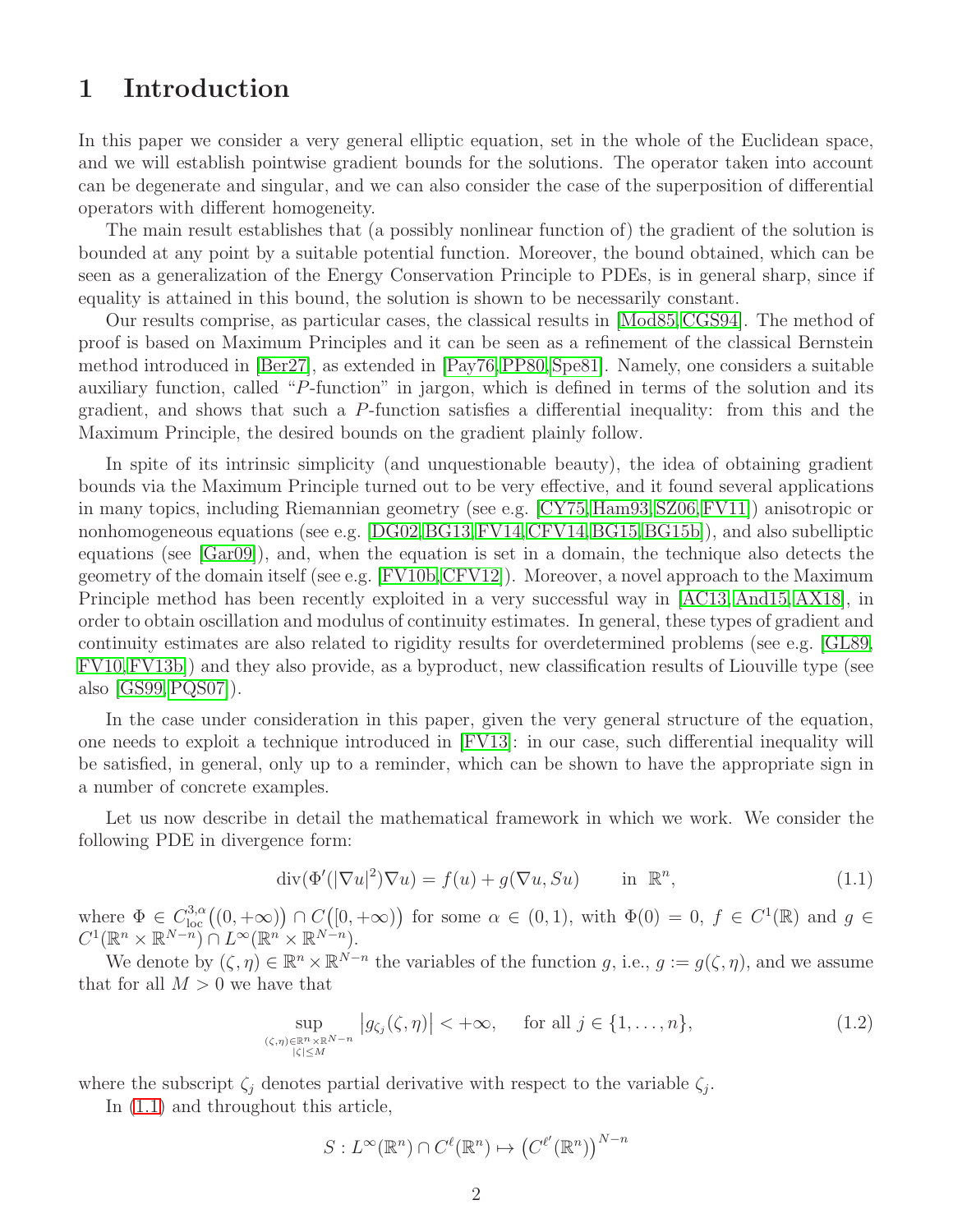will denote an operator<sup>[1](#page-2-0)</sup> acting on bounded and smooth functions, with  $\ell \in [3, +\infty]$  and  $\ell' \in [1, +\infty]$ , and we will write  $S = (S^{[1]}, \ldots, S^{[N-n]})$  where  $N \geq n \geq 1$ . If  $N - n = 0$ , we have that g does not depend on the variable  $\eta$ .

We stress that  $S$  is just a map sending functions into vectorial functions, and it does not necessarily need to be linear or continuous in any topology. Also, for the sake of simplicity, we will consider smooth<sup>[2](#page-2-1)</sup> solutions  $u \in C^{\ell}(\mathbb{R}^n)$  of  $(1.1)$ .

As customary, we will assume that the divergence form operator in [\(1.1\)](#page-1-0) possesses suitable (possibly singular or degenerate) elliptic structure, which will ensure the validity of the Maximum Principle. For this, for any  $\sigma \in \mathbb{R}^n$ , we set

<span id="page-2-2"></span>
$$
a_{ij}(\sigma) := 2\Phi''(|\sigma|^2)\sigma_i\sigma_j + \Phi'(|\sigma|^2)\delta_{ij},\tag{1.3}
$$

and we will always assume in this paper that at least one of the following Assumptions A and B is satisfied:

**Assumption A.** There exist  $p > 1$ ,  $a \ge 0$  and  $C_1$ ,  $C_2 > 0$  such that, for every  $\sigma$ ,  $\xi \in \mathbb{R}^n \setminus \{0\}$ ,

<span id="page-2-3"></span>
$$
C_1(a+|\sigma|)^{p-2} \le \Phi'(|\sigma|^2) \le C_2(a+|\sigma|)^{p-2}
$$
\n(1.4)

<span id="page-2-5"></span>

and 
$$
C_1(a+|\sigma|)^{p-2}|\xi|^2 \le \sum_{i,j=1}^n a_{ij}(\sigma)\xi_i\xi_j \le C_2(a+|\sigma|)^{p-2}|\xi|^2.
$$
 (1.5)

**Assumption B.** We have that  $\Phi \in C^1([0, +\infty))$ , and there exist  $C_1$ ,  $C_2 > 0$  such that, for every  $\sigma \in$  $\mathbb{R}^n$  and every  $\xi' = (\xi, \xi_{n+1}) \in \mathbb{R}^n \times \mathbb{R}$ , with  $\xi' \cdot (-\sigma, 1) = 0$ ,

<span id="page-2-4"></span>
$$
C_1(1+|\sigma|)^{-1} \le \Phi'(|\sigma|^2) \le C_2(1+|\sigma|)^{-1}
$$
\n(1.6)

<span id="page-2-6"></span>

and 
$$
C_1(1+|\sigma|)^{-1}|\xi'|^2 \le \sum_{i,j=1}^n a_{ij}(\sigma)\xi_i\xi_j \le C_2(1+|\sigma|)^{-1}|\xi'|^2.
$$
 (1.7)

Related structural assumptions on the diffusive operators have been considered in [\[CGS94,](#page-32-0)[FV13\]](#page-33-16). We observe that Assumptions A and B will be enforced with  $\sigma := \nabla u$ , hence, under a Lipschitz condition on the solution u, one has that  $|\nabla u| \leq M$  for some  $M > 0$ . So that it will be sufficient to require Assumptions A and B with  $\sigma$  belonging to the ball of radius M centered at the origin, which we will denote by  $B_M$ . Therefore, from now on, when we say that Assumptions A and B are satisfied, we mean that they are fulfilled when  $\sigma \in B_M$ , and the constants  $C_1$  and  $C_2$  can depend

$$
S(u) = \left(x, u, x + \nabla u, u_{111} - u_{22} + \Delta^2 u, u_{11}^5, x \cdot \nabla u + \log(1 + u_{2222}^4) + \sqrt{-\Delta}(\arctan u)\right)
$$

is an admissible (though not specially meaningful) operator. In this case,  $N - n = n + 1 + n + 3$ , that is  $N = 3n + 4$ . In our setting, it is an interesting feature that the nonlinear source  $q$  can also depend on higher derivatives, on nonlinear differential operators, on integro-differential operators, etc.

<span id="page-2-1"></span> ${}^{2}$ In this paper, we did not optimize the regularity assumptions on the solution u. For our purposes, it is sufficient to have sufficient regularity to write  $(1.1)$  in the pointwise sense and consider its derivatives. Hence, if the operator S only involves a finite number of derivatives, then also u is required to have a finite number of derivatives. When  $S$ only involves operators of order 1 or less, in concrete cases one can also apply standard elliptic regularity theory to obtain the desired regularity of  $u$  starting with rather minimal assumptions. Since the minimal regularity assumptions in this general setting are rather technical, we will not introduce this additional complication in this article, sticking to the case of sufficiently smooth solutions.

<span id="page-2-0"></span><sup>1</sup>For instance, in our setting,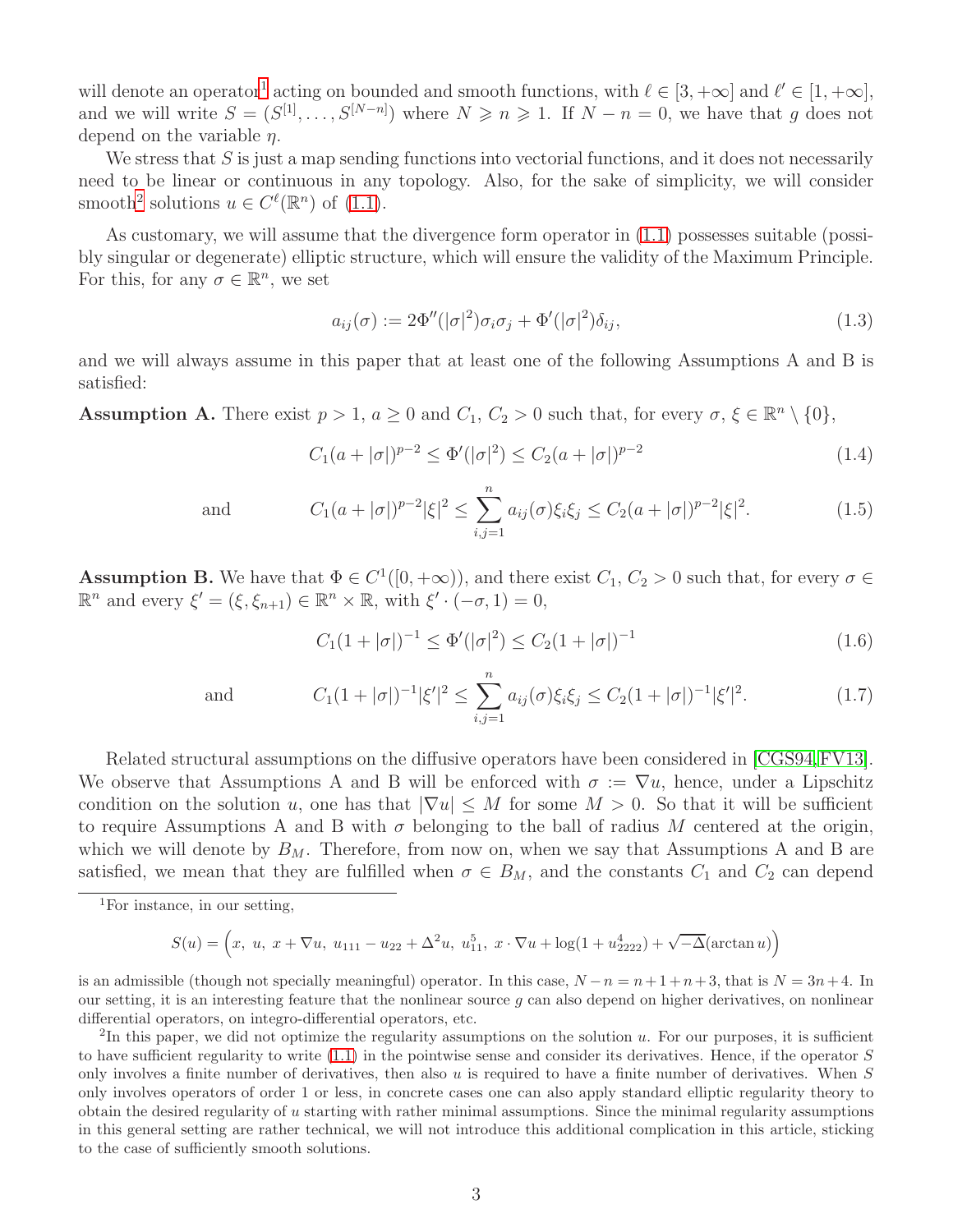on M. In particular, when Assumption B is in force, we can reduce to Assumption A with  $p = 2$ , with constants depending on M.

In our setting, we have that Assumptions A and B are satisfied by very general nonlinear operators, as established by the following result:

#### <span id="page-3-0"></span>**Proposition 1.1.** *Let*  $m \geq 1$  *and*

<span id="page-3-1"></span>
$$
\Phi(r) := \sum_{k=1}^{m} \left( \frac{2c_k}{p_k} (b_k + r)^{\frac{p_k}{2}} - \frac{2c_k b_k^{\frac{p_k}{2}}}{p_k} \right),\tag{1.8}
$$

*with*

<span id="page-3-2"></span>
$$
1 \le p_1 \le \ldots \le p_m < +\infty,\tag{1.9}
$$

*and*

<span id="page-3-3"></span>
$$
c_k > 0
$$
, for every  $k \in \{1, ..., m\}$ . (1.10)

*Then:*

*(i) If*

$$
p_1 > 1, \t b_1 \ge 0
$$
  
and  $\mu b_1 \le b_k \le \frac{b_1}{\mu}$ , for all  $k \in \{1, ..., m\}$ , (1.11)

<span id="page-3-5"></span>*for some*  $\mu \in (0,1)$ *, then Assumption A holds true.* 

*(ii) If*

<span id="page-3-6"></span>
$$
\mu \le b_k \le \frac{1}{\mu}, \quad \text{for all } k \in \{1, \dots, m\},\tag{1.12}
$$

*for some*  $\mu \in (0,1)$ *, then Assumption B holds true.* 

In view of Proposition [1.1](#page-3-0) it follows that Assumptions A and B comprise the important case of *nonlinear operators with non-standard growth conditions and with non-uniform ellipticity properties*, see [\[AM01,](#page-32-11) [CMM17,](#page-33-17) [BCM18\]](#page-32-12).

In our setting, the bounds on the gradient of the solution  $u$  will require the control on the sign of a suitable reminder. To describe this feature in details, we give some notation. For any  $r \in \mathbb{R}$ , we define

<span id="page-3-4"></span>
$$
\Lambda(r) := 2r\Phi''(r) + \Phi'(r). \tag{1.13}
$$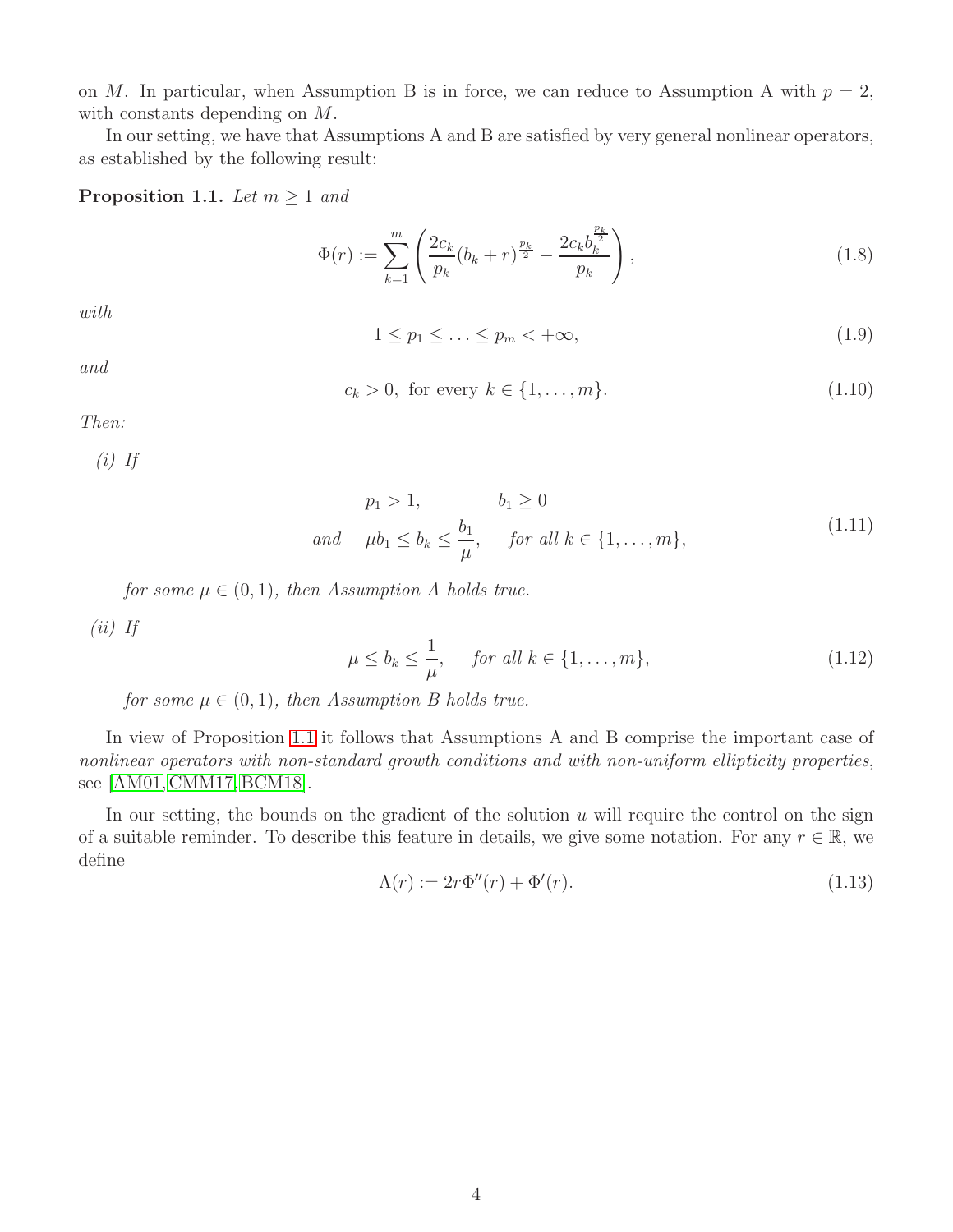In this setting, the reminder function that we consider is defined<sup>[3](#page-4-0)</sup> on  $\{\nabla u \neq 0\}$  by

<span id="page-4-1"></span>
$$
\mathcal{R} := -\frac{2f(u)g(\nabla u, Su)|\nabla u|^2}{\Phi'(|\nabla u|^2)} + 2|\nabla u|^2 \sum_{k=1}^n \sum_{j=1}^{N-n} g_{\eta_j}(\nabla u, Su) \frac{\partial S^{[j]} u}{\partial x_k} u_k
$$
  
+ 
$$
\frac{2f(u)|\nabla u|^2}{\Lambda(|\nabla u|^2)} \sum_{j=1}^n g_{\zeta_j}(\nabla u, Su) u_j.
$$
 (1.14)

As customary, if  $N - n = 0$  the second term in the right hand side of [\(1.14\)](#page-4-1) is considered to be zero (equivalently, in this case, the function q does not depend on the variable  $\eta$ ).

Given  $\alpha \in (0,1]$  we will also denote by  $C^{0,\alpha}(\mathbb{R}^n)$  the space of functions  $u \in L^{\infty}(\mathbb{R}^n)$  such that

$$
\sup_{\substack{x,y\in\mathbb{R}^n\\x\neq y}}\frac{|u(x)-u(y)|}{|x-y|^{\alpha}}<+\infty.
$$

In this framework, our pivotal result is the following:

<span id="page-4-4"></span>**Theorem 1.2.** Assume that  $u \in C^{\ell}(\mathbb{R}^n) \cap W^{1,\infty}(\mathbb{R}^n)$  is a solution of [\(1.1\)](#page-1-0). For every  $r \in \mathbb{R}$ , let

<span id="page-4-2"></span>
$$
F_0(r) := \int_0^r f(\tau) d\tau, \qquad c_u := \inf_{x \in \mathbb{R}^n} F_0(u(x)) \qquad and \qquad F(r) := F_0(r) - c_u. \tag{1.15}
$$

*Assume that*

<span id="page-4-3"></span>
$$
Su \in C^{0,\alpha}(\mathbb{R}^n, \mathbb{R}^{N-n}), \qquad \text{for some } \alpha \in (0,1]
$$
 (1.16)

*and*

<span id="page-4-5"></span>
$$
\mathcal{R}(x) \ge 0, \qquad \text{for every } x \in \{\nabla u \ne 0\}. \tag{1.17}
$$

*Then,*

<span id="page-4-6"></span>
$$
2\Phi'(|\nabla u(x)|^2)|\nabla u(x)|^2 - \Phi(|\nabla u(x)|^2) \le 2F(u(x)), \quad \text{for every } x \in \mathbb{R}^n. \tag{1.18}
$$

We observe that, since u is bounded, we have that  $c<sub>u</sub>$  is finite and the setting in [\(1.15\)](#page-4-2) is well posed. As a matter of fact, such a setting can be seen as a "gauge" on the potential function that makes F nonnegative on the range of the solution.

Condition [\(1.16\)](#page-4-3) can be seen as a regularity assumption on the solution (it can be also relaxed, for instance, if  $Su(x) = (x, Tu(x))$ , with  $T: L^{\infty}(\mathbb{R}^n) \cap C^{\ell}(\mathbb{R}^n) \mapsto (C^{\ell'}(\mathbb{R}^n))^{N-2n}$ , it is enough to suppose that g is uniformly  $C^{0,\alpha}$  in the x variable and  $Tu \in C^{0,\alpha}(\mathbb{R}^n, \mathbb{R}^{N-2n})$ .

We also point out that Theorem [1.2](#page-4-4) comprises, as special cases, some classical results. In particular, when  $\Phi(r) := r$  and q vanishes identically, then  $\mathcal R$  also vanishes identically, hence condition [\(1.17\)](#page-4-5) is satisfied. In this case, equation [\(1.1\)](#page-1-0) reduces to

$$
\Delta u = f(u),
$$

<span id="page-4-0"></span> $3$ We take this opportunity to amend a flaw in [\[FV13\]](#page-33-16). As a matter of fact, due to a cut-and-paste error, the term

$$
\frac{2f(u)|\nabla u|^2}{\Lambda(|\nabla u|^2)}\sum_{j=1}^ng_{p_j}(x,u,\nabla u)u_j
$$

is missing from formula (1.13) in [\[FV13\]](#page-33-16). The proof in [\[FV13\]](#page-33-16) (which is based on Lemma 2.1 there) is however correct as it is. Formula (1.11) and Remark 1.4 of [\[FV13\]](#page-33-16) have also to be corrected by adding the missing term (e.g., saying that  $fg_p, p_i \ge 0$ ). Also, for clarity, we point out some minor typos in [\[FV13\]](#page-33-16): the statement " $w \in S$ " three lines below (3.4) should be " $w \in \overline{S}$ ", the set V on line 3 of page 625 should be corrected into  $\mathscr V$ , the "neighborhood of  $x_o$ " in the last line of the proof of Theorem 1.3 should be the "neighborhood of  $y$ ". Also, throughout all [\[FV13\]](#page-33-16), the function g is assumed to be uniformly in  $C^{0,\alpha}$  with respect to the x variable.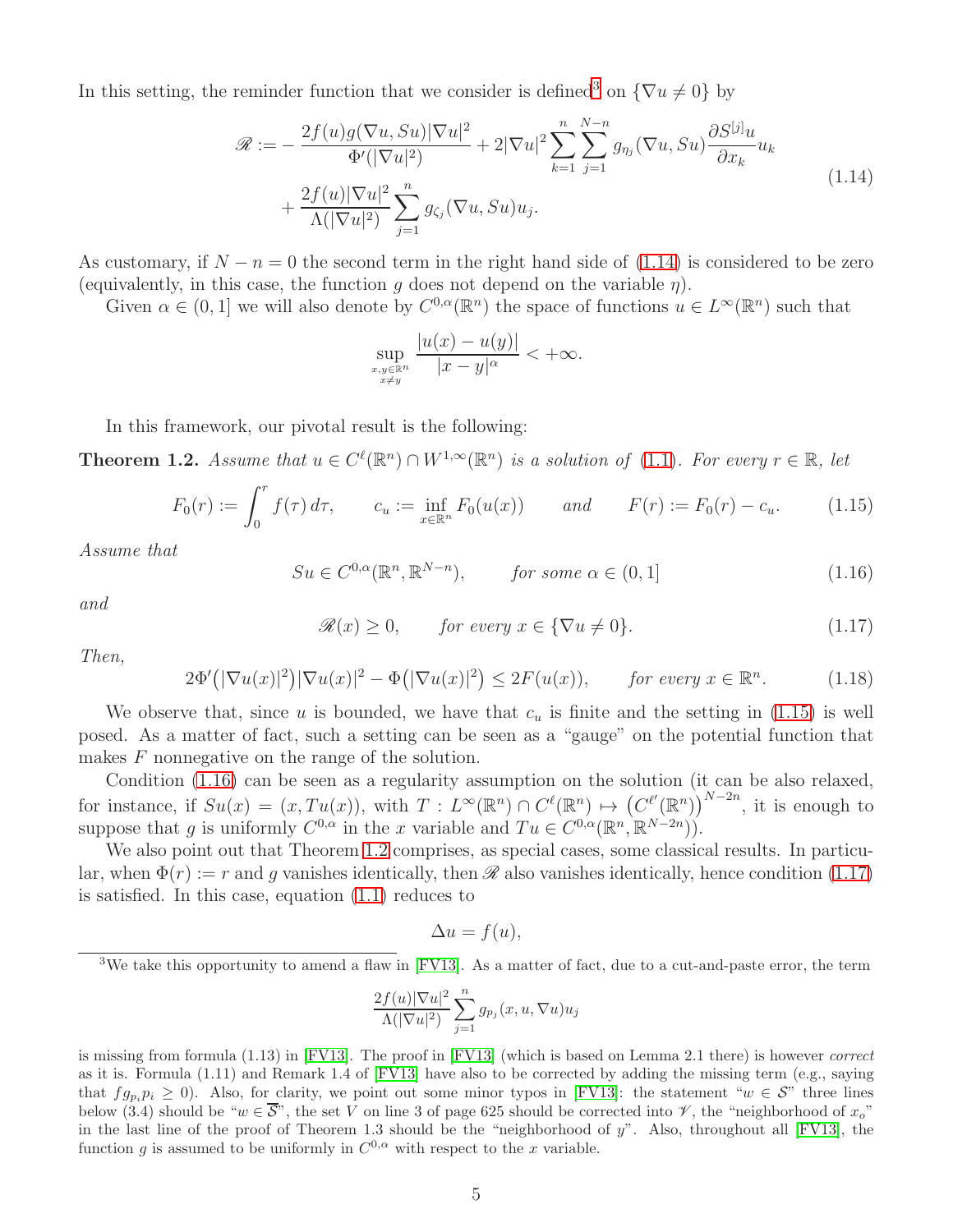and [\(1.18\)](#page-4-6) boils down to

$$
|\nabla u(x)|^2 \le 2F(u(x)),
$$

which is precisely the classical result in [\[Mod85\]](#page-33-0). Similarly, some results in [\[CGS94\]](#page-32-0) and [\[FV13\]](#page-33-16) are also recovered as particular cases of Theorem [1.2](#page-4-4) (and, from the technical point of view, the setting introduced here simplifies and extends that in [\[FV13\]](#page-33-16), by keeping track at the same time of all the derivatives of the nonlinear source  $q$ ). In particular, recovering the elliptic regularity theory as mentioned in the footnote on page [3,](#page-2-1) one can obtain from Theorem [1.2](#page-4-4) the classical results in [\[Mod85\]](#page-33-0), [\[CGS94\]](#page-32-0) and [\[FV13\]](#page-33-16) also for weak solutions.

In some sense, one can consider Theorem [1.2](#page-4-4) as an *abstract* result, in which a very general framework is taken into account, with minimal structural assumptions on the equation, but under a fundamental condition on the sign of the reminder function, as given in [\(1.17\)](#page-4-5). To apply this result to particular cases of interest, we point out now that condition [\(1.17\)](#page-4-5) is indeed satisfied in a number of *concrete* situations, such as the p-Laplacian operator, the graphical mean curvature operators, and operators obtained by the superposition of singular and degenerate operators with different scaling properties, proving gradient bounds under simple structural assumptions on the nonlinear sources. Indeed, we have the following result:

<span id="page-5-1"></span>**Proposition 1.3.** Let  $m > 1$  and  $\Phi$  be as in [\(1.8\)](#page-3-1), under assumptions [\(1.9\)](#page-3-2) and [\(1.10\)](#page-3-3), and suppose *that*  $b_k \geq 0$  *for all*  $k \in \{1, \ldots, m\}$ *. Assume that* 

<span id="page-5-2"></span>
$$
S(u) := u.\t\t(1.19)
$$

*Suppose also that*

<span id="page-5-0"></span>
$$
g(\zeta, \eta) \le g(\zeta, \tilde{\eta}) \text{ for all } \zeta \in \mathbb{R}^n \text{ and } \eta \le \tilde{\eta}, \tag{1.20}
$$

and 
$$
g(\lambda \zeta, \eta) = \lambda^{\beta} g(\zeta, \eta)
$$
 for all  $\lambda > 0$ , for some  $\beta > 0$  (1.21)

*In addition, assume that one of the following five conditions is satisfied: either*

<span id="page-5-3"></span>
$$
m = 1, \ \beta = p_1 - 1 \ \text{and} \ (p_1 - 2)f(\eta)g(\zeta, \eta) \ge 0, \ \text{for all } \zeta \in \mathbb{R}^n \ \text{and } \eta \in \mathbb{R}, \tag{1.22}
$$

*or*

<span id="page-5-5"></span>
$$
m = 1, p_1 = 2 \text{ and } (\beta - 1)f(\eta)g(\zeta, \eta) \ge 0, \text{ for all } \zeta \in \mathbb{R}^n \text{ and } \eta \in \mathbb{R},
$$
 (1.23)

*or*

<span id="page-5-6"></span>
$$
m = 1, \ \beta = 1 \ \text{and} \ (2 - p_1)f(\eta)g(\zeta, \eta) \ge 0, \ \text{for all } \zeta \in \mathbb{R}^n \ \text{and } \eta \in \mathbb{R}, \tag{1.24}
$$

*or*

<span id="page-5-7"></span>
$$
\beta \ge \max\{1, p_m - 1\} \text{ and } f(\eta)g(\zeta, \eta) \ge 0, \text{ for all } \zeta \in \mathbb{R}^n \text{ and } \eta \in \mathbb{R}, \tag{1.25}
$$

*or*

<span id="page-5-8"></span>
$$
b_1 = \dots = b_m = 0, \ \beta \le p_1 - 1 \ \text{and} \ f(\eta)g(\zeta, \eta) \le 0, \ \text{for all} \ \zeta \in \mathbb{R}^n \ \text{and} \ \eta \in \mathbb{R}, \tag{1.26}
$$

*or*

<span id="page-5-4"></span>
$$
m = 1, b_1 = 0 \text{ and } \beta = p_1 - 1. \tag{1.27}
$$

*Then*  $\Re \geq 0$ *.* 

A concrete example that satisfies assumptions [\(1.20\)](#page-5-0) and [\(1.21\)](#page-5-0) is

$$
g(\zeta,\eta)=|\zeta|^{\beta}h(\eta),
$$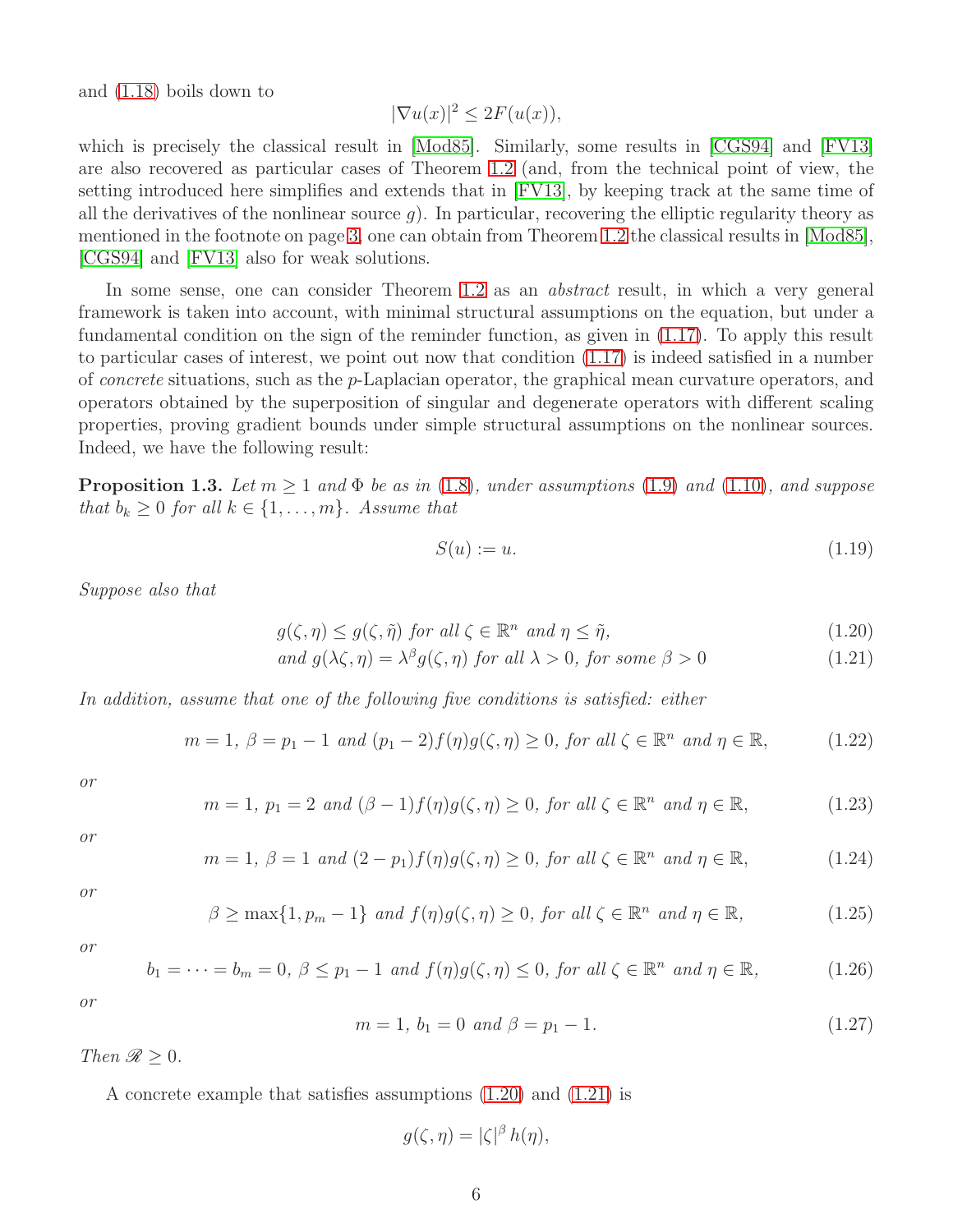with  $\beta > 1$  and h increasing.

Other concrete situations in which one can explicitly check that  $\mathcal{R} \geq 0$  will be discussed in the forthcoming Remarks [1.5](#page-7-0) and [1.6.](#page-9-0)

Combining Theorem [1.2](#page-4-4) with Propositions [1.1](#page-3-0) and [1.3,](#page-5-1) we plainly obtain the following gradient estimate in a very general, but concrete, situation:

<span id="page-6-0"></span>Corollary 1.4. *Let*  $m \geq 1$  *and* 

$$
\Phi(r) := \sum_{k=1}^{m} \left( \frac{2c_k}{p_k} (b_k + r)^{\frac{p_k}{2}} - \frac{2c_k b_k^{\frac{p_k}{2}}}{p_k} \right),
$$

*with*  $1 \leq p_1 \leq \ldots \leq p_m < +\infty$  *and*  $c_k > 0$  *for every*  $k \in \{1, \ldots, m\}$ *. Suppose that either*

$$
p_1 > 1, \t b_1 \ge 0
$$
  
and  $\mu b_1 \le b_k \le \frac{b_1}{\mu}, \t \text{ for all } k \in \{1, ..., m\},$  (1.28)

<span id="page-6-1"></span>*or*

<span id="page-6-2"></span>
$$
\mu \le b_k \le \frac{1}{\mu}, \quad \text{for all } k \in \{1, \dots, m\},\tag{1.29}
$$

*for some*  $\mu \in (0, 1)$ *.* 

 $Suppose\ also\ that\ g:\mathbb{R}^n\times\mathbb{R}\to\mathbb{R}\ satisfies\ the\ following\ monotonicity\ and\ homogeneity\ assumption.$ *tions:*

<span id="page-6-3"></span>
$$
g(\zeta, \eta) \le g(\zeta, \tilde{\eta}) \text{ for all } \zeta \in \mathbb{R}^n \text{ and } \eta \le \tilde{\eta}, \tag{1.30}
$$

$$
and g(\lambda\zeta, \eta) = \lambda^{\beta} g(\zeta, \eta) \text{ for all } \lambda, \beta > 0.
$$
 (1.31)

*In addition, assume that one of the following five conditions is satisfied: either*

<span id="page-6-4"></span>
$$
m = 1, \ \beta = p_1 - 1 \ \text{and} \ (p_1 - 2)f(\eta)g(\zeta, \eta) \ge 0, \ \text{for all} \ \zeta \in \mathbb{R}^n \ \text{and} \ \eta \in \mathbb{R}, \tag{1.32}
$$

*or*

$$
m = 1, p_1 = 2 \text{ and } (\beta - 1)f(\eta)g(\zeta, \eta) \ge 0, \text{ for all } \zeta \in \mathbb{R}^n \text{ and } \eta \in \mathbb{R}, \tag{1.33}
$$

*or*

$$
m = 1, \ \beta = 1 \ and \ (2 - p_1)f(\eta)g(\zeta, \eta) \ge 0, \text{ for all } \zeta \in \mathbb{R}^n \text{ and } \eta \in \mathbb{R}, \tag{1.34}
$$

$$
\beta \ge \max\{1, p_m - 1\} \text{ and } f(\eta)g(\zeta, \eta) \ge 0, \text{ for all } \zeta \in \mathbb{R}^n \text{ and } \eta \in \mathbb{R}, \tag{1.35}
$$

*or*

$$
b_1 = \dots = b_m = 0, \ \beta \le p_1 - 1 \ \text{and} \ f(\eta)g(\zeta, \eta) \le 0, \ \text{for all} \ \zeta \in \mathbb{R}^n \ \text{and} \ \eta \in \mathbb{R}, \tag{1.36}
$$

*or*

<span id="page-6-5"></span>
$$
m = 1, b_1 = 0 \text{ and } \beta = p_1 - 1. \tag{1.37}
$$

Assume that  $u \in C^{\ell}(\mathbb{R}^n) \cap W^{1,\infty}(\mathbb{R}^n)$  *is a solution of* 

<span id="page-6-6"></span>
$$
\operatorname{div}(\Phi'(|\nabla u|^2)\nabla u) = f(u) + g(\nabla u, u), \qquad \text{in } \mathbb{R}^n. \tag{1.38}
$$

*For every*  $r \in \mathbb{R}$ *, let* 

$$
F_0(r) := \int_0^r f(\tau) d\tau, \qquad c_u := \inf_{x \in \mathbb{R}^n} F_0(u(x)) \qquad and \qquad F(r) := F_0(r) - c_u.
$$

*Then,*

<span id="page-6-7"></span>
$$
2\Phi'(|\nabla u(x)|^2)|\nabla u(x)|^2 - \Phi(|\nabla u(x)|^2) \le 2F(u(x)), \quad \text{for every } x \in \mathbb{R}^n. \tag{1.39}
$$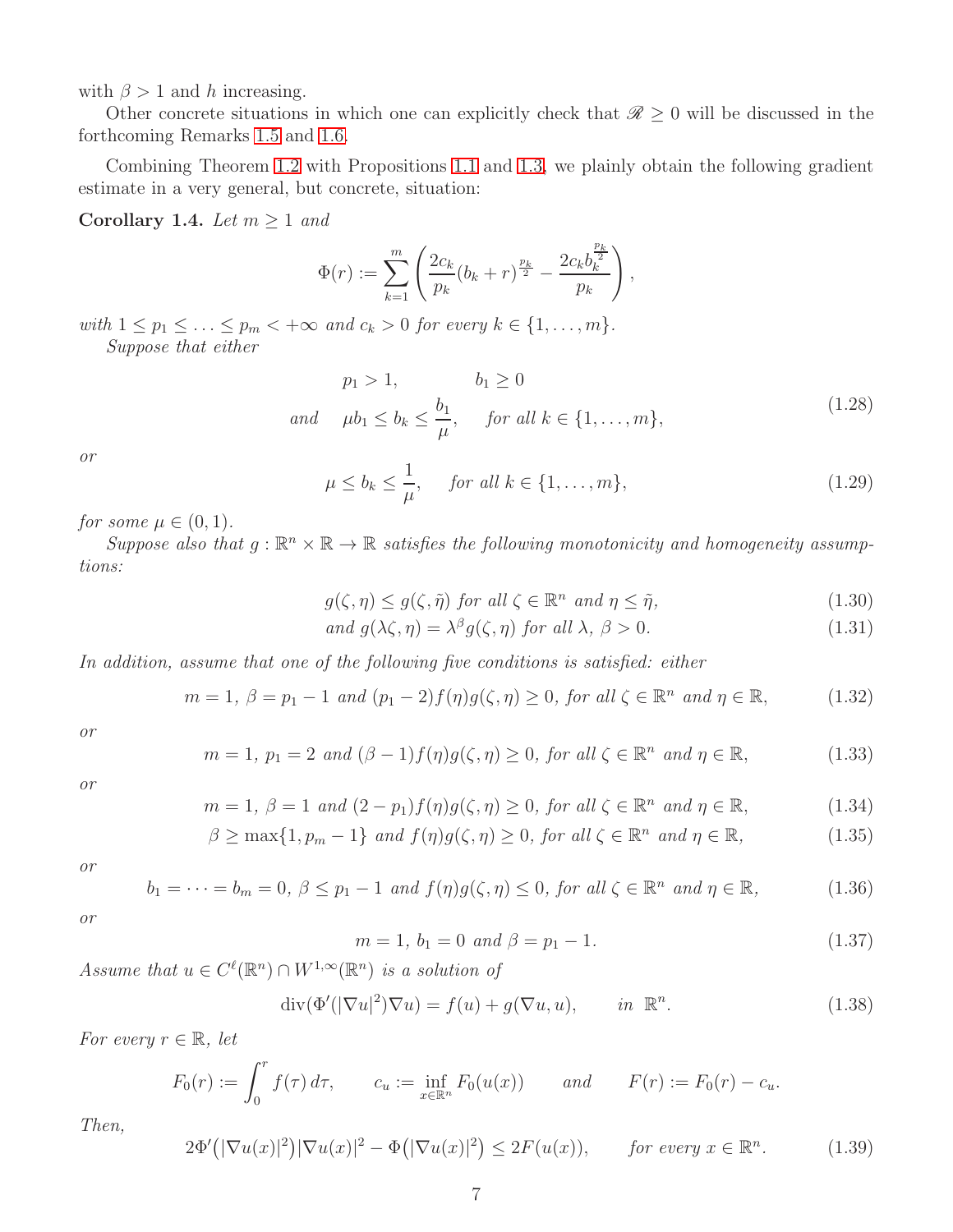<span id="page-7-0"></span>Remark 1.5. Checking condition [\(1.17\)](#page-4-5) can be, in principle, not a trivial task in practice. Nevertheless, there are a number of concrete cases in which condition [\(1.17\)](#page-4-5) is automatically satisfied. Without any attempt of being exhaustive, and only for the sake of confirming the interest of such a condition, we list here some of these situations in which condition [\(1.17\)](#page-4-5) is fulfilled. For simplicity, we focus here on the case in which  $f$  vanishes identically, and thus  $(1.14)$  reduces to

<span id="page-7-2"></span>
$$
\frac{\mathcal{R}}{2|\nabla u|^2} = \sum_{k=1}^n \sum_{j=1}^{N-n} g_{\eta_j}(\nabla u, Su) \frac{\partial S^{[j]} u}{\partial x_k} u_k.
$$
\n(1.40)

(i). An interesting example is given by the equation

<span id="page-7-1"></span>
$$
\operatorname{div}(\Phi'(|\nabla u|^2)\nabla u) = h(u) + c(x) \cdot \nabla u \qquad \text{in } \mathbb{R}^n,
$$
\n(1.41)

with  $h \in C^1(\mathbb{R})$ ,  $h' \geq 0$ ,  $c = (c_1, \ldots, c_n) \in C^1(\mathbb{R}^n, \mathbb{R}^n) \cap L^{\infty}(\mathbb{R}^n, \mathbb{R}^n)$ , under the assumption that the matrix  $\left\{\frac{\partial c_j}{\partial x_i}\right\}$  $\partial x_k$ o is nonnegative definite.<br>  $j, k \in \{1, ..., n\}$ 

To check that  $(1.17)$  is satisfied in this case, it is convenient to take  $N := 2n + 1$ ,  $Su := (c, h(u))$ , that is

$$
S^{[j]}u := \begin{cases} c_j & \text{if } j \in \{1, \dots, n\}, \\ h(u) & \text{if } j = n+1, \end{cases}
$$

and

$$
g(\zeta, \eta) = g(\zeta_1, ..., \zeta_n, \eta_1, ..., \eta_{n+1}) := \sum_{j=1}^n \zeta_j \eta_j + \eta_{n+1}.
$$

Notice that, with this choice, the general setting in [\(1.1\)](#page-1-0) gives precisely [\(1.41\)](#page-7-1).

To check that condition [\(1.17\)](#page-4-5) is satisfied in this case, we point out that for every  $j \in \{1, \ldots, n\}$ we have that  $g_{\eta_j}(\zeta,\eta) = \zeta_j$ , and  $g_{\eta_{n+1}}(\zeta,\eta) = 1$ . Accordingly,

$$
g_{\eta_j}(\nabla u, Su) = \begin{cases} u_j & \text{if } j \in \{1, \dots, n\}, \\ 1 & \text{if } j = n+1. \end{cases}
$$

Furthermore,

$$
\frac{\partial S^{[j]}u}{\partial x_k} = \begin{cases} \frac{\partial c_j}{\partial x_k} & \text{if } j \in \{1, \dots, n\}, \\ h'(u)u_k & \text{if } j = n+1. \end{cases}
$$

Consequently, by [\(1.40\)](#page-7-2),

$$
\frac{\mathcal{R}}{2|\nabla u|^2} = \sum_{k=1}^n \sum_{j=1}^{n+1} g_{\eta_j}(\nabla u, Su) \frac{\partial S^{[j]} u}{\partial x_k} u_k
$$
  
\n
$$
= \sum_{k=1}^n \left[ \sum_{j=1}^n g_{\eta_j}(\nabla u, Su) \frac{\partial S^{[j]} u}{\partial x_k} u_k + g_{\eta_{n+1}}(\nabla u, Su) \frac{\partial S^{[n+1]} u}{\partial x_k} u_k \right]
$$
  
\n
$$
= \sum_{k=1}^n \left[ \sum_{j=1}^n \frac{\partial c_j}{\partial x_k} u_j u_k + h'(u) u_k^2 \right]
$$
  
\n
$$
\geq 0.
$$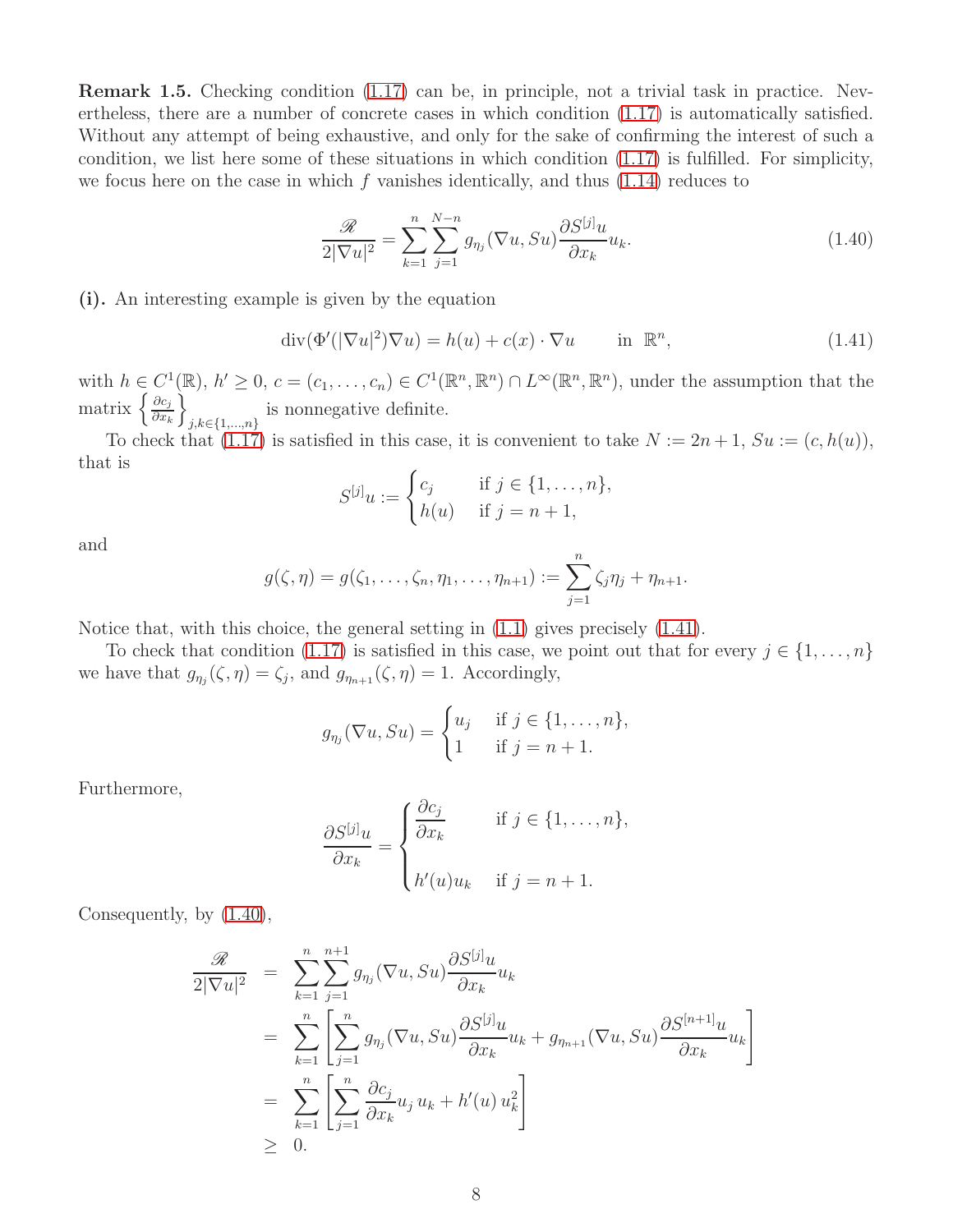This generalizes the result in (1.10) of [\[FV13\]](#page-33-16) to more general operators. (ii). As a further example, one can assume that

<span id="page-8-0"></span>
$$
g = g(\zeta, \eta) \text{ is nondecreasing in } \eta,
$$
\n(1.42)

and consider the projection operator

$$
Su(x) := u(x_1,0,\ldots,0).
$$

In this case, condition [\(1.17\)](#page-4-5) is satisfied by all solutions which are nondecreasing in the first direction, since, by  $(1.40)$ ,

$$
\frac{\mathscr{R}}{2|\nabla u|^2} = g_{\eta}(\nabla u, Su) \frac{\partial Su}{\partial x_1} u_1 = g_{\eta}(\nabla u, Su) v_1 u_1 \ge 0,
$$

with  $v_1(x) := u_1(x_1, 0, \ldots, 0)$ .

(iii). Another interesting case is when [\(1.42\)](#page-8-0) holds true and one considers the integral operator

$$
Su(x) := \int_0^{x_1} u(t, x_2, \dots, x_n) dt,
$$

and then [\(1.17\)](#page-4-5) is satisfied by all nonnegative solutions which are nondecreasing in every direction (i.e.,  $u_i \geq 0$  for all  $i \in \{1, ..., n\}$ ).

Indeed, in this case we have that

$$
v_k(x) := \int_0^{x_1} u_k(t, x_2, \dots, x_n) dt \ge 0, \quad k = 2, \dots, n
$$

and hence, by  $(1.40)$ ,

$$
\frac{\mathcal{R}}{2|\nabla u|^2} = \sum_{k=1}^n g_\eta(\nabla u, Su) \frac{\partial Su}{\partial x_k} u_k
$$
  
=  $g_\eta(\nabla u, Su) \left( uu_1 + \sum_{k=2}^n v_k u_k \right)$   
 $\geq 0.$ 

(iv). One can also assume [\(1.42\)](#page-8-0) and take into account the convolution operator

$$
Su(x) := \int_{\mathbb{R}^n} u(x - y) K(y) dy,
$$

with  $K \in C_0^{\infty}(\mathbb{R}^n, [0, +\infty))$ . In this case, condition [\(1.17\)](#page-4-5) is satisfied by all solutions which are nondecreasing in every direction, since

$$
v_k(x) := \int_{\mathbb{R}^n} u_k(x - y) K(y) dy \ge 0,
$$

and [\(1.40\)](#page-7-2) gives that

$$
\frac{\mathcal{R}}{2|\nabla u|^2} = \sum_{k=1}^n g_\eta(\nabla u, Su) \frac{\partial Su}{\partial x_k} u_k = g_\eta(\nabla u, Su) \sum_{k=1}^n v_k u_k \ge 0.
$$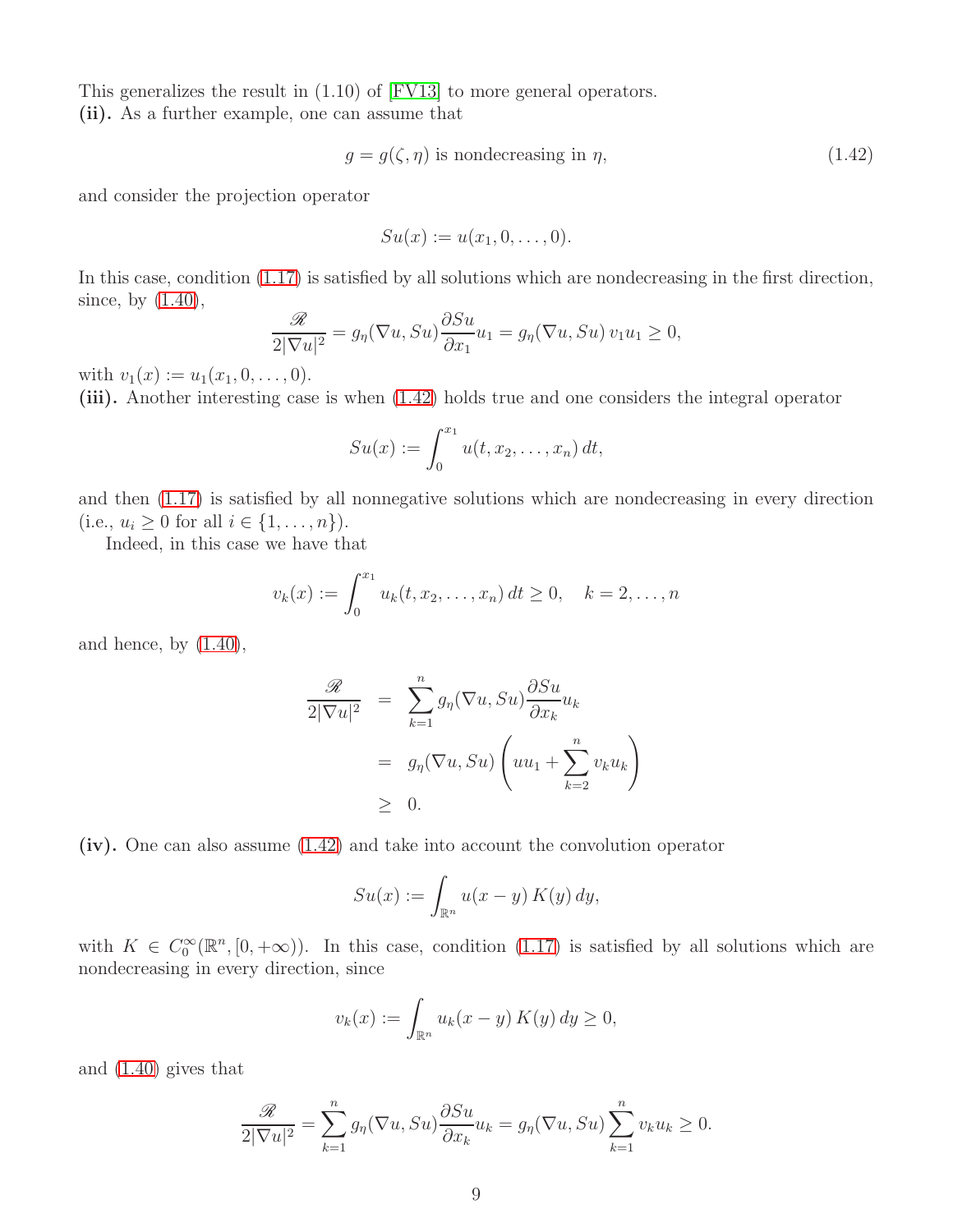(v). More generally, one can also assume [\(1.42\)](#page-8-0) and take into account the multi-convolution operator

$$
Su(x) := \int_{(\mathbb{R}^n)^d} u(x - y_1) \, \dots \, u(x - y_d) \, K(y_1, \dots, y_d) \, dy_1 \, \dots \, dy_d,
$$

with  $K \in C_0^{\infty}((\mathbb{R}^n)^d, [0, +\infty))$ . Then, condition [\(1.17\)](#page-4-5) is satisfied by all solutions which are nonnegative, and nondecreasing in every direction, since

$$
v_k(x) := \partial_{x_k} \int_{(\mathbb{R}^n)^d} u(x - y_1) \dots u(x - y_d) K(y_1, \dots, y_d) dy_1 \dots dy_d
$$
  
= 
$$
\sum_{h=1}^d \int_{(\mathbb{R}^n)^d} u_k(x - y_h) \left( \prod_{\substack{1 \le j \le d \\ j \ne h}} u(x - y_j) \right) K(y_1, \dots, y_d) dy_1 \dots dy_d
$$
  

$$
\geq 0,
$$

and hence [\(1.40\)](#page-7-2) gives that

$$
\frac{\mathcal{R}}{2|\nabla u|^2} = \sum_{k=1}^n g_\eta(\nabla u, Su) \frac{\partial Su}{\partial x_k} u_k = g_\eta(\nabla u, Su) \sum_{k=1}^n v_k u_k \ge 0.
$$

(vi). Another interesting example is given by the equation

$$
\operatorname{div}(\Phi'(|\nabla u|^2)\nabla u) = g(\nabla u, |u|^{q-1}u) \quad \text{in } \mathbb{R}^n,
$$
\n(1.43)

with  $q \ge 1$  and  $g = g(\zeta_1, \ldots, \zeta_n, \eta)$  such that  $g_\eta \ge 0$ .

In this case, one takes  $N := n + 1$  and  $Su := |u|^{q-1}u$ . Then

$$
\frac{\partial S u}{\partial x_k} = q |u|^{q-1} u_k,
$$

and hence, by  $(1.40)$ ,

$$
\frac{\mathcal{R}}{2|\nabla u|^2} = \sum_{k=1}^n g_\eta(\nabla u, Su) \frac{\partial Su}{\partial x_k} u_k = q g_\eta(\nabla u, Su)|u|^{q-1} |\nabla u|^2 \ge 0.
$$

<span id="page-9-0"></span>Remark 1.6. An interesting example satisfying the structural assumption in [\(1.17\)](#page-4-5) is provided by the equation

<span id="page-9-1"></span>
$$
\Delta u = f(u) + (c \cdot \nabla u) h(u), \qquad (1.44)
$$

with  $c \in \mathbb{R}^n$ ,  $f, h \in C^1(\mathbb{R}^n)$  and  $h' \geq 0$ . In this case, assumption [\(1.17\)](#page-4-5) is fulfilled if u is monotone nondecreasing in direction c, i.e.  $c \cdot \nabla u \geq 0$ .

Indeed, in this case we can take  $\Phi(r) := r, N := n + 1, g(\zeta, \eta) = g(\zeta_1, \ldots, \zeta_n, \eta) := (c \cdot \zeta) \eta$ and  $Su := h(u)$ . Then, the general equation in [\(1.1\)](#page-1-0) reduces in this setting to the one in [\(1.44\)](#page-9-1).

We observe that  $g_{\zeta_j}(\zeta, \eta) = c_j \eta$  for all  $j \in \{1, \ldots, n\}$  and  $g_{\eta}(\zeta, \eta) = c \cdot \zeta$ . Moreover, by [\(1.13\)](#page-3-4), we see that  $\Lambda(r) = 1$ . Consequently, we deduce from [\(1.14\)](#page-4-1) that

$$
\mathcal{R} = -2f(u)g(\nabla u, Su)|\nabla u|^2 + 2|\nabla u|^2 \sum_{k=1}^n g_\eta(\nabla u, Su) \frac{\partial Su}{\partial x_k} u_k + 2f(u)|\nabla u|^2 \sum_{j=1}^n g_{\zeta_j}(\nabla u, Su) u_j
$$
  
= 
$$
-2f(u)(c \cdot \nabla u) h(u) |\nabla u|^2 + 2|\nabla u|^2 \sum_{k=1}^n (c \cdot \nabla u) h'(u) u_k^2 + 2f(u)|\nabla u|^2 \sum_{j=1}^n c_j u_j h(u)
$$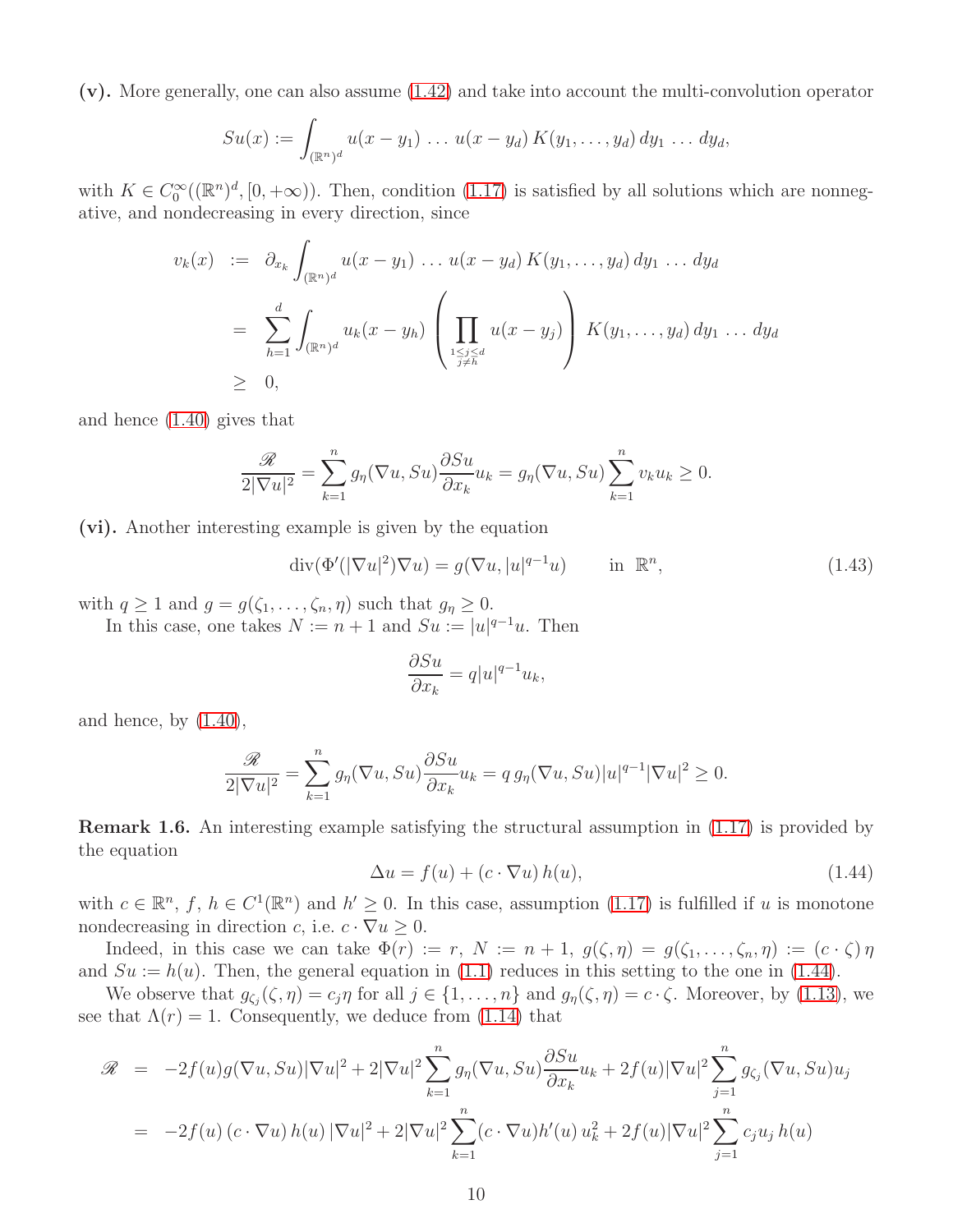$$
= 2|\nabla u|^2 \sum_{k=1}^n (c \cdot \nabla u) h'(u) u_k^2
$$
  

$$
\geq 0,
$$

and thus condition [\(1.17\)](#page-4-5) is satisfied in this case as well.

Following some classical lines of research in [\[Mod85,](#page-33-0)[CGS94,](#page-32-0)[FV13\]](#page-33-16) one has that pointwise gradient bounds are often related to classification results, since attaining the potential gauge at some point provides a very rigid information that can completely determine the solution. This is the counterpart of the fact that particles subject to ordinary differential equations remain motionless if they start with zero velocity at a potential well. In our setting, the corresponding result in this direction goes as follows:

<span id="page-10-1"></span>**Theorem 1.7.** Let  $u \in W^{1,\infty}(\mathbb{R}^n)$  and let the setting in [\(1.15\)](#page-4-2) hold true. Assume also that [\(1.18\)](#page-4-6) is *satisfied.*

*Let*  $x_0 \in \mathbb{R}^n$  *be such that*  $u(x_0) = r_0$ *, with*  $F(r_0) = 0$  *and*  $F'(r_0) = 0$ *. If* p > 2 *in Assumption A, suppose also that*

<span id="page-10-0"></span>
$$
\limsup_{r \to r_0} \frac{|F'(r)|}{|r - r_0|^{p-1}} < +\infty.
$$
\n(1.45)

*Then* u *is constantly equal to*  $r_0$ *.* 

We observe that condition  $(1.45)$  cannot be dropped: indeed, if  $p > 2$  and

$$
\beta > \max\left\{2, \frac{p}{p-2}\right\},\,
$$

the function

$$
u: \mathbb{R}^n \mapsto \mathbb{R}, \ u(x) = |x|^\beta
$$

satisfies

$$
\operatorname{div} \left( |\nabla u|^{p-2} \nabla u \right) = \operatorname{div} \left( (\beta |x|^{\beta-1})^{p-2} |x|^{\beta-2} \beta x \right) = \beta^{p-1} \operatorname{div} \left( |x|^{\beta p - \beta - p} x \right)
$$
  
=  $\beta^{p-1} (\beta p - \beta - p + n) |x|^{\beta p - \beta - p} = \beta^{p-1} (\beta p - \beta - p + n) |u|^{\frac{\beta p - 2\beta - p}{\beta}} u = F'(u),$ 

with

$$
F(r) := \frac{\beta^p(\beta p - \beta - p + n)}{(\beta - 1)p} |r|^{\frac{(\beta - 1)p}{\beta}}.
$$

Notice that in this case  $F(u(0)) = F(0) = 0$ , and  $F'(0) = 0$ , but u is not constant, and [\(1.45\)](#page-10-0) is violated since

$$
\lim_{r \to 0} \frac{F'(r)}{|r|^{p-1}} = \lim_{r \to 0} \frac{\beta^p(\beta p - \beta - p + n)}{\beta} |r|^{-\frac{p}{\beta}} = +\infty.
$$

The rest of the paper is organized as follows. In Section [2,](#page-11-0) we show that Assumptions A and B are satisfied in several cases of interest, by proving Proposition [1.1.](#page-3-0)

Section [3](#page-17-0) introduces the notion of P-function relative to equation [\(1.1\)](#page-1-0) and contains the computations needed to check that such a function satisfies a suitable differential inequality, possibly in terms of the remainder  $\mathscr{R}$ .

Then, the proof of Theorem [1.2](#page-4-4) is presented in Section [4,](#page-23-0) while Section [5](#page-28-0) is devoted to the proofs of Proposition [1.3](#page-5-1) and Corollary [1.4,](#page-6-0) and Section [6](#page-30-0) contains the proof of Theorem [1.7.](#page-10-1)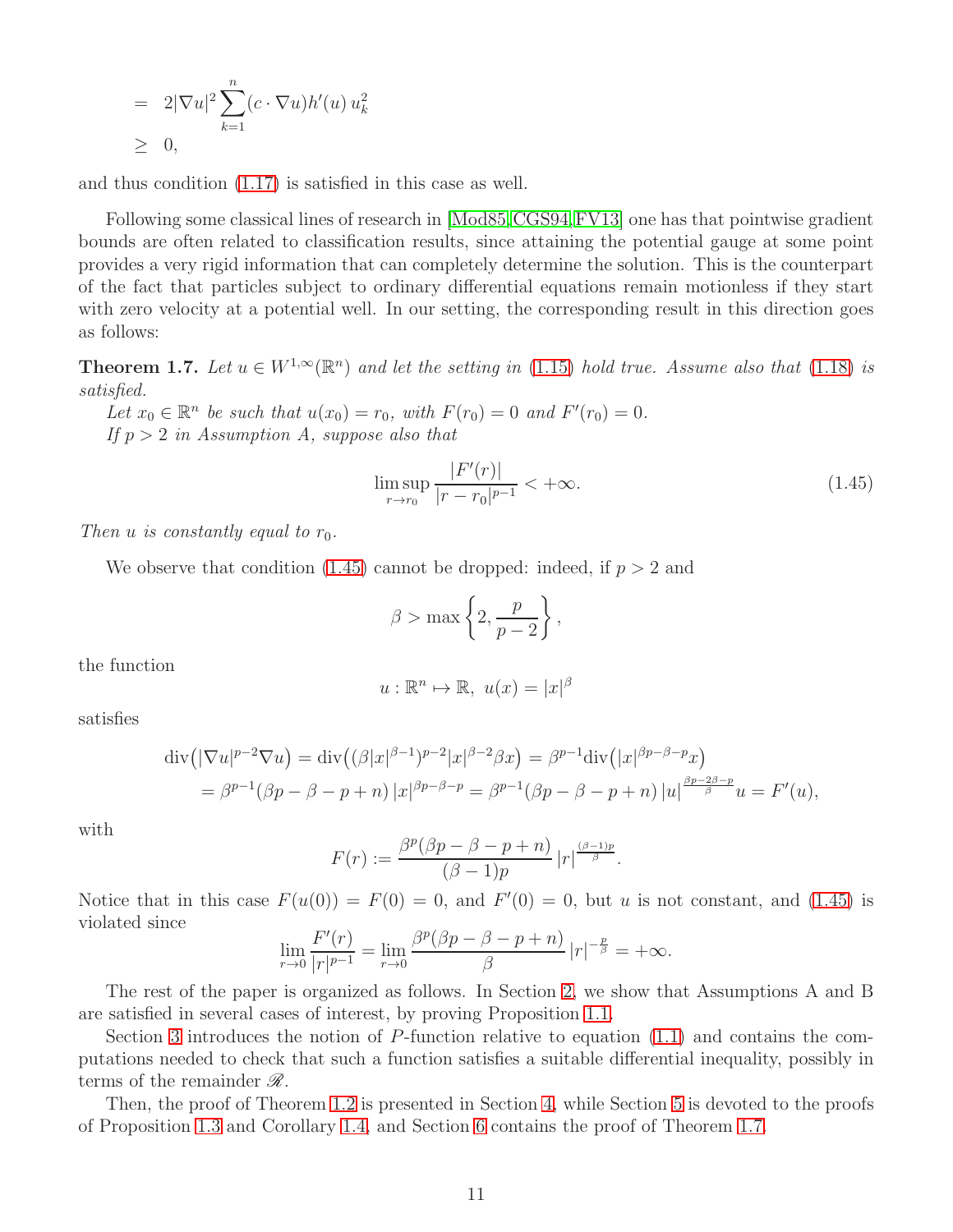### <span id="page-11-0"></span>2 Structural assumptions and proof of Proposition [1.1](#page-3-0)

In this section, we will establish Proposition [1.1.](#page-3-0) This will be accomplished in Propositions [2.1](#page-11-1) and [2.2](#page-12-0) (which will give, under suitable structural conditions, the setting in Assumption A), and in Propositions [2.3](#page-14-0) and [2.4](#page-15-0) (which will give, under suitable structural conditions, the setting in Assumption B). The precise computational details go as follows.

<span id="page-11-1"></span>Proposition 2.1. *Assume* [\(1.9\)](#page-3-2) *and* [\(1.10\)](#page-3-3) *hold true. Suppose also that*

<span id="page-11-8"></span>
$$
p_1 > 1,\tag{2.1}
$$

<span id="page-11-4"></span>
$$
b_1 \ge 0 \qquad \text{and} \qquad \mu b_1 \le b_k \le \frac{b_1}{\mu}, \quad \text{for all } k \in \{1, \dots, m\}, \tag{2.2}
$$

*for some*  $\mu \in (0, 1)$ *.* 

*Let also*

<span id="page-11-9"></span>
$$
\sigma \in B_M \setminus \{0\},\tag{2.3}
$$

*for some*  $M \geq 1$ *. Then we have that* 

<span id="page-11-2"></span>
$$
C_1(\sqrt{b_1} + |\sigma|)^{p_1 - 2} \le \Phi'(|\sigma|^2) \le C_2(\sqrt{b_1} + |\sigma|)^{p_1 - 2},\tag{2.4}
$$

*where*

<span id="page-11-7"></span>
$$
C_1 := c_1 \left(\frac{1}{2}\right)^{\frac{|p_1 - 2|}{2}} \in (0, +\infty)
$$
\n(2.5)

and 
$$
C_2 := \left(\frac{2}{\mu}\right)^{\frac{|p_1-2|}{2}} \sum_{k=1}^m c_k \left(\frac{b_1}{\mu} + M^2\right)^{\frac{p_k-p_1}{2}} \in (0, +\infty).
$$
 (2.6)

*Proof.* By [\(1.8\)](#page-3-1), we have

<span id="page-11-10"></span>
$$
\Phi'(r) = \sum_{k=1}^{m} c_k (b_k + r)^{\frac{p_k - 2}{2}}.
$$
\n(2.7)

As a consequence,

<span id="page-11-3"></span>
$$
\Phi'(|\sigma|^2) = \sum_{k=1}^{m} c_k (b_k + |\sigma|^2)^{\frac{p_k - 2}{2}}.
$$
\n(2.8)

In addition, we observe

$$
q_1^2 + q_2^2 \le (q_1 + q_2)^2 \le 2(q_1^2 + q_2^2)
$$
 for all  $q_1, q_2 \in [0, +\infty)$ ,

therefore

<span id="page-11-6"></span>
$$
\beta_0 + |\sigma|^2 \le (\sqrt{\beta_0} + |\sigma|)^2 \le 2(\beta_0 + |\sigma|^2),\tag{2.9}
$$

for all  $\beta_0 \geq 0$ .

Now, to establish the upper bound in [\(2.4\)](#page-11-2), we use [\(2.8\)](#page-11-3) and observe that

<span id="page-11-5"></span>
$$
\Phi'(|\sigma|^2) \le \sum_{k=1}^m c_k (b_k + |\sigma|^2)^{\frac{p_1-2}{2}} \left(\frac{b_1}{\mu} + M^2\right)^{\frac{p_k-p_1}{2}}.
$$
\n(2.10)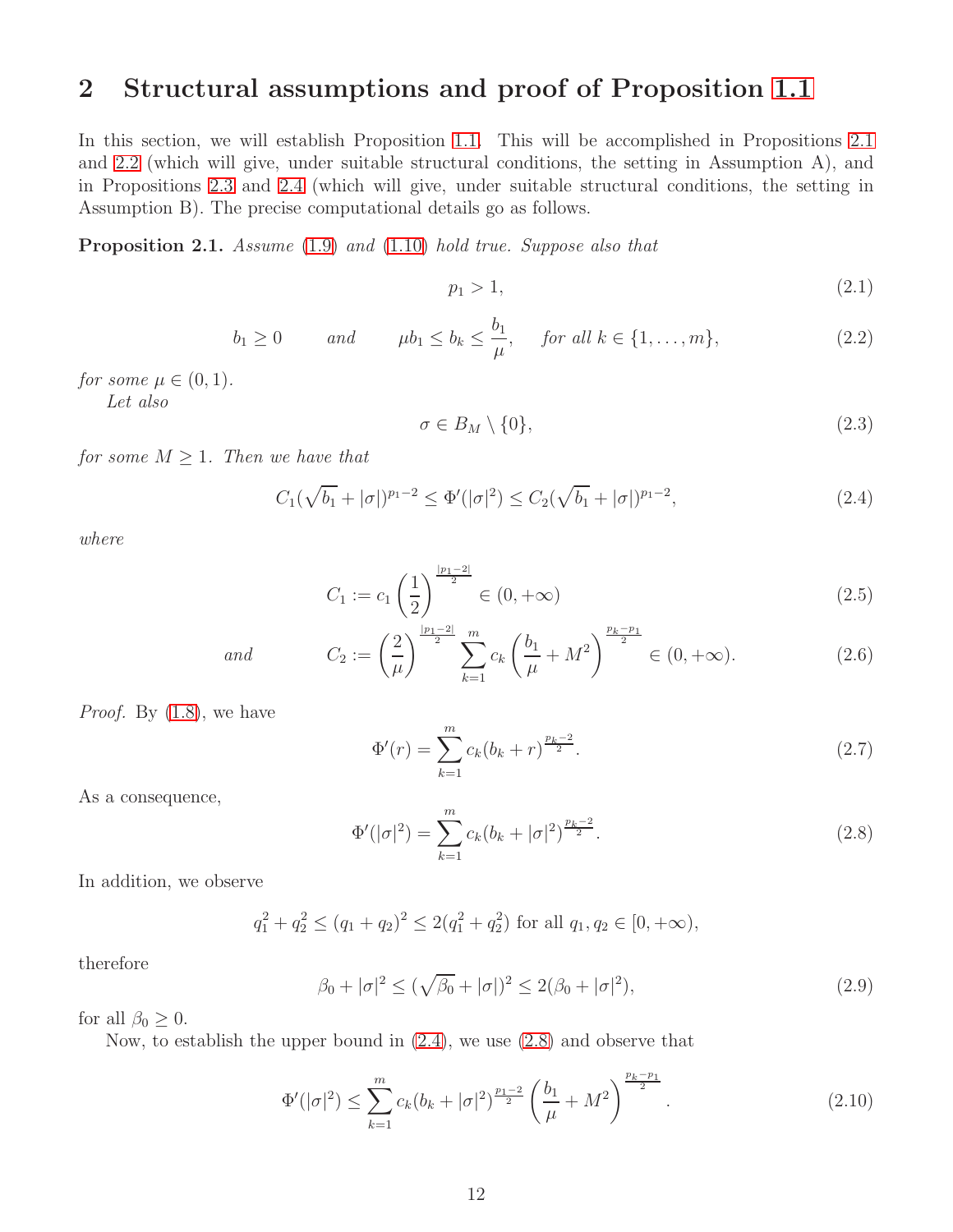Now we claim

<span id="page-12-1"></span>
$$
(b_k + |\sigma|^2)^{\frac{p_1 - 2}{2}} \le \frac{1}{\mu^{\frac{|p_1 - 2|}{2}}} (b_1 + |\sigma|^2)^{\frac{p_1 - 2}{2}}.
$$
\n(2.11)

.

Indeed, if  $p_1 \geq 2$ , we recall  $(2.2)$  and have that

$$
b_k + |\sigma|^2 \leq \frac{b_1}{\mu} + |\sigma|^2 \leq \frac{1}{\mu}(b_1 + |\sigma|^2),
$$

which gives [\(2.11\)](#page-12-1). If instead  $p_1 < 2$ , we use the inequality

$$
b_k + |\sigma|^2 \ge \mu b_1 + |\sigma|^2 \ge \mu (b_1 + |\sigma|^2),
$$

and this gives [\(2.11\)](#page-12-1) in this case as well.

Then, we insert  $(2.11)$  into  $(2.10)$  and find that

$$
\Phi'(|\sigma|^2) \le \frac{(b_1 + |\sigma|^2)^{\frac{p_1-2}{2}}}{\mu^{\frac{|p_1-2|}{2}}} \sum_{k=1}^m c_k \left(\frac{b_1}{\mu} + M^2\right)^{\frac{p_k-p_1}{2}}.
$$

This and [\(2.9\)](#page-11-6) give

$$
\Phi'(|\sigma|^2) \le \left(\frac{2}{\mu}\right)^{\frac{|p_1-2|}{2}} (\sqrt{b_1} + |\sigma|)^{p_1-2} \sum_{k=1}^m c_k \left(\frac{b_1}{\mu} + M^2\right)^{\frac{p_k-p_1}{2}}
$$

From this and [\(2.6\)](#page-11-7) we conclude that the upper bound in [\(2.4\)](#page-11-2) is satisfied, as desired.

Now we check the lower bound in  $(2.4)$ . For this, by  $(2.8)$  and  $(2.9)$ , we have

$$
\Phi'(|\sigma|^2) \ge c_1(b_1+|\sigma|^2)^{\frac{p_1-2}{2}} \ge c_1\left(\frac{1}{2}\right)^{\frac{|p_1-2|}{2}}(\sqrt{b_1}+|\sigma|)^{p_1-2}.
$$

This and  $(2.5)$  give the lower bound in  $(2.4)$ .

<span id="page-12-0"></span>Proposition 2.2. *Assume* [\(1.9\)](#page-3-2) *and* [\(1.10\)](#page-3-3) *hold true. Suppose also that* [\(2.1\)](#page-11-8)*,* [\(2.2\)](#page-11-4) *and* [\(2.3\)](#page-11-9) *are satisfied. Then, for every*  $\xi \in \mathbb{R}^n$  *we have that* 

<span id="page-12-2"></span>
$$
C_1(\sqrt{b_1}+|\sigma|)^{p_1-2}|\xi|^2 \le \sum_{i,j=1}^n a_{ij}(\sigma)\xi_i\xi_j \le C_2(\sqrt{b_1}+|\sigma|)^{p_1-2}|\xi|^2,
$$
\n(2.12)

*where*

<span id="page-12-3"></span>
$$
C_1 := c_1 \min\{1, p_1 - 1\} \left(\frac{\mu}{2}\right)^{\frac{|p_1 - 2|}{2}} \in (0, +\infty)
$$
\n(2.13)

and 
$$
C_2 := \left(\frac{2}{\mu}\right)^{\frac{|p_1-2|}{2}} (p_m+1) \sum_{k=1}^m c_k \left(\frac{b_1}{\mu} + M^2\right)^{\frac{p_k-p_1}{2}} \in (0, +\infty).
$$
 (2.14)

*Proof.* First of all, from [\(2.7\)](#page-11-10), we obtain

<span id="page-12-4"></span>
$$
\Phi''(r) = \sum_{k=1}^{m} \frac{c_k (p_k - 2)}{2} (b_k + r)^{\frac{p_k - 4}{2}}.
$$
\n(2.15)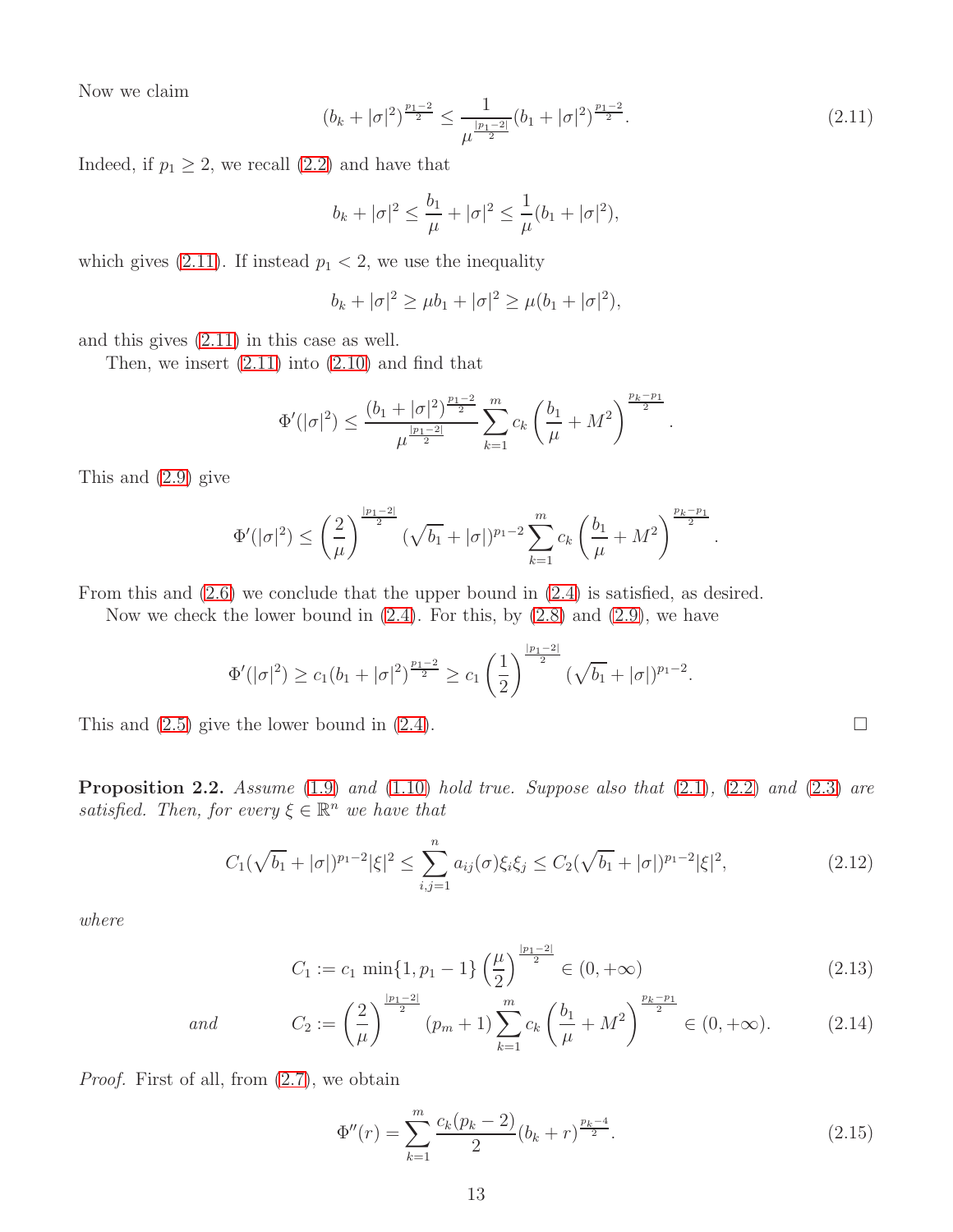Accordingly, we have that

$$
a_{ij}(\sigma) = \sum_{k=1}^{m} \left[ c_k (p_k - 2)(b_k + |\sigma|^2)^{\frac{p_k - 4}{2}} \sigma_i \sigma_j + c_k (b_k + |\sigma|^2)^{\frac{p_k - 2}{2}} \delta_{ij} \right],
$$

and therefore, for every  $\xi = (\xi_1, \dots, \xi_n) \in \mathbb{R}^n$ ,

<span id="page-13-1"></span>
$$
\sum_{i,j=1}^{n} a_{ij}(\sigma) \xi_i \xi_j = \sum_{k=1}^{m} \left[ c_k (p_k - 2)(b_k + |\sigma|^2)^{\frac{p_k - 4}{2}} (\sigma \cdot \xi)^2 + c_k (b_k + |\sigma|^2)^{\frac{p_k - 2}{2}} |\xi|^2 \right].
$$
 (2.16)

<span id="page-13-0"></span>To prove the upper bound in [\(2.12\)](#page-12-2) we argue as follows. We exploit [\(1.9\)](#page-3-2) to see that

$$
\sum_{i,j=1}^{n} a_{ij}(\sigma) \xi_i \xi_j \leq \sum_{k=1}^{m} \left[ c_k p_k (b_k + |\sigma|^2)^{\frac{p_k - 4}{2}} |\sigma|^2 |\xi|^2 + c_k (b_k + |\sigma|^2)^{\frac{p_k - 2}{2}} |\xi|^2 \right]
$$
  

$$
\leq \sum_{k=1}^{m} \left[ c_k p_k (b_k + |\sigma|^2)^{\frac{p_k - 2}{2}} |\xi|^2 + c_k (b_k + |\sigma|^2)^{\frac{p_k - 2}{2}} |\xi|^2 \right]
$$
  

$$
= \sum_{k=1}^{m} c_k (p_k + 1) (b_k + |\sigma|^2)^{\frac{p_k - 2}{2}} |\xi|^2
$$
  

$$
\leq (p_m + 1) \sum_{k=1}^{m} c_k (b_k + |\sigma|^2)^{\frac{p_k - 2}{2}} |\xi|^2.
$$
 (2.17)

Furthermore, in view of  $(1.9)$ ,  $(2.3)$  and  $(2.11)$ , we see that

$$
(b_k+|\sigma|^2)^{\frac{p_k-2}{2}}=(b_k+|\sigma|^2)^{\frac{p_1-2}{2}}(b_k+|\sigma|^2)^{\frac{p_k-p_1}{2}}\leq \frac{1}{\mu^{\frac{|p_1-2|}{2}}}(b_1+|\sigma|^2)^{\frac{p_1-2}{2}}\left(\frac{b_1}{\mu}+M^2\right)^{\frac{p_k-p_1}{2}}.
$$

Consequently, by [\(2.9\)](#page-11-6), we have

$$
(b_k+|\sigma|^2)^{\frac{p_k-2}{2}} \leq \left(\frac{2}{\mu}\right)^{\frac{|p_1-2|}{2}} (\sqrt{b_1}+|\sigma|)^{p_1-2} \left(\frac{b_1}{\mu}+M^2\right)^{\frac{p_k-p_1}{2}}.
$$

Hence [\(2.17\)](#page-13-0) gives that

$$
\sum_{i,j=1}^n a_{ij}(\sigma)\xi_i\xi_j \leq \left(\frac{2}{\mu}\right)^{\frac{|p_1-2|}{2}}(p_m+1)|\xi|^2(\sqrt{b_1}+|\sigma|)^{p_1-2}\sum_{k=1}^m c_k\left(\frac{b_1}{\mu}+M^2\right)^{\frac{p_k-p_1}{2}}.
$$

This together with [\(2.14\)](#page-12-3) establishes the upper bound in [\(2.12\)](#page-12-2), and we now deal with the lower bound in [\(2.12\)](#page-12-2). To this end, we observe that if  $p_k \leq 2$ , then

$$
c_k(p_k - 2)(b_k + |\sigma|^2)^{\frac{p_k - 4}{2}} (\sigma \cdot \xi)^2 + c_k(b_k + |\sigma|^2)^{\frac{p_k - 2}{2}} |\xi|^2
$$
  
= 
$$
-c_k(2 - p_k)(b_k + |\sigma|^2)^{\frac{p_k - 4}{2}} (\sigma \cdot \xi)^2 + c_k(b_k + |\sigma|^2)^{\frac{p_k - 2}{2}} |\xi|^2
$$
  

$$
\geq -c_k(2 - p_k)(b_k + |\sigma|^2)^{\frac{p_k - 4}{2}} |\sigma|^2 |\xi|^2 + c_k(b_k + |\sigma|^2)^{\frac{p_k - 2}{2}} |\xi|^2
$$
  

$$
\geq -c_k(2 - p_k)(b_k + |\sigma|^2)^{\frac{p_k - 4}{2}} (b_k + |\sigma|^2) |\xi|^2 + c_k(b_k + |\sigma|^2)^{\frac{p_k - 2}{2}} |\xi|^2
$$
  
= 
$$
c_k(p_k - 1)(b_k + |\sigma|^2)^{\frac{p_k - 2}{2}} |\xi|^2
$$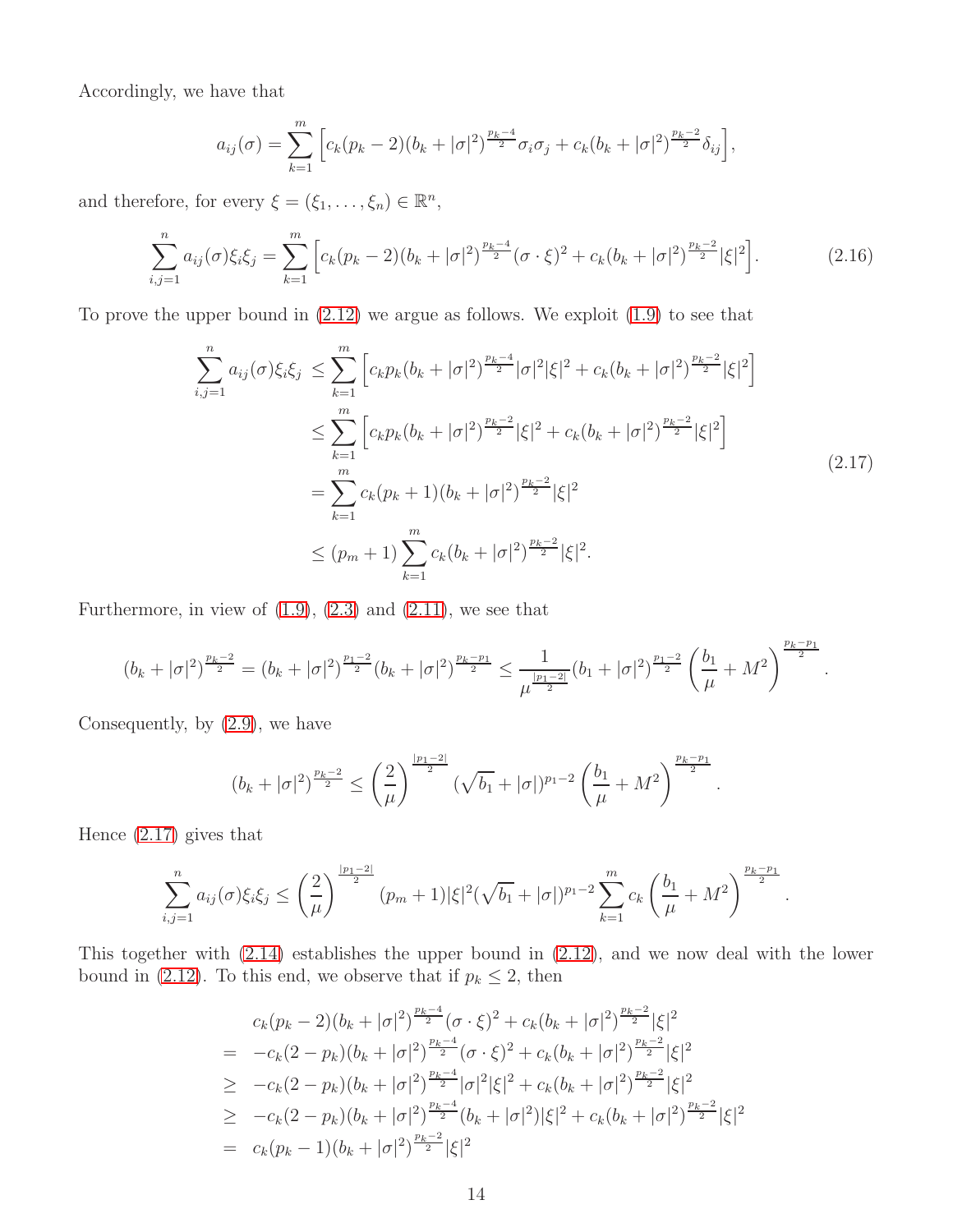$$
\geq c_k(p_1 - 1) \left(\frac{b_1}{\mu} + |\sigma|^2\right)^{\frac{p_k - 2}{2}} |\xi|^2
$$
  
 
$$
\geq c_k \mu^{\frac{2-p_k}{2}}(p_1 - 1) (b_1 + |\sigma|^2)^{\frac{p_k - 2}{2}} |\xi|^2,
$$

thanks to  $(2.2)$ .

This and [\(2.16\)](#page-13-1) yield that

$$
\sum_{i,j=1}^{n} a_{ij}(\sigma)\xi_{i}\xi_{j} \geq (p_{1}-1) \sum_{\substack{1 \leq k \leq m \\ p_{k} \leq 2}} c_{k} \mu^{\frac{2-p_{k}}{2}}(b_{1}+|\sigma|^{2})^{\frac{p_{k}-2}{2}}|\xi|^{2}
$$
\n
$$
+ \sum_{\substack{1 \leq k \leq m \\ p_{k} \leq 2}} \left[c_{k}(p_{k}-2)(b_{k}+|\sigma|^{2})^{\frac{p_{k}-4}{2}}(\sigma \cdot \xi)^{2} + c_{k}(b_{k}+|\sigma|^{2})^{\frac{p_{k}-2}{2}}|\xi|^{2}\right]
$$
\n
$$
\geq (p_{1}-1) \sum_{\substack{1 \leq k \leq m \\ p_{k} \leq 2}} c_{k} \mu^{\frac{|p_{k}-2|}{2}}(b_{1}+|\sigma|^{2})^{\frac{p_{k}-2}{2}}|\xi|^{2} + \sum_{\substack{1 \leq k \leq m \\ p_{k} \geq 2}} c_{k}(b_{k}+|\sigma|^{2})^{\frac{p_{k}-2}{2}}|\xi|^{2}
$$
\n
$$
\geq (p_{1}-1) \sum_{\substack{1 \leq k \leq m \\ p_{k} \leq 2}} c_{k} \mu^{\frac{|p_{k}-2|}{2}}(b_{1}+|\sigma|^{2})^{\frac{p_{k}-2}{2}}|\xi|^{2} + \sum_{\substack{1 \leq k \leq m \\ p_{k} \geq 2}} c_{k}(\mu b_{1}+|\sigma|^{2})^{\frac{p_{k}-2}{2}}|\xi|^{2}
$$
\n
$$
\geq (p_{1}-1) \sum_{\substack{1 \leq k \leq m \\ p_{k} \leq 2}} c_{k} \mu^{\frac{|p_{k}-2|}{2}}(b_{1}+|\sigma|^{2})^{\frac{p_{k}-2}{2}}|\xi|^{2} + \sum_{\substack{1 \leq k \leq m \\ p_{k} \geq 2}} c_{k} \mu^{\frac{p_{k}-2}{2}}(b_{1}+|\sigma|^{2})^{\frac{p_{k}-2}{2}}|\xi|^{2}
$$
\n
$$
= (p_{1}-1) \sum_{\substack{1 \leq k \leq m \\ p_{k} \geq 2}} c_{k} \
$$

From this and [\(2.9\)](#page-11-6) we obtain

$$
\sum_{i,j=1}^n a_{ij}(\sigma)\xi_i\xi_j \ge c_1 \min\{1,p_1-1\} \left(\frac{\mu}{2}\right)^{\frac{|p_1-2|}{2}} (\sqrt{b_1}+|\sigma|)^{p_1-2}|\xi|^2.
$$

This gives the lower bound in [\(2.12\)](#page-12-2), thanks to the setting in [\(2.13\)](#page-12-3), and we stress that  $C_1 > 0$ , in light of  $(2.1)$ .

<span id="page-14-0"></span>Proposition 2.3. *Assume* [\(1.9\)](#page-3-2) *and* [\(1.10\)](#page-3-3) *hold true. Suppose also that*

<span id="page-14-1"></span>
$$
\mu \le b_k \le \frac{1}{\mu}, \quad \text{for all } k \in \{1, \dots, m\},\tag{2.18}
$$

*for some*  $\mu \in (0, 1)$ *. Let also*

<span id="page-14-2"></span>
$$
\sigma \in B_M \setminus \{0\},\tag{2.19}
$$

*for some*  $M \geq 1$ *. Then we have that* 

<span id="page-14-3"></span>
$$
C_1(1+|\sigma|)^{-1} \le \Phi'(|\sigma|^2) \le C_2(1+|\sigma|)^{-1},\tag{2.20}
$$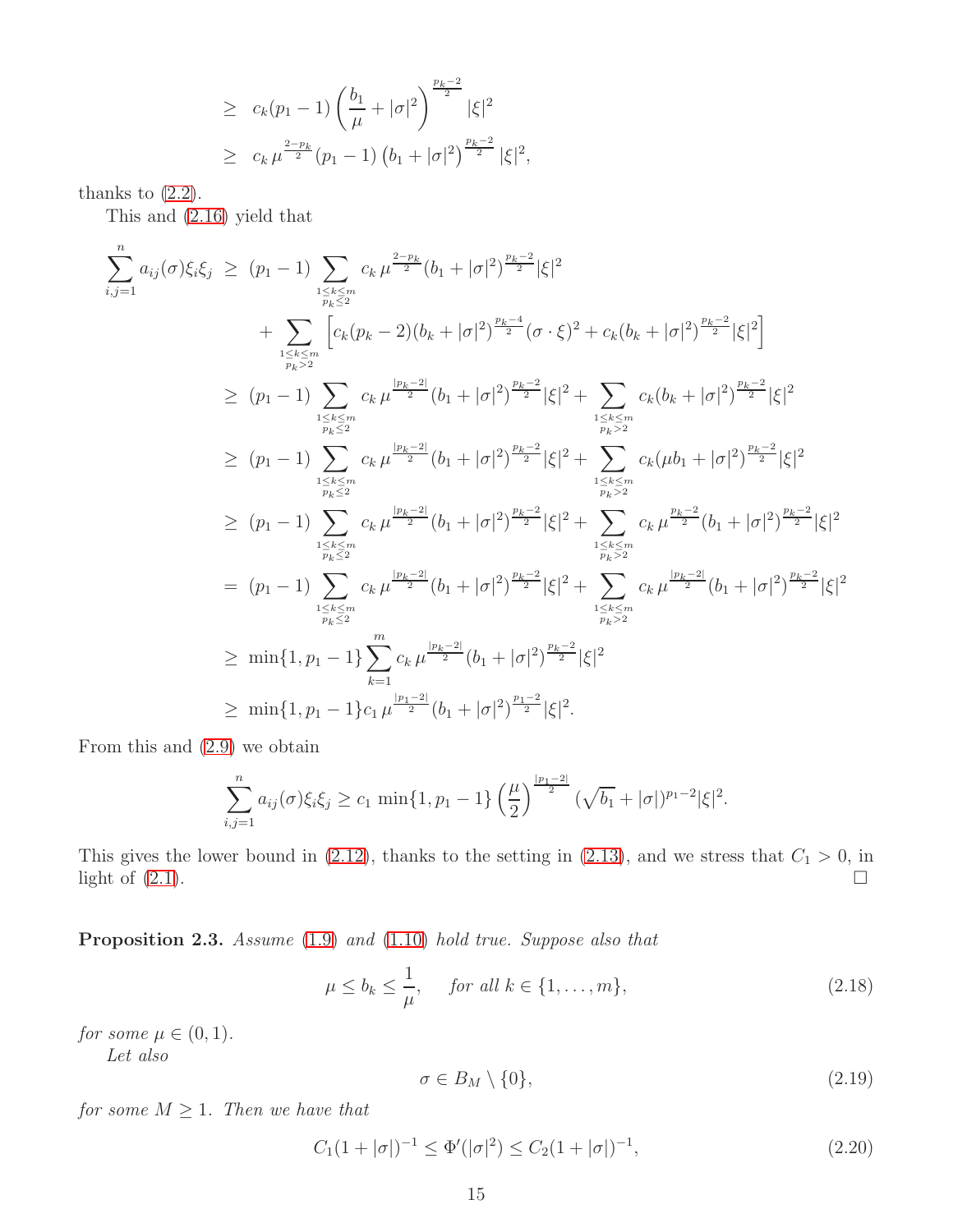*where*

<span id="page-15-1"></span>
$$
C_1 := c_1 \mu^{\frac{p_1}{2}} \in (0, +\infty)
$$
\n(2.21)

and 
$$
C_2 := \sqrt{\frac{2}{\mu}} \sum_{k=1}^{m} c_k \left(\frac{1}{\mu} + M^2\right)^{\frac{p_k - 1}{2}} \in (0, +\infty).
$$
 (2.22)

*Proof.* We use [\(1.9\)](#page-3-2), [\(2.18\)](#page-14-1) and [\(2.19\)](#page-14-2) to obtain that

$$
(b_k + |\sigma|^2)^{\frac{p_k - 2}{2}} = (b_k + |\sigma|^2)^{-\frac{1}{2}} (b_k + |\sigma|^2)^{\frac{p_k - 1}{2}} \le (\mu + |\sigma|^2)^{-\frac{1}{2}} \left(\frac{1}{\mu} + M^2\right)^{\frac{p_k - 1}{2}}
$$
  

$$
\le \frac{1}{\sqrt{\mu}} (1 + |\sigma|^2)^{-\frac{1}{2}} \left(\frac{1}{\mu} + M^2\right)^{\frac{p_k - 1}{2}}.
$$

This and [\(2.9\)](#page-11-6) yield

$$
(b_k + |\sigma|^2)^{\frac{p_k-2}{2}} \le \sqrt{\frac{2}{\mu}} (1 + |\sigma|)^{-1} \left(\frac{1}{\mu} + M^2\right)^{\frac{p_k-1}{2}}.
$$

Plugging this information into [\(2.8\)](#page-11-3), we see that

$$
\Phi'(|\sigma|^2) \le \sqrt{\frac{2}{\mu}} (1+|\sigma|)^{-1} \sum_{k=1}^m c_k \left(\frac{1}{\mu} + M^2\right)^{\frac{p_k-1}{2}}.
$$

This and [\(2.22\)](#page-15-1) give the upper bound in [\(2.20\)](#page-14-3).

Furthermore, by  $(2.8)$  and  $(2.18)$ , we have

$$
\Phi'(|\sigma|^2) = \sum_{k=1}^m c_k (b_k + |\sigma|^2)^{\frac{p_k - 2}{2}}
$$
  
\n
$$
\geq c_1 (b_1 + |\sigma|^2)^{\frac{p_1 - 2}{2}}
$$
  
\n
$$
= c_1 (b_1 + |\sigma|^2)^{-\frac{1}{2}} (b_1 + |\sigma|^2)^{\frac{p_1 - 1}{2}}
$$
  
\n
$$
\geq c_1 \left(\frac{1}{\mu} + |\sigma|^2\right)^{-\frac{1}{2}} \mu^{\frac{p_1 - 1}{2}}
$$
  
\n
$$
\geq c_1 \sqrt{\mu} (1 + |\sigma|^2)^{-\frac{1}{2}} \mu^{\frac{p_1 - 1}{2}}.
$$

This and [\(2.9\)](#page-11-6) lead to

$$
\Phi'(|\sigma|^2) \ge c_1 \left(1 + |\sigma|\right)^{-1} \mu^{\frac{p_1}{2}}.
$$

Hence, recalling  $(2.21)$ , we obtain the lower bound in  $(2.20)$ , as desired.

<span id="page-15-0"></span>Proposition 2.4. *Assume* [\(1.9\)](#page-3-2) *and* [\(1.10\)](#page-3-3) *hold true. Suppose also that* [\(2.18\)](#page-14-1) *and* [\(2.19\)](#page-14-2) *are satisfied. Then, for every*  $\xi' = (\xi_1, \ldots, \xi_{n+1}) = (\xi, \xi_{n+1}) \in \mathbb{R}^n \times \mathbb{R}$  *with*  $\xi \cdot \sigma = \xi_{n+1}$ *, we have that* 

<span id="page-15-2"></span>
$$
C_1(1+|\sigma|)^{-1}|\xi'|^2 \le \sum_{i,j=1}^n a_{ij}(\sigma)\xi_i\xi_j \le C_2(1+|\sigma|)^{-1}|\xi'|^2,
$$
\n(2.23)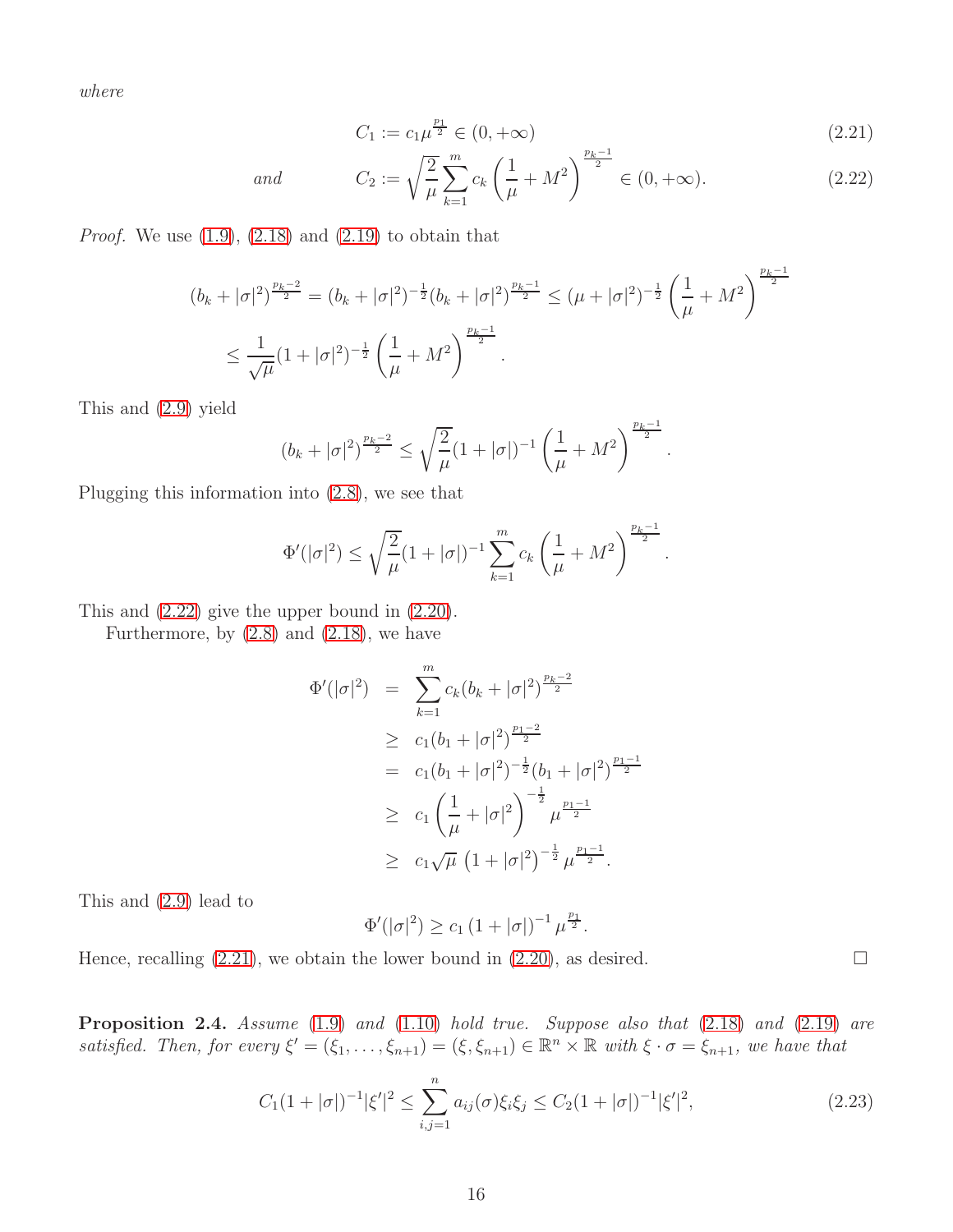*where*

<span id="page-16-0"></span>
$$
C_1 := \frac{c_1 \min\{1, p_1 - 1\}}{1 + M^2} \mu^{\frac{p_1}{2}} \in (0, +\infty)
$$
\n(2.24)

and 
$$
C_2 := \sqrt{\frac{2}{\mu}} \sum_{k=1}^{m} c_k (|p_k - 2| + 1) \left(\frac{1}{\mu} + M^2\right)^{\frac{p_k - 1}{2}} \in (0, +\infty).
$$
 (2.25)

*Proof.* The argument is a careful modification of that used in the proof of Proposition [2.2,](#page-12-0) taking into special consideration the  $(n+1)$ th component of the vector  $\xi'$ .

To prove the upper bound in [\(2.23\)](#page-15-2), we recall [\(2.16\)](#page-13-1) and perform the following computation:

$$
\sum_{i,j=1}^{n} a_{ij}(\sigma) \xi_i \xi_j \leq \sum_{k=1}^{m} \left[ c_k |p_k - 2| (b_k + |\sigma|^2)^{\frac{p_k - 4}{2}} (\sigma \cdot \xi)^2 + c_k (b_k + |\sigma|^2)^{\frac{p_k - 2}{2}} |\xi|^2 \right]
$$
  
\n
$$
\leq \sum_{k=1}^{m} c_k (|p_k - 2| + 1) (b_k + |\sigma|^2)^{\frac{p_k - 2}{2}} |\xi|^2
$$
  
\n
$$
\leq \sum_{k=1}^{m} c_k (|p_k - 2| + 1) (b_k + |\sigma|^2)^{-\frac{1}{2}} \left( \frac{1}{\mu} + M^2 \right)^{\frac{p_k - 1}{2}} |\xi|^2
$$
  
\n
$$
\leq \sum_{k=1}^{m} c_k (|p_k - 2| + 1) (\mu + |\sigma|^2)^{-\frac{1}{2}} \left( \frac{1}{\mu} + M^2 \right)^{\frac{p_k - 1}{2}} |\xi|^2
$$
  
\n
$$
\leq \frac{1}{\sqrt{\mu}} \sum_{k=1}^{m} c_k (|p_k - 2| + 1) (1 + |\sigma|^2)^{-\frac{1}{2}} \left( \frac{1}{\mu} + M^2 \right)^{\frac{p_k - 1}{2}} |\xi|^2
$$

thanks to  $(2.18)$  and  $(2.19)$ . Hence, recalling  $(2.9)$ , we have

$$
\sum_{i,j=1}^n a_{ij}(\sigma)\xi_i\xi_j \le \sqrt{\frac{2}{\mu}}\sum_{k=1}^m c_k(|p_k-2|+1)(1+|\sigma|)^{-1}\left(\frac{1}{\mu}+M^2\right)^{\frac{p_k-1}{2}}|\xi|^2.
$$

This proves the upper bound in [\(2.23\)](#page-15-2), in light of [\(2.25\)](#page-16-0) and the fact that  $|\xi| \leq |\xi'|$ .

Now we prove the lower bound in  $(2.23)$ . For this, we use  $(2.19)$  to see that

<span id="page-16-1"></span>
$$
|\xi'|^2 = |\xi|^2 + |\xi \cdot \sigma|^2 \le (1 + M^2)|\xi|^2. \tag{2.26}
$$

Also, if  $p_k \leq 2$ , then

$$
c_k(p_k - 2)(b_k + |\sigma|^2)^{\frac{p_k - 4}{2}} (\sigma \cdot \xi)^2 + c_k(b_k + |\sigma|^2)^{\frac{p_k - 2}{2}} |\xi|^2
$$
  
\n
$$
\geq -c_k(2 - p_k)(b_k + |\sigma|^2)^{\frac{p_k - 4}{2}} |\sigma|^2 |\xi|^2 + c_k(b_k + |\sigma|^2)^{\frac{p_k - 2}{2}} |\xi|^2
$$
  
\n
$$
\geq -c_k(2 - p_k)(b_k + |\sigma|^2)^{\frac{p_k - 2}{2}} |\xi|^2 + c_k(b_k + |\sigma|^2)^{\frac{p_k - 2}{2}} |\xi|^2
$$
  
\n
$$
= c_k(p_k - 1)(b_k + |\sigma|^2)^{\frac{p_k - 2}{2}} |\xi|^2.
$$

This and [\(2.16\)](#page-13-1) give that

$$
\sum_{i,j=1}^{n} a_{ij}(\sigma) \xi_i \xi_j \geq \sum_{\substack{1 \leq k \leq m \\ p_k \leq 2}} c_k (p_k - 1) (b_k + |\sigma|^2)^{\frac{p_k - 2}{2}} |\xi|^2
$$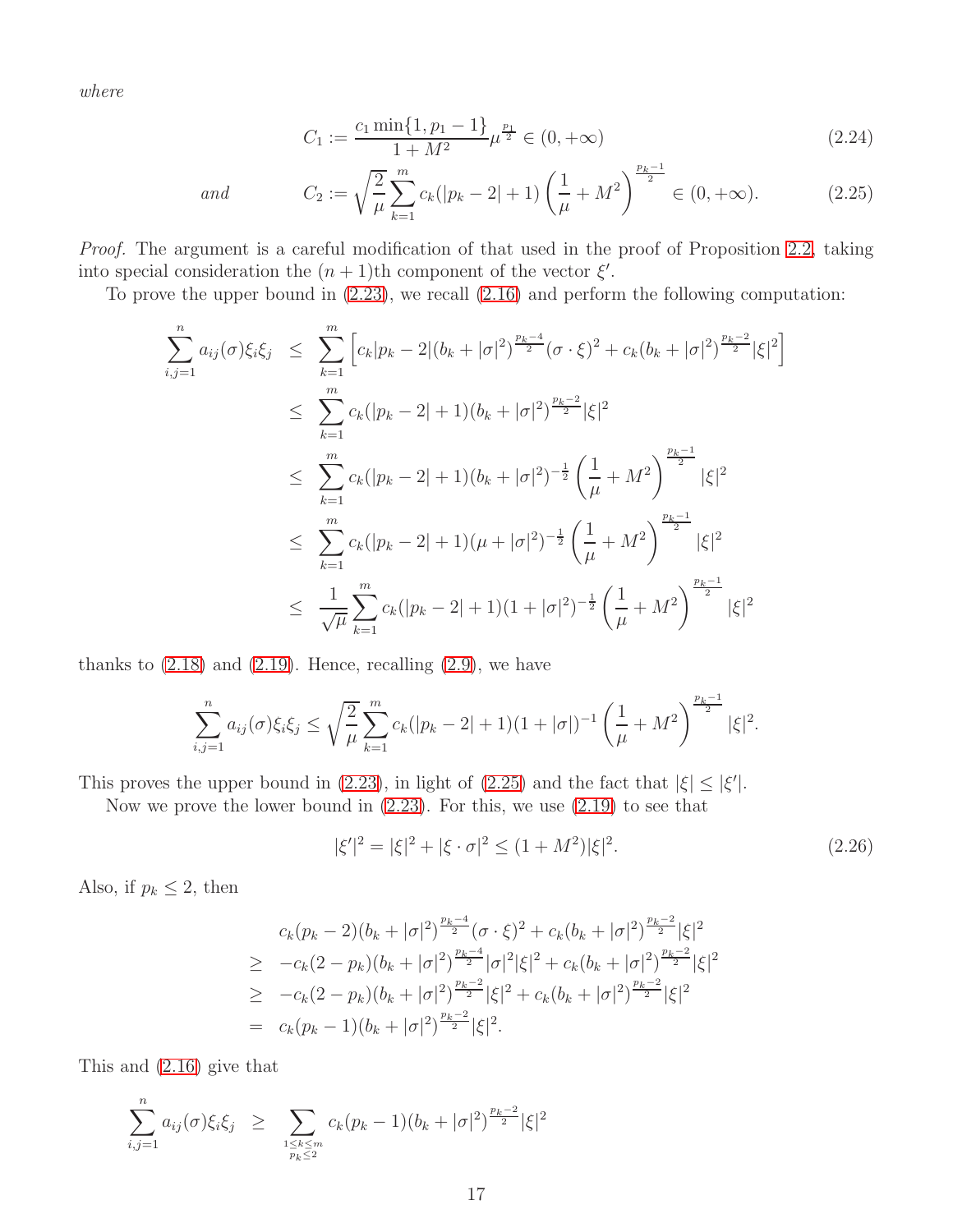+ 
$$
\sum_{\substack{1 \leq k \leq m \\ p_k > 2}} \left[ c_k (p_k - 2) (b_k + |\sigma|^2)^{\frac{p_k - 4}{2}} (\sigma \cdot \xi)^2 + c_k (b_k + |\sigma|^2)^{\frac{p_k - 2}{2}} |\xi|^2 \right]
$$
  
\n
$$
\geq \sum_{\substack{1 \leq k \leq m \\ p_k \leq 2}} c_k (p_1 - 1) (b_k + |\sigma|^2)^{\frac{p_k - 2}{2}} |\xi|^2 + \sum_{\substack{1 \leq k \leq m \\ p_k > 2}} c_k (b_k + |\sigma|^2)^{\frac{p_k - 2}{2}} |\xi|^2
$$
  
\n
$$
\geq \min\{1, p_1 - 1\} \sum_{k=1}^m c_k (b_k + |\sigma|^2)^{\frac{p_k - 2}{2}} |\xi|^2
$$
  
\n
$$
\geq c_1 \min\{1, p_1 - 1\} (b_1 + |\sigma|^2)^{\frac{p_1 - 2}{2}} |\xi|^2.
$$

Hence, in view of [\(2.26\)](#page-16-1), we get

$$
\sum_{i,j=1}^{n} a_{ij}(\sigma) \xi_i \xi_j \geq \frac{c_1 \min\{1, p_1 - 1\}}{1 + M^2} (b_1 + |\sigma|^2)^{\frac{p_1 - 2}{2}} |\xi'|^2
$$
  
\n
$$
\geq \frac{c_1 \min\{1, p_1 - 1\}}{1 + M^2} (b_1 + |\sigma|^2)^{-\frac{1}{2}} \mu^{\frac{p_1 - 1}{2}} |\xi'|^2
$$
  
\n
$$
\geq \frac{c_1 \min\{1, p_1 - 1\}}{1 + M^2} \left(\frac{1}{\mu} + |\sigma|^2\right)^{-\frac{1}{2}} \mu^{\frac{p_1 - 1}{2}} |\xi'|^2
$$
  
\n
$$
\geq \frac{c_1 \min\{1, p_1 - 1\}}{1 + M^2} (1 + |\sigma|^2)^{-\frac{1}{2}} \mu^{\frac{p_1}{2}} |\xi'|^2.
$$

This and [\(2.9\)](#page-11-6) give that

$$
\sum_{i,j=1}^n a_{ij}(\sigma)\xi_i\xi_j \ge \frac{c_1 \min\{1, p_1 - 1\}}{1 + M^2} (1 + |\sigma|)^{-1} \mu^{\frac{p_1}{2}} |\xi'|^2,
$$

that is the lower bound in  $(2.23)$ , thanks to  $(2.24)$ .

By means of the above conclusions, we are in the position of proving Propostion [1.1:](#page-3-0)

*Proof.* The claim in (i) of Proposition [1.1](#page-3-0) directly follows from Propositions [2.1](#page-11-1) and [2.2.](#page-12-0) Similarly, the claim in (ii) of Proposition [1.1](#page-3-0) is a consequence of Propositions [2.3](#page-14-0) and [2.4.](#page-15-0)  $\Box$ 

#### <span id="page-17-0"></span>3 P-function computations

The goal of this section is to introduce an appropriate P-function relative to equation [\(1.1\)](#page-1-0) and establish a differential inequality for it (combining this with the Maximum Principle, we will obtain also the desired gradient bounds). To implement this strategy, for such a solution u, for all  $x \in \mathbb{R}^n$ we define

<span id="page-17-2"></span>
$$
P(u; x) := 2\Phi'(|\nabla u(x)|^2)|\nabla u(x)|^2 - \Phi(|\nabla u(x)|^2) - 2F(u(x)),
$$
\n(3.1)

and we prove the following result:

<span id="page-17-3"></span>**Lemma 3.1.** Let  $\Omega$  be an open subset of  $\mathbb{R}^n$ . Let u be a solution of [\(1.1\)](#page-1-0) in  $\Omega$ , with  $\nabla u \neq 0$  in  $\Omega$ , *and*

<span id="page-17-1"></span>
$$
\Lambda(r) > 0 \text{ for all } r > 0. \tag{3.2}
$$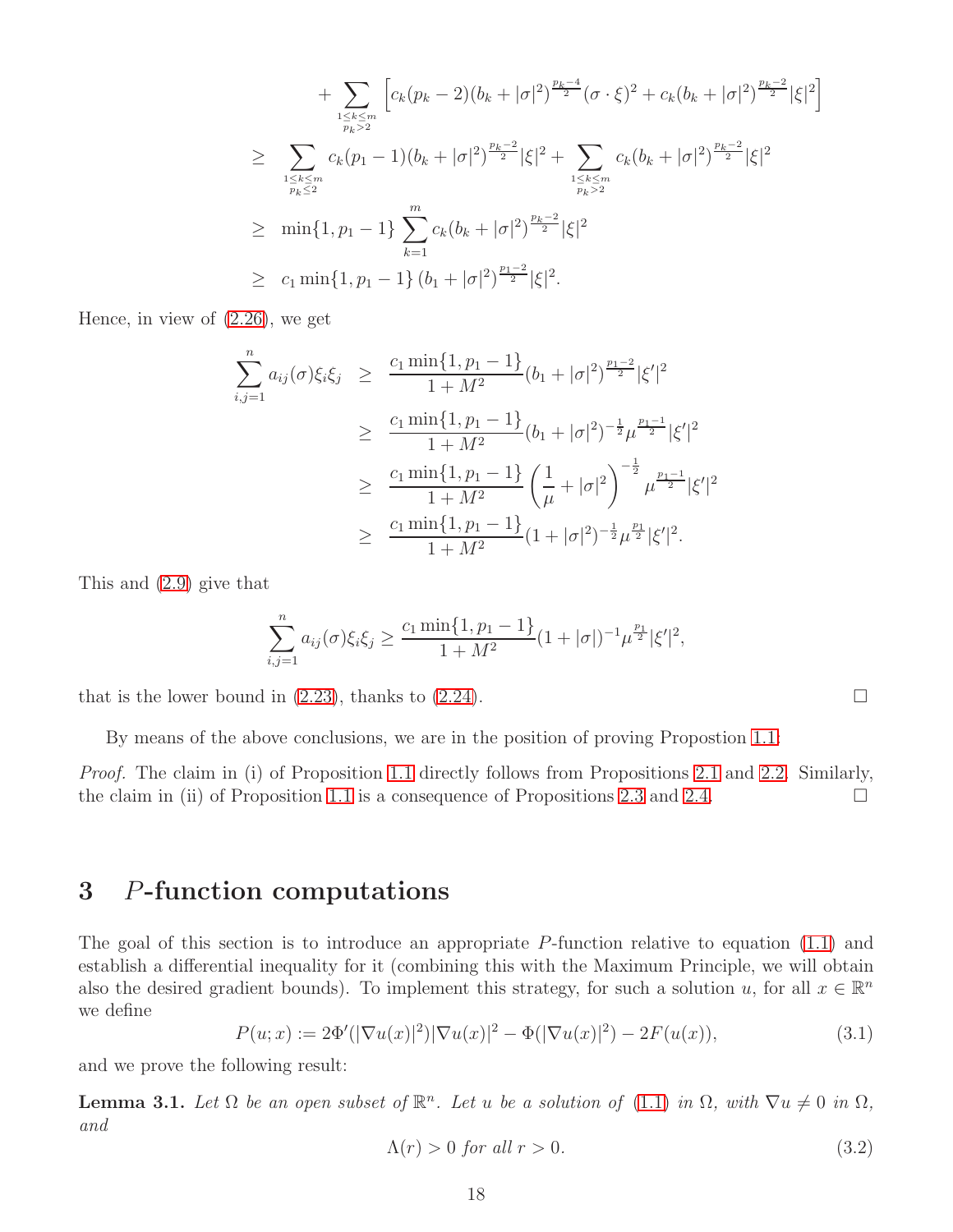*Let*

<span id="page-18-0"></span>
$$
d_{ij}(\sigma) := \frac{a_{ij}(\sigma)}{\Lambda(|\sigma|^2)}
$$
(3.3)

*and*

<span id="page-18-8"></span>
$$
B_i(x) = B_i(u; x) := -2 \frac{f(u)}{\Lambda(|\nabla u|^2)} \left( 1 + \frac{|\nabla u|^2 \Phi''(|\nabla u|^2)}{\Phi'(|\nabla u|^2)} \right) \frac{\partial u}{\partial x_i} - \frac{|\nabla u|^2}{\Lambda(|\nabla u|^2)} g_{\zeta_i}(\nabla u, Su). \tag{3.4}
$$

*Then, we have that*

<span id="page-18-7"></span>
$$
\sum_{i,j} |\nabla u|^2 \frac{\partial}{\partial x_j} \Big( d_{ij} (\nabla u) \frac{\partial P}{\partial x_i} \Big) + \sum_i B_i \frac{\partial P}{\partial x_i} \ge \frac{|\nabla P|^2}{2\Lambda (|\nabla u|^2)} + \mathcal{R}, \quad in \ \Omega. \tag{3.5}
$$

*Proof.* By [\(3.2\)](#page-17-1), the map  $r \mapsto 2\Phi'(r)r - \Phi(r)$  is invertible, and we denote by  $\Psi$  its inverse. Notice that

<span id="page-18-5"></span>
$$
\Psi\big(P(u;x) + 2F(u(x))\big) = |\nabla u(x)|^2. \tag{3.6}
$$

Moreover, by the definition of  $\Psi$  and [\(1.13\)](#page-3-4), we have

$$
1 = \frac{\mathrm{d}}{\mathrm{d}r} \Big( \Psi \big( 2\Phi'(r)r - \Phi(r) \big) \Big) = \Psi' \big( 2\Phi'(r)r - \Phi(r) \big) \Lambda(r),
$$

hence

<span id="page-18-6"></span>
$$
\Psi'\left(2\Phi'(|\nabla u|^2)|\nabla u|^2 - \Phi(|\nabla u|^2)\right) = \frac{1}{\Lambda(|\nabla u|^2)}.
$$
\n(3.7)

Now, differentiating [\(3.1\)](#page-17-2) and recalling [\(1.13\)](#page-3-4), we see that

<span id="page-18-4"></span>
$$
\frac{\partial P}{\partial x_i} = 2\left(2\Phi''(|\nabla u(x)|^2)|\nabla u(x)|^2 + \Phi'(|\nabla u(x)|^2)\right)|\nabla u(x)|\frac{\partial|\nabla u(x)|}{\partial x_i} - 2f(u)\frac{\partial u}{\partial x_i}
$$
\n
$$
= 2\Lambda(|\nabla u|^2)\sum_k \frac{\partial^2 u}{\partial x_i \partial x_k} \frac{\partial u}{\partial x_k} - 2f(u)\frac{\partial u}{\partial x_i}.
$$
\n(3.8)

Hence, recalling [\(3.3\)](#page-18-0), we get

<span id="page-18-3"></span>
$$
\sum_{i,j} \frac{\partial}{\partial x_j} \Big( d_{ij} (\nabla u) \frac{\partial P}{\partial x_i} \Big)
$$
\n
$$
= \sum_{i,j} \frac{\partial}{\partial x_j} \Big( -2f(u) d_{ij} (\nabla u) \frac{\partial u}{\partial x_i} + 2\Lambda (|\nabla u|^2) \frac{a_{ij} (\nabla u)}{\Lambda (|\nabla u|^2)} \sum_k \frac{\partial^2 u}{\partial x_i \partial x_k} \frac{\partial u}{\partial x_k} \Big)
$$
\n
$$
= -2 \sum_{i,j} \frac{\partial}{\partial x_j} \Big( f(u) d_{ij} (\nabla u) \frac{\partial u}{\partial x_i} \Big) + 2 \sum_{i,j,k} \frac{\partial}{\partial x_j} \Big( a_{ij} (\nabla u) \frac{\partial^2 u}{\partial x_i \partial x_k} \Big) \frac{\partial u}{\partial x_k} \Big)
$$
\n
$$
+ 2 \sum_{i,j,k} a_{ij} (\nabla u) \frac{\partial^2 u}{\partial x_i \partial x_k} \frac{\partial^2 u}{\partial x_j \partial x_k}.
$$
\n(3.9)

Also, [\(1.3\)](#page-2-2) gives that

<span id="page-18-1"></span>
$$
\frac{\partial a_{ij}}{\partial \sigma_l}(\sigma) = \frac{\partial a_{lj}}{\partial \sigma_i}(\sigma). \tag{3.10}
$$

By  $(1.1)$ , we obtain

<span id="page-18-2"></span>
$$
\sum_{i,j} a_{ij} (\nabla u) \frac{\partial^2 u}{\partial x_i \partial x_j} = f(u) + g(\nabla u, Su).
$$
 (3.11)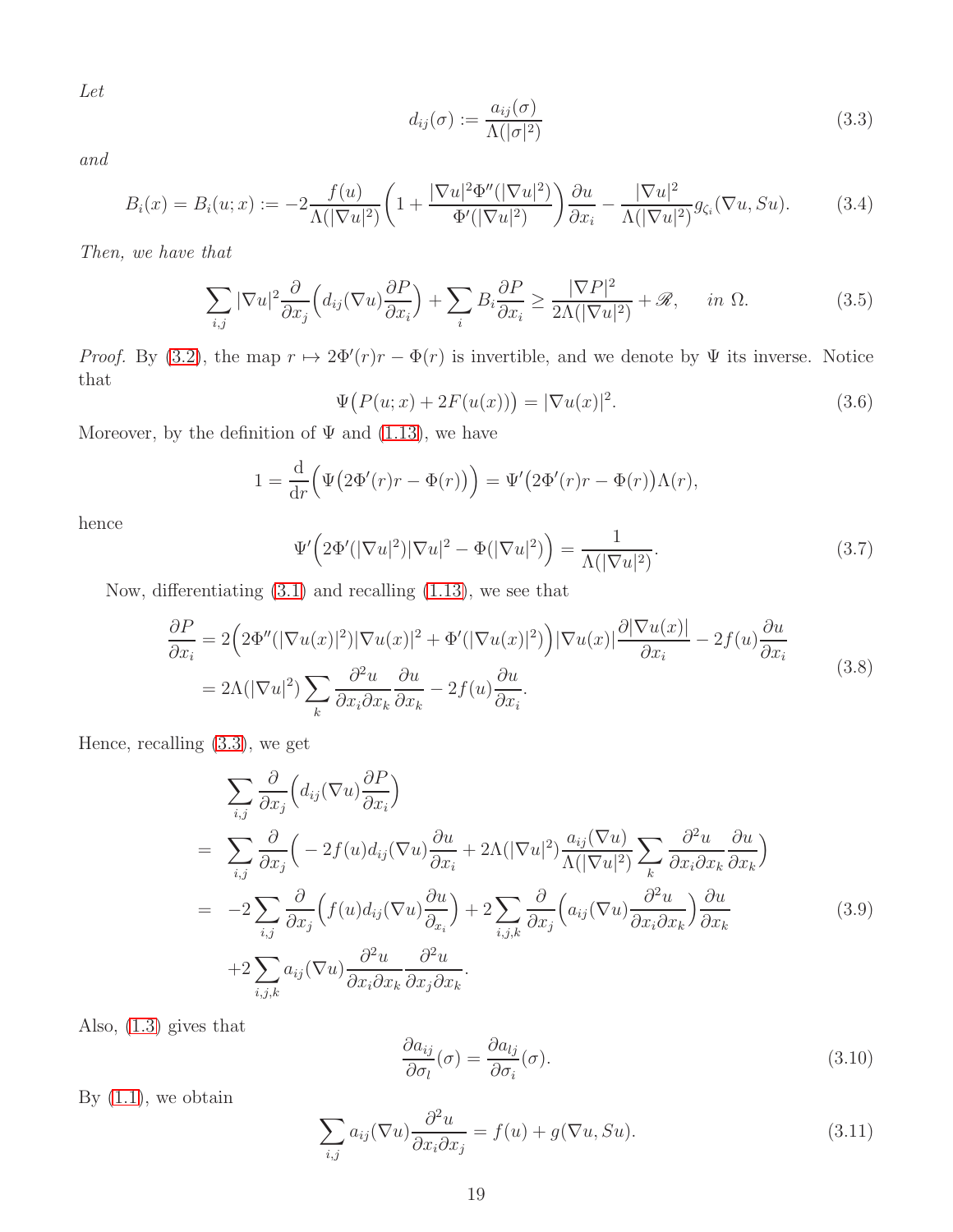Therefore, by  $(3.10)$  and  $(3.11)$ , for any fixed k, we have

<span id="page-19-0"></span>
$$
\sum_{i,j} \frac{\partial}{\partial x_j} \left( a_{ij} (\nabla u) \frac{\partial^2 u}{\partial x_i \partial x_k} \right)
$$
\n
$$
= \sum_{i,j} \left( \frac{\partial a_{ij} (\nabla u)}{\partial x_j} \frac{\partial^2 u}{\partial x_i \partial x_k} + a_{ij} (\nabla u) \frac{\partial^3 u}{\partial x_i \partial x_k \partial x_j} \right)
$$
\n
$$
= \sum_{i,j} \frac{\partial}{\partial x_k} \left( a_{ij} (\nabla u) \frac{\partial^2 u}{\partial x_i \partial x_j} \right)
$$
\n
$$
= f'(u) \frac{\partial u}{\partial x_k} + \sum_{j=1}^n g_{\zeta_j} (\nabla u, Su) \frac{\partial^2 u}{\partial x_j \partial x_k} + \sum_{j=1}^{N-n} g_{\eta_j} (\nabla u, Su) \frac{\partial S^{[j]} u}{\partial x_k}.
$$
\n(3.12)

From  $(3.9)$  and  $(3.12)$ , we find that

<span id="page-19-1"></span>
$$
\sum_{i,j} \frac{\partial}{\partial x_j} \Big( d_{ij} (\nabla u) \frac{\partial P}{\partial x_i} \Big)
$$
\n
$$
= -2 \sum_{i,j} f'(u) d_{ij} (\nabla u) \frac{\partial u}{\partial x_i} \frac{\partial u}{\partial x_j} - 2 f(u) \sum_{i,j} \frac{\partial}{\partial x_j} \Big( d_{ij} (\nabla u) \frac{\partial u}{\partial x_i} \Big)
$$
\n
$$
+ 2 f'(u) \sum_k \frac{\partial u}{\partial x_k} \frac{\partial u}{\partial x_k} + 2 \sum_k \Bigg[ \sum_{j=1}^n g_{\zeta_j} (\nabla u, Su) \frac{\partial^2 u}{\partial x_j \partial x_k} + \sum_{j=1}^{N-n} g_{\eta_j} (\nabla u, Su) \frac{\partial S^{[j]} u}{\partial x_k} \Bigg] \frac{\partial u}{\partial x_k}
$$
\n
$$
+ 2 \sum_{i,j,k} a_{ij} (\nabla u) \frac{\partial^2 u}{\partial x_i \partial x_k} \frac{\partial^2 u}{\partial x_j \partial x_k}.
$$
\n(3.13)

Furthermore, from [\(1.13\)](#page-3-4) and [\(3.3\)](#page-18-0), we obtain

$$
- \sum_{i,j} f'(u) d_{ij}(\nabla u) \frac{\partial u}{\partial x_i} \frac{\partial u}{\partial x_j} + f'(u) \sum_k \frac{\partial u}{\partial x_k} \frac{\partial u}{\partial x_k}
$$
  
\n
$$
= - \sum_{i,j} \frac{f'(u)}{\Lambda(|\nabla u|^2)} \Big[ 2\Phi''(|\nabla u|^2) \Big(\frac{\partial u}{\partial x_i}\Big)^2 \Big(\frac{\partial u}{\partial x_j}\Big)^2 + \Phi'(|\nabla u|^2) \delta_{ij} \frac{\partial u}{\partial x_i} \frac{\partial u}{\partial x_j} \Big]
$$
  
\n
$$
+ f'(u) \sum_k \Big(\frac{\partial u}{\partial x_k}\Big)^2
$$
  
\n
$$
= - \frac{f'(u)}{\Lambda(|\nabla u|^2)} \Big[ 2\Phi''(|\nabla u|^2) |\nabla u|^4 + \Phi'(|\nabla u|^2) |\nabla u|^2 \Big] + f'(u) |\nabla u|^2
$$
  
\n
$$
= 0.
$$
  
\n(3.14)

Plugging this into [\(3.13\)](#page-19-1), we conclude that

<span id="page-19-2"></span>
$$
\sum_{i,j} \frac{\partial}{\partial x_j} \Big( d_{ij} (\nabla u) \frac{\partial P}{\partial x_i} \Big)
$$
\n
$$
= -2f(u) \sum_{i,j} \frac{\partial}{\partial x_j} \Big( d_{ij} (\nabla u) \frac{\partial u}{\partial x_i} \Big) + 2 \sum_k \Bigg[ \sum_{j=1}^n g_{\zeta_j} (\nabla u, Su) u_{jk} \Bigg] + \sum_{j=1}^{N-n} g_{\eta_j} (\nabla u, Su) \frac{\partial S^{[j]} u}{\partial x_k} \Bigg] \frac{\partial u}{\partial x_k} + 2 \sum_{i,j,k} a_{ij} (\nabla u) \frac{\partial^2 u}{\partial x_i \partial x_k} \frac{\partial^2 u}{\partial x_j \partial x_k} .
$$
\n(3.15)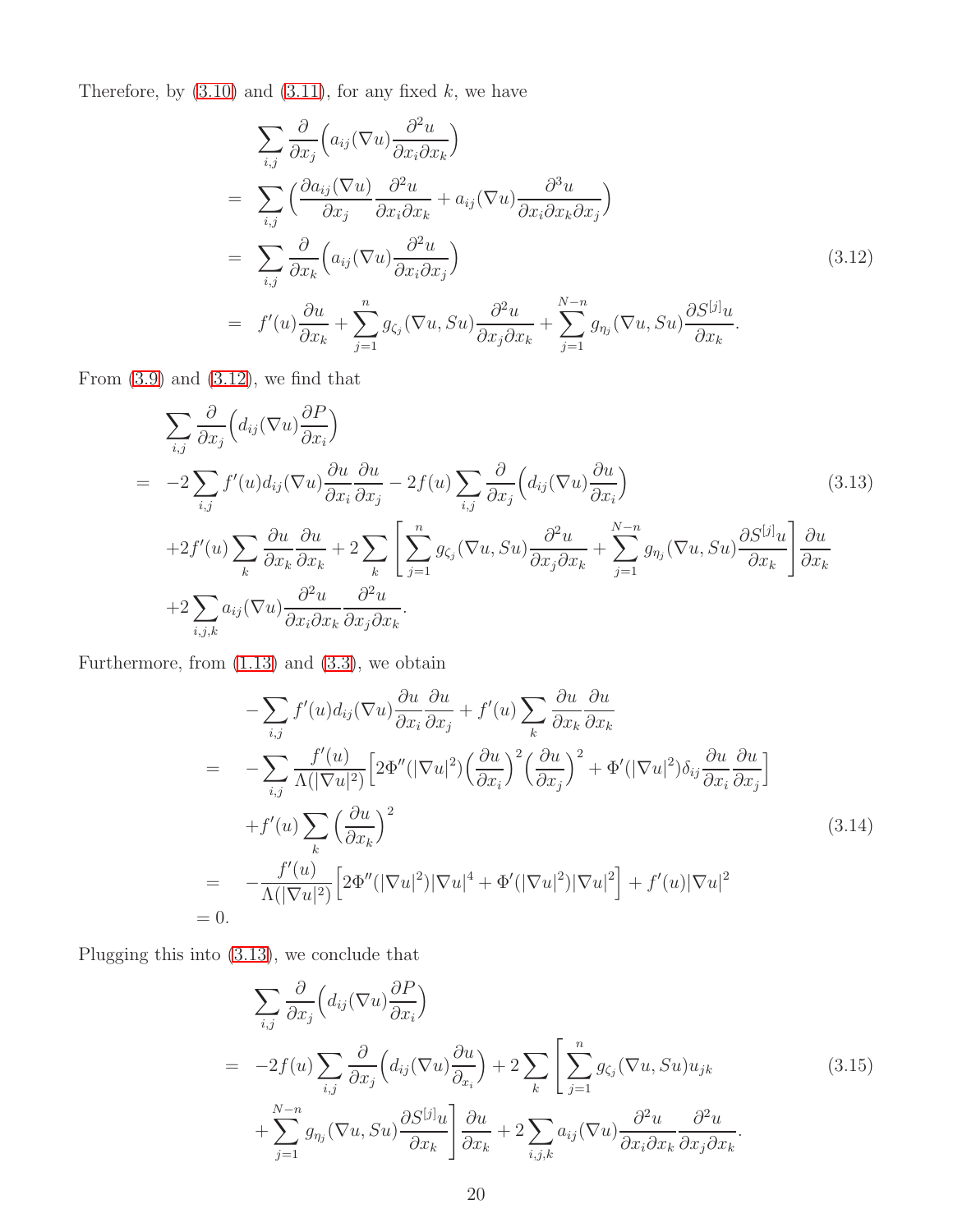Also, it follows from [\(3.3\)](#page-18-0) and [\(3.11\)](#page-18-2) that

$$
\sum_{i,j} d_{ij} (\nabla u) \frac{\partial^2 u}{\partial x_i \partial x_j} = \frac{f(u) + g(\nabla u, Su)}{\Lambda(|\nabla u|^2)},
$$

and so [\(3.16\)](#page-19-2) becomes

<span id="page-20-1"></span>
$$
\sum_{i,j} \frac{\partial}{\partial x_j} \Big( d_{ij} (\nabla u) \frac{\partial P}{\partial x_i} \Big)
$$
\n
$$
= -2f(u) \sum_{i,j} \frac{\partial}{\partial x_j} d_{ij} (\nabla u) \frac{\partial u}{\partial x_i} - \frac{2f(u)[f(u) + g(\nabla u, Su)]}{\Lambda(|\nabla u|^2)}
$$
\n
$$
+2 \sum_{k} \left[ \sum_{j=1}^n g_{\zeta_j} (\nabla u, Su) u_{jk} + \sum_{j=1}^{N-n} g_{\eta_j} (\nabla u, Su) \frac{\partial S^{[j]} u}{\partial x_k} \right] \frac{\partial u}{\partial x_k}
$$
\n
$$
+2 \sum_{i,j,k} a_{ij} (\nabla u) \frac{\partial^2 u}{\partial x_i \partial x_k} \frac{\partial^2 u}{\partial x_j \partial x_k}.
$$
\n(3.16)

Moreover, making use of  $(1.3)$ ,  $(1.13)$  and  $(3.3)$ , we obtain

<span id="page-20-0"></span>
$$
\sum_{i,j} \frac{\partial}{\partial x_j} d_{ij} (\nabla u) \frac{\partial u}{\partial x_i}
$$
\n
$$
= \sum_{i,j} \frac{\partial u}{\partial x_i} \frac{\partial}{\partial x_j} \frac{2 \Phi''(|\nabla u|^2) \frac{\partial u}{\partial x_i} \frac{\partial u}{\partial x_j} + \Phi'(|\nabla u|^2) \delta_{ij}}{2 \Phi''(|\nabla u|^2)|\nabla u|^2 + \Phi'(|\nabla u|^2)}
$$
\n
$$
- \sum_{i,j} \frac{\partial u}{\partial x_i} \frac{[2 \Phi'' \frac{\partial u}{\partial x_i} \frac{\partial u}{\partial x_j} + \Phi' \delta_{ij}] [4 \Phi''' |\nabla u|^2 + 4 \Phi'' + 2 \Phi''] \sum_{k} \frac{\partial u}{\partial x_k} \frac{\partial^2 u}{\partial x_k \partial x_j}}{[\nabla u|^2] [\nabla u|^2] [\nabla u|^2] + \Phi'(|\nabla u|^2)]^2}
$$
\n
$$
= \frac{2 \Phi''[\sum_{j} |\nabla u|^2 \frac{\partial^2 u}{\partial x_j^2} - \sum_{i,j} \frac{\partial u}{\partial x_i} \frac{\partial^2 u}{\partial x_i \partial x_j} \frac{\partial u}{\partial x_j}]}{2 \Phi''(|\nabla u|^2) |\nabla u|^2 + \Phi'(|\nabla u|^2)}
$$
\n
$$
= \frac{2 \Phi''(|\nabla u|^2)}{\Lambda(|\nabla u|^2)} (|\nabla u|^2 \Delta u - \sum_{i,j} \frac{\partial^2 u}{\partial x_i \partial x_j} \frac{\partial u}{\partial x_i} \frac{\partial u}{\partial x_j}).
$$
\n(3.17)

Also, from  $(1.3)$  and  $(3.11)$ , we get

$$
f(u) + g(\nabla u, Su) = \sum_{i,j} \left( 2\Phi''(|\nabla u|^2) \frac{\partial u}{\partial x_i} \frac{\partial u}{\partial x_j} + \Phi'(|\nabla u|^2) \delta_{ij} \right) \frac{\partial^2 u}{\partial x_i \partial x_j}
$$
  
= 
$$
2\Phi''(|\nabla u|^2) \sum_{i,j} \frac{\partial^2 u}{\partial x_i \partial x_j} \frac{\partial u}{\partial x_i} \frac{\partial u}{\partial x_j} + \Phi'(|\nabla u|^2) \Delta u,
$$

from which we obtain

$$
\Delta u = \frac{f(u) + g(\nabla u, Su)}{\Phi'(|\nabla u|^2)} - 2\frac{\Phi''(|\nabla u|^2)}{\Phi'(|\nabla u|^2)} \sum_{i,j} \frac{\partial^2 u}{\partial x_i \partial x_j} \frac{\partial u}{\partial x_i} \frac{\partial u}{\partial x_j}.
$$

Therefore, recalling also [\(3.8\)](#page-18-4), we write [\(3.17\)](#page-20-0) as

$$
\sum_{i,j} \frac{\partial}{\partial x_j} d_{ij} (\nabla u) \frac{\partial u}{\partial x_i} = \frac{2\Phi''(|\nabla u|^2)}{\Lambda(|\nabla u|^2)\Phi'(|\nabla u|^2)} \Big[ |\nabla u|^2 (f+g) - \Lambda(|\nabla u|^2) \sum_{i,j} \frac{\partial^2 u}{\partial x_i \partial x_j} \frac{\partial u}{\partial x_i} \frac{\partial u}{\partial x_j} \Big]
$$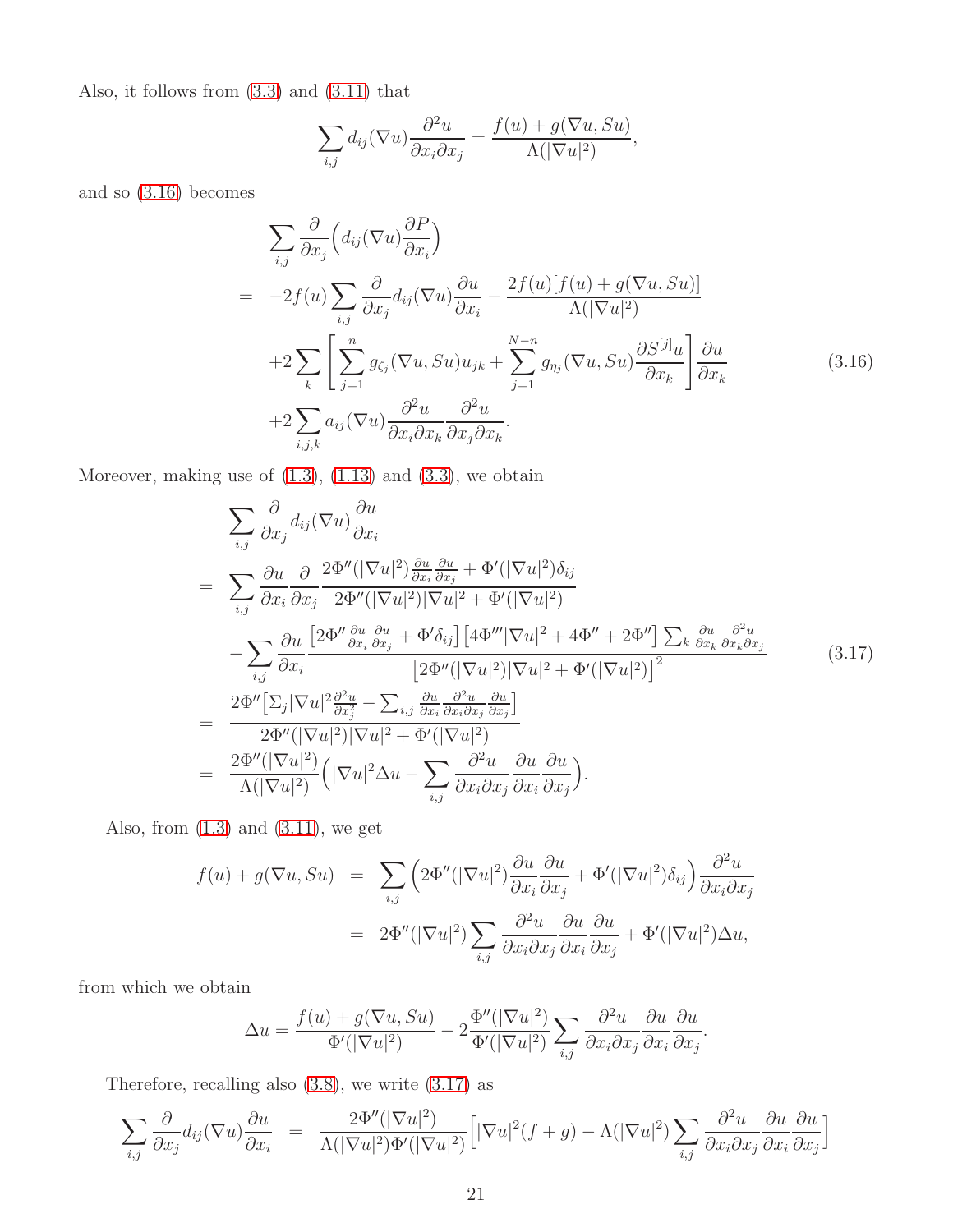$$
= \frac{-\Phi''(|\nabla u|^2)}{\Lambda(|\nabla u|^2)\Phi'(|\nabla u|^2)} \sum_{i} \frac{\partial P}{\partial x_i} \frac{\partial u}{\partial x_i} + \frac{2g\Phi''(|\nabla u|^2)|\nabla u|^2}{\Lambda(|\nabla u|^2)\Phi'(|\nabla u|^2)}.
$$
(3.18)

Thus, exploiting [\(3.16\)](#page-20-1), one has

<span id="page-21-1"></span>
$$
\sum_{i,j} \frac{\partial}{\partial x_j} \left( d_{ij} (\nabla u) \frac{\partial P}{\partial x_i} \right)
$$
\n
$$
= \frac{2f(u)\Phi''(|\nabla u|^2)}{\Lambda(|\nabla u|^2)\Phi'(|\nabla u|^2)} \sum_i \frac{\partial P}{\partial x_i} \frac{\partial u}{\partial x_i} - \frac{4fg\Phi''(|\nabla u|^2)|\nabla u|^2}{\Lambda(|\nabla u|^2)\Phi'(|\nabla u|^2)} - \frac{2f(u)[f(u) + g(\nabla u, Su)]}{\Lambda(|\nabla u|^2)}
$$
\n
$$
+ 2 \sum_k \left[ \sum_{j=1}^n g_{\zeta_j} (\nabla u, Su) u_{jk} + \sum_{j=1}^{N-n} g_{\eta_j} (\nabla u, Su) \frac{\partial S^{[j]} u}{\partial x_k} \right] \frac{\partial u}{\partial x_k}
$$
\n
$$
+ 2 \sum_{i,j,k} a_{ij} (\nabla u) \frac{\partial^2 u}{\partial x_i \partial x_k} \frac{\partial^2 u}{\partial x_j \partial x_k}.
$$
\n(3.19)

Now we set

$$
z_k = \sum_i \frac{\partial^2 u}{\partial x_i \partial x_k} \frac{\partial u}{\partial x_i},
$$

and we use Schwarz Inequality to see that

$$
|z_k| \leq \sqrt{\sum_i \left(\frac{\partial^2 u}{\partial x_i \partial x_k}\right)^2} \sqrt{\sum_i \left(\frac{\partial u}{\partial x_i}\right)^2},
$$

and so

$$
\sum_{i,j,k} \frac{\partial^2 u}{\partial x_i \partial x_k} \frac{\partial u}{\partial x_j} \frac{\partial^2 u}{\partial x_j \partial x_k} \frac{\partial u}{\partial x_j} = \sum_k |z_k|^2 \le \sum_k \left( \sum_i \left( \frac{\partial^2 u}{\partial x_i \partial x_k} \right)^2 \right) \left( \sum_i \left( \frac{\partial u}{\partial x_i} \right)^2 \right)
$$
  

$$
= |\nabla u|^2 \sum_{i,k} \left( \frac{\partial^2 u}{\partial x_i \partial x_k} \right)^2.
$$

This and [\(1.3\)](#page-2-2) give that

<span id="page-21-0"></span>
$$
\sum_{i,j,k} a_{ij} (\nabla u) \frac{\partial^2 u}{\partial x_i \partial x_k} \frac{\partial^2 u}{\partial x_j \partial x_k}
$$
\n
$$
= \sum_{i,j,k} 2 \Phi''(|\nabla u|^2) \frac{\partial^2 u}{\partial x_i \partial x_k} \frac{\partial^2 u}{\partial x_j \partial x_k} \frac{\partial u}{\partial x_i} \frac{\partial u}{\partial x_j} + \sum_{i,j,k} \Phi'(|\nabla u|^2) \frac{\partial^2 u}{\partial x_i \partial x_k} \frac{\partial^2 u}{\partial x_j \partial x_k} \delta_{ij}
$$
\n
$$
\geq \sum_{i,j,k} 2 \Phi''(|\nabla u|^2) \frac{\partial^2 u}{\partial x_i \partial x_k} \frac{\partial u}{\partial x_i} \frac{\partial^2 u}{\partial x_j \partial x_k} \frac{\partial u}{\partial x_j} + \sum_{i,j,k} \frac{\Phi'(|\nabla u|^2)}{|\nabla u|^2} \frac{\partial^2 u}{\partial x_i \partial x_k} \frac{\partial u}{\partial x_j} \frac{\partial^2 u}{\partial x_j}
$$
\n
$$
= \frac{\Lambda(|\nabla u|^2)}{|\nabla u|^2} \sum_{i,j,k} \frac{\partial^2 u}{\partial x_i \partial x_k} \frac{\partial u}{\partial x_i} \frac{\partial^2 u}{\partial x_j \partial x_k} \frac{\partial u}{\partial x_j}.
$$
\n(3.20)

Moreover, by [\(3.8\)](#page-18-4), we have that

$$
\sum_{i,j,k} \frac{\partial^2 u}{\partial x_i \partial x_k} \frac{\partial u}{\partial x_j} \frac{\partial^2 u}{\partial x_j \partial x_k} \frac{\partial u}{\partial x_j} = \frac{1}{4\Lambda^2 (|\nabla u|^2)} \sum_k \left( \frac{\partial P}{\partial x_k} + 2f \frac{\partial u}{\partial x_k} \right)^2.
$$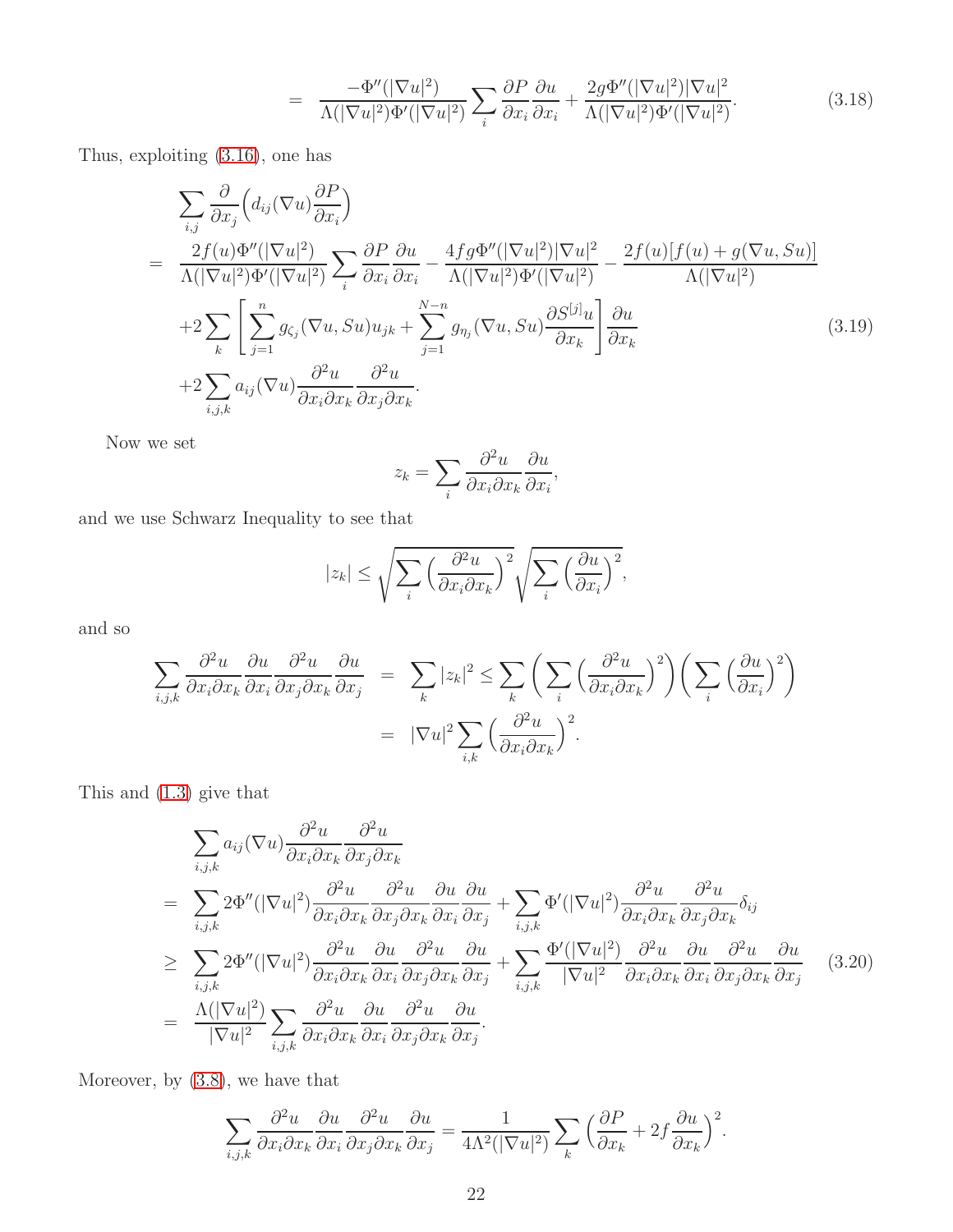This and [\(3.20\)](#page-21-0) lead to

$$
\sum_{i,j,k} a_{ij} (\nabla u) \frac{\partial^2 u}{\partial x_i \partial x_k} \frac{\partial^2 u}{\partial x_j \partial x_k} \geq \frac{1}{4\Lambda (|\nabla u|^2)|\nabla u|^2} \sum_k \left(\frac{\partial P}{\partial x_k} + 2f \frac{\partial u}{\partial x_k}\right)^2
$$

$$
= \frac{|\nabla P|^2}{4\Lambda (|\nabla u|^2)|\nabla u|^2} + \frac{f \sum_k \frac{\partial P}{\partial x_k} \frac{\partial u}{\partial x_k}}{\Lambda (|\nabla u|^2)|\nabla u|^2} + \frac{f^2}{\Lambda (|\nabla u|^2)}.
$$

By substituting this into [\(3.19\)](#page-21-1), we obtain

$$
\sum_{i,j} \frac{\partial}{\partial x_j} \Big( d_{ij} (\nabla u) \frac{\partial P}{\partial x_i} \Big)
$$
\n
$$
\geq \frac{2f(u)\Phi''(|\nabla u|^2)}{\Lambda(|\nabla u|^2)\Phi'(|\nabla u|^2)} \sum_i \frac{\partial P}{\partial x_i} \frac{\partial u}{\partial x_i} - \frac{4fg\Phi''(|\nabla u|^2)|\nabla u|^2}{\Lambda(|\nabla u|^2)\Phi'(|\nabla u|^2)} - \frac{2f(u)[f(u) + g(\nabla u, Su)]}{\Lambda(|\nabla u|^2)} \\
+ 2 \sum_k \Bigg[ \sum_{j=1}^n g_{\zeta_j} (\nabla u, Su) \frac{\partial^2 u}{\partial x_j \partial x_k} + \sum_{j=1}^{N-n} g_{\eta_j} (\nabla u, Su) \frac{\partial S^{[j]} u}{\partial x_k} \Bigg] \frac{\partial u}{\partial x_k} + \frac{|\nabla P|^2}{2\Lambda(|\nabla u|^2)|\nabla u|^2} \\
+ 2 \frac{f \sum_k \frac{\partial P}{\partial x_k} \frac{\partial u}{\partial x_k}}{\delta x_k} + 2 \frac{f^2}{\Lambda(|\nabla u|^2)|\nabla u|^2}.
$$

Therefore, we have that

<span id="page-22-0"></span>
$$
\sum_{i,j} \frac{\partial}{\partial x_j} \left( d_{ij}(\nabla u) \frac{\partial P}{\partial x_i} \right) - 2 \frac{f(u)}{\Lambda(|\nabla u|^2)|\nabla u|^2} \left( 1 + \frac{\Phi''(|\nabla u|^2)|\nabla u|^2}{\Phi'(|\nabla u|^2)} \right) \sum_k \frac{\partial P}{\partial x_k} \frac{\partial u}{\partial x_k}
$$
\n
$$
\geq -\frac{4fg\Phi''(|\nabla u|^2)|\nabla u|^2}{\Lambda(|\nabla u|^2)|\Phi'(|\nabla u|^2)} - \frac{2f(u)g(\nabla u, Su)}{\Lambda(|\nabla u|^2)} \frac{\partial^2 u}{\partial x_k} + \sum_{j=1}^{N-n} g_{\eta_j}(\nabla u, Su) \frac{\partial S^{[j]}u}{\partial x_k} \frac{\partial u}{\partial x_k} + \frac{|\nabla P|^2}{2\Lambda(|\nabla u|^2)|\nabla u|^2} (3.21)
$$
\n
$$
= -\frac{2f(u)g(\nabla u, Su)}{\Phi'(|\nabla u|^2)} + 2 \sum_k \left[ \sum_{j=1}^n g_{\zeta_j}(\nabla u, Su) \frac{\partial^2 u}{\partial x_j \partial x_k} + \sum_{j=1}^{N-n} g_{\eta_j}(\nabla u, Su) \frac{\partial S^{[j]}u}{\partial x_k} \right] \frac{\partial u}{\partial x_k}
$$
\n
$$
+ \frac{|\nabla P|^2}{2\Lambda(|\nabla u|^2)|\nabla u|^2}.
$$

Now, for  $j$  fixed, we use  $(3.6)$  to get that

$$
2\sum_{k} \frac{\partial^2 u}{\partial x_j \partial x_k} \frac{\partial u}{\partial x_k} = \frac{\partial |\nabla u(x)|^2}{\partial x_j} = \Psi'(P + 2F) \left( \frac{\partial P}{\partial x_j} + 2f(u) \frac{\partial u}{\partial x_j} \right).
$$

Consequently, by [\(3.7\)](#page-18-6), we conclude

$$
2\sum_{k,j} g_{\zeta_j}(\nabla u, Su) \frac{\partial^2 u}{\partial x_j \partial x_k} \frac{\partial u}{\partial x_k} = \Psi'(P + 2F) \sum_j g_{\zeta_j}(\nabla u, Su) \left( \frac{\partial P}{\partial x_j} + 2f(u) \frac{\partial u}{\partial x_j} \right)
$$
  

$$
= \frac{1}{\Lambda(|u(x)|^2)} \sum_j g_{\zeta_j}(\nabla u, Su) \left( \frac{\partial P}{\partial x_j} + 2f(u) \frac{\partial u}{\partial x_j} \right).
$$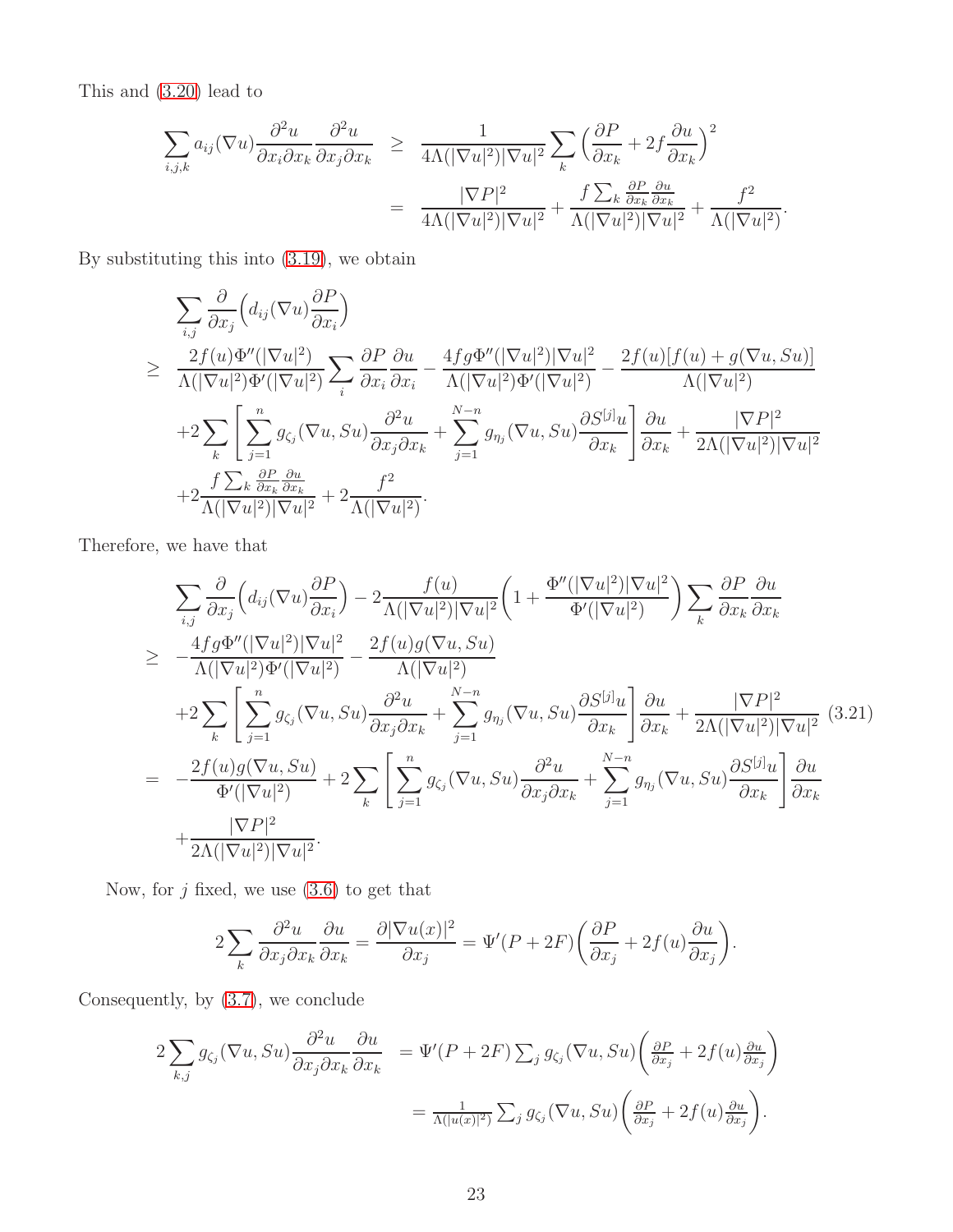Multiplying both sides of  $(3.21)$  by  $|\nabla u|^2$ , we see that

$$
\sum_{i,j} |\nabla u|^2 \frac{\partial}{\partial x_j} \Big( d_{ij} (\nabla u) \frac{\partial P}{\partial x_i} \Big) - 2 \frac{f(u)}{\Lambda (|\nabla u|^2)} \Big( 1 + \frac{\Phi''(|\nabla u|^2)|\nabla u|^2}{\Phi'(|\nabla u|^2)} \Big) \sum_k \frac{\partial P}{\partial x_k} \frac{\partial u}{\partial x_k}
$$
  
\n
$$
\geq -\frac{2f(u)g(\nabla u, Su)|\nabla u|^2}{\Phi'(|\nabla u|^2)} + \frac{|\nabla P|^2}{2\Lambda (|\nabla u|^2)}
$$
  
\n
$$
+ 2|\nabla u|^2 \sum_k \Bigg[ \sum_{j=1}^n g_{\zeta_j} (\nabla u, Su) \frac{\partial^2 u}{\partial x_j \partial x_k} + \sum_{j=1}^{N-n} g_{\eta_j} (\nabla u, Su) \frac{\partial S^{[j]} u}{\partial x_k} \Bigg] \frac{\partial u}{\partial x_k}
$$
  
\n
$$
= -\frac{2f(u)g(\nabla u, Su)|\nabla u|^2}{\Phi'(|\nabla u|^2)} + 2|\nabla u|^2 \sum_{k=1}^n \sum_{j=1}^{N-n} g_{\eta_j} (\nabla u, Su) \frac{\partial S^{[j]} u}{\partial x_k} \frac{\partial u}{\partial x_k}
$$
  
\n
$$
+ \frac{|\nabla u|^2}{\Lambda (|u(x)|^2)} \sum_j g_{\zeta_j} (\nabla u, Su) \Big( \frac{\partial P}{\partial x_j} + 2f(u) \frac{\partial u}{\partial x_j} \Big) + \frac{|\nabla P|^2}{2\Lambda (|\nabla u|^2)}
$$
  
\n
$$
= \mathcal{R}(x) + \frac{|\nabla u|^2}{\Lambda (|u(x)|^2)} \sum_j g_{\zeta_j} (\nabla u, Su) \frac{\partial P}{\partial x_j} + \frac{|\nabla P|^2}{2\Lambda (|\nabla u|^2)}.
$$

From this, we obtain the desired result in  $(3.5)$ .

# <span id="page-23-0"></span>4 Proof of Theorem [1.2](#page-4-4)

This section contains the proof of the pointwise gradient estimate in [\(1.18\)](#page-4-6). This relies on Lemma [3.1](#page-17-3) and the Maximum Principle. The technical details go as follows:

*Proof of Theorem [1.2.](#page-4-4)* First of all, we observe that [\(3.2\)](#page-17-1) holds true. Indeed, taking  $\xi := (1, 0, \ldots, 0)$ and  $\sigma := \sqrt{r} \xi$ , we deduce from [\(1.3\)](#page-2-2) and [\(1.13\)](#page-3-4) that

<span id="page-23-1"></span>
$$
\sum_{i,j=1}^{n} a_{ij}(\sigma) \xi_i \xi_j = 2\Phi''(|\sigma|^2)(\sigma \cdot \xi)^2 + \Phi'(|\sigma|^2)|\xi|^2 = 2\Phi''(r)r + \Phi'(r) = \Lambda(r). \tag{4.1}
$$

Hence, if Assumption A is satisfied, we obtain

<span id="page-23-2"></span>
$$
\Lambda(r) = \sum_{i,j=1}^{n} a_{ij}(\sigma) \xi_i \xi_j \ge C_1 (a+|\sigma|)^{p-2} |\xi|^2 = C_1 (a+\sqrt{r})^{p-2} > 0.
$$
 (4.2)

<span id="page-23-4"></span>If instead Assumption B is satisfied, we deduce from [\(4.1\)](#page-23-1) that

$$
\Lambda(r) = \sum_{i,j=1}^{n} a_{ij}(\sigma) \xi_i \xi_j \ge C_1 (1+|\sigma|)^{-1} |\xi'|^2 = C_1 (1+|\sigma|)^{-1} (|\xi|^2 + (\sigma \cdot \xi)^2)
$$
  
=  $C_1 (1+\sqrt{r})^{-1} (1+r) > 0.$  (4.3)

This observation and [\(4.2\)](#page-23-2) show that [\(3.2\)](#page-17-1) is satisfied, and therefore we are in the position of applying Lemma [3.1.](#page-17-3) In this way, recalling  $(1.17)$  and  $(3.5)$ , we see

<span id="page-23-3"></span>
$$
\sum_{i,j} \frac{\partial}{\partial x_j} \left( d_{ij} (\nabla u(x)) \frac{\partial P(u; x)}{\partial x_i} \right) + \frac{B(u; x) \cdot \nabla P(u; x)}{|\nabla u(x)|^2} \ge 0 \tag{4.4}
$$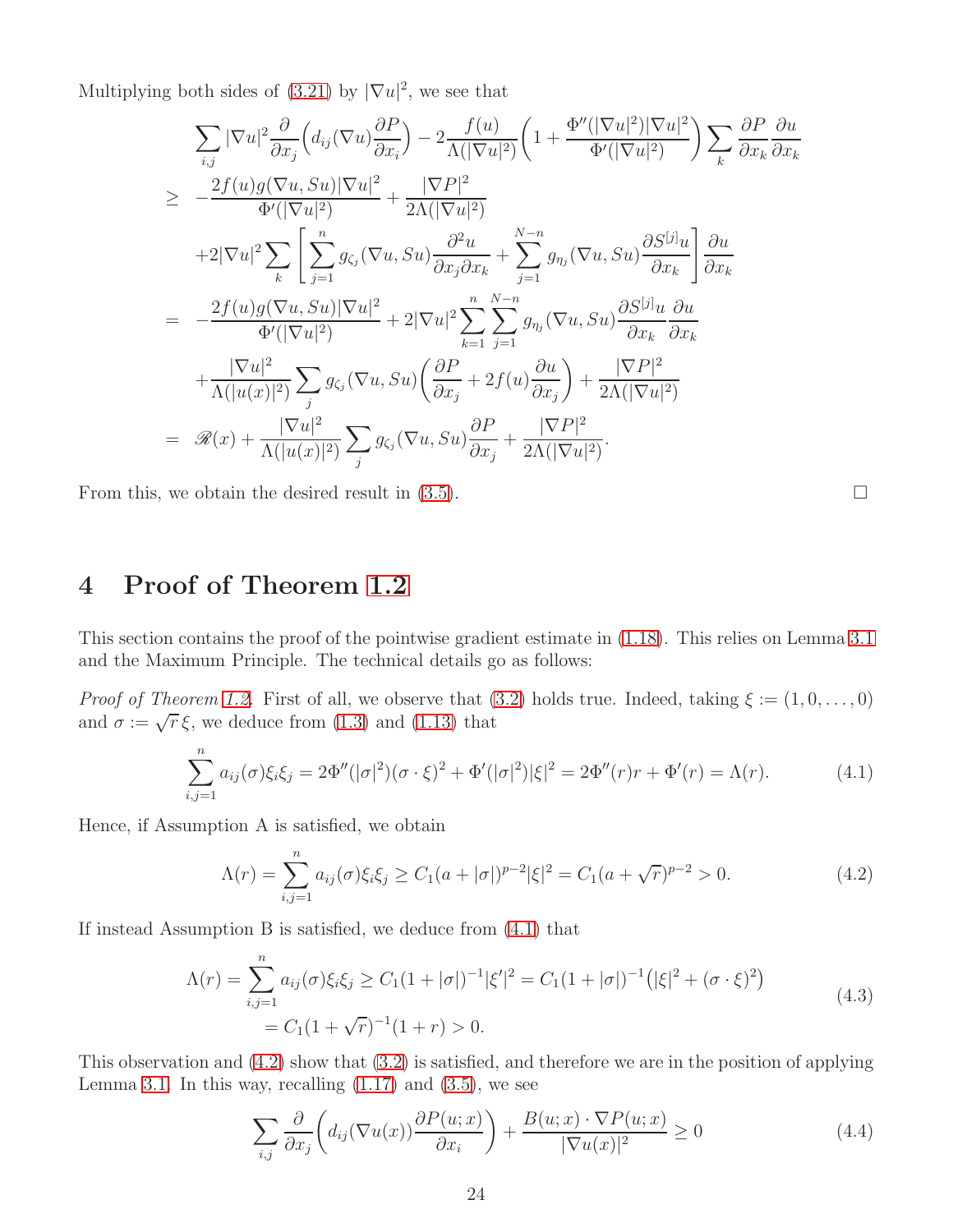in  $\{\nabla u \neq 0\}$ , where the notations in [\(3.1\)](#page-17-2) and [\(3.4\)](#page-18-8) have been utilized.

From this, we can repeat some classical arguments used also in the proof of Theorem 1.2 in [\[FV13\]](#page-33-16) to obtain our Theorem [1.2.](#page-4-4) We show the arguments in full detail for the facility of the reader. Besides, in order to address the general case treated in this paper, these classical arguments need to be carefully adapted, producing a number of additional technical difficulties.

Recalling the notation in [\(3.1\)](#page-17-2), we define

<span id="page-24-0"></span>
$$
P_0 := \sup_{x \in \mathbb{R}^n} P(u; x). \tag{4.5}
$$

We claim that

<span id="page-24-7"></span>
$$
P_0 \le 0. \tag{4.6}
$$

To prove this, we assume by contradiction that

<span id="page-24-5"></span>
$$
P_0 > 0. \tag{4.7}
$$

First, take sequence  $z_k \in \mathbb{R}^n$  such that

<span id="page-24-1"></span>
$$
\lim_{k \to +\infty} P(u; z_k) = P_0. \tag{4.8}
$$

We can define  $w_k(x) = u(x + z_k)$ . This function satisfies an elliptic equation with bounded right hand side and therefore, by elliptic regularity theory (possibly reducing Assumption B to Assumption A with  $p = 2$ , we have that, for every  $R > 0$ ,

<span id="page-24-6"></span>
$$
||w_k||_{C^{1,\gamma}(B_R)} < +\infty,
$$
\n(4.9)

for some  $\gamma \in (0,1)$ .

Also, from [\(4.5\)](#page-24-0), we have that

<span id="page-24-2"></span>
$$
P_0 \ge P(w_k; x), \qquad \text{for all } x \in \mathbb{R}^n. \tag{4.10}
$$

Furthermore, by [\(3.1\)](#page-17-2), we get

$$
P(u; z_k) = 2\Phi'(|\nabla u(z_k)|^2)|\nabla u(z_k)|^2 - \Phi(|\nabla u(z_k)|^2) - 2F(u(z_k))
$$
  
= 2\Phi'(|\nabla w\_k(0)|^2)|\nabla w\_k(0)|^2 - \Phi(|\nabla w\_k(0)|^2) - 2F(w\_k(0)) = P(w\_k; 0).

In view of this and [\(4.8\)](#page-24-1), we conclude that

<span id="page-24-3"></span>
$$
\lim_{k \to +\infty} P(w_k; 0) = P_0. \tag{4.11}
$$

By the Theorem of Ascoli-Arzelà (and up to a subsequence) and possibly renaming  $\gamma$ , we may suppose that  $w_k$  converges to some w in  $C^{1,\gamma}_{loc}(\mathbb{R}^n)$ , and therefore, by [\(3.1\)](#page-17-2), we see

$$
\lim_{k \to +\infty} P(w_k; x) = P(w; x), \quad \text{for all } x \in \mathbb{R}^n.
$$

Using this,  $(4.10)$  and  $(4.11)$ , we thereby obtain

<span id="page-24-4"></span>
$$
P(w; x) = \lim_{k \to +\infty} P(w_k; x) \le P_0 = \lim_{k \to +\infty} P(w_k; 0) = P(w; 0). \tag{4.12}
$$

Now, we define

$$
\mathcal{N} := \{ x \in \mathbb{R}^n \text{ s.t. } P(w; x) = P_0 \}.
$$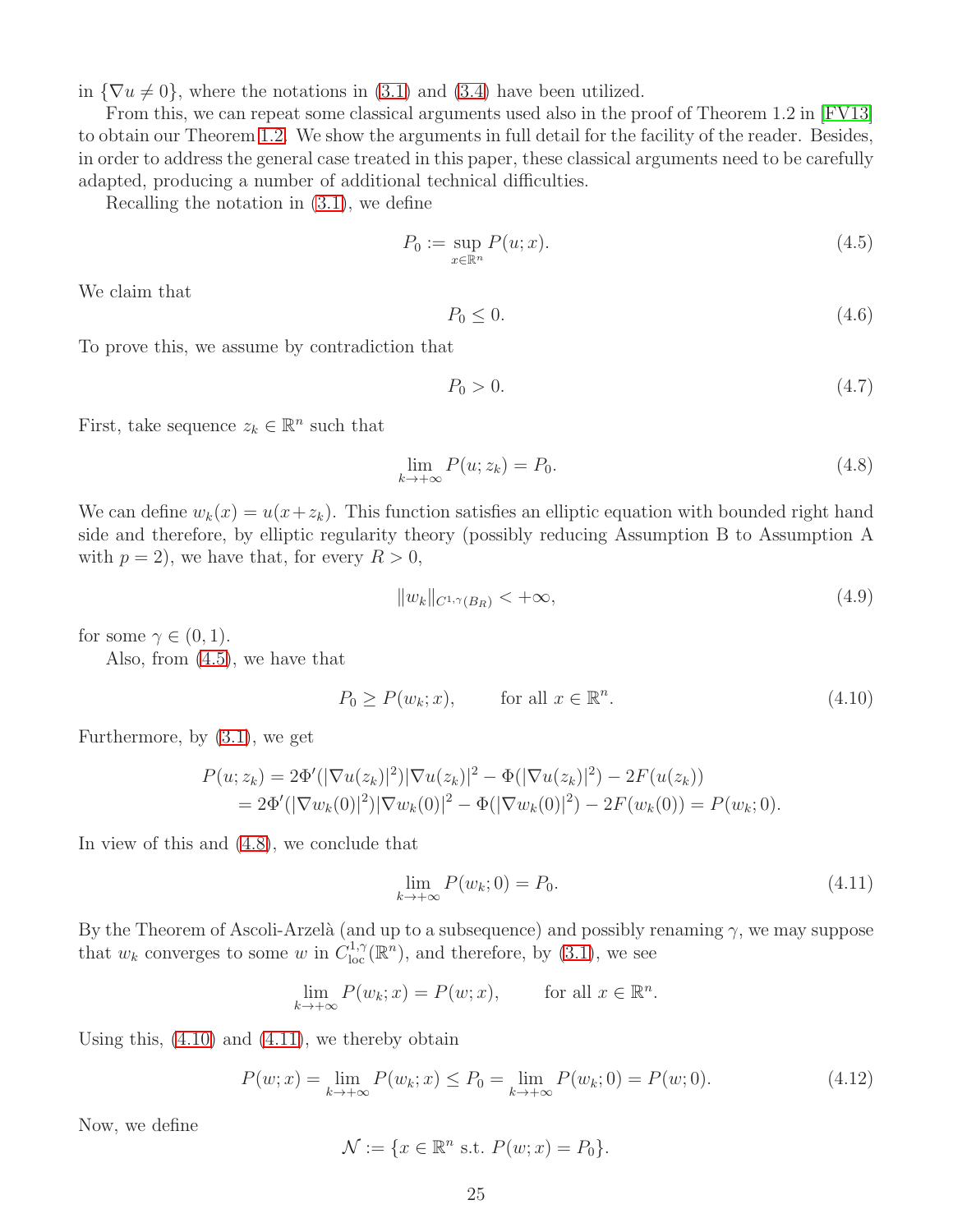We observe that  $0 \in \mathcal{N}$ , thanks to [\(4.12\)](#page-24-4), and hence

<span id="page-25-5"></span>
$$
\mathcal{N} \neq \varnothing. \tag{4.13}
$$

Also, by the continuity of  $P$  and  $w$ ,

$$
\mathcal{N} \text{ is closed.} \tag{4.14}
$$

Here, we denote  $\Psi^{-1}$  by  $\Gamma$  for simplicity, so

<span id="page-25-4"></span>
$$
\Gamma(r) := 2\Phi'(r)r - \Phi(r),\tag{4.15}
$$

and we claim that for all  $r \in [0, ||u||_{W^{1,\infty}(\mathbb{R}^n)}]$ 

<span id="page-25-0"></span>
$$
\Gamma(r) \le C\sqrt{r}.\tag{4.16}
$$

To prove this, we first remark that

<span id="page-25-3"></span>
$$
\Gamma(0) = 0,\tag{4.17}
$$

by  $\Phi(0) = 0$  and either [\(1.4\)](#page-2-3) or [\(1.6\)](#page-2-4). Moreover, taking  $\sigma := \sqrt{r}e_1$ ,  $\xi := e_1$ ,  $\xi_{n+1} := \sqrt{r}$ , by [\(1.3\)](#page-2-2) we see that

$$
a_{ij}(\sigma)\xi_i\xi_j = \begin{cases} 2\Phi''(r)r + \Phi'(r) = \Gamma'(r) & \text{if } i = j = 1, \\ 0 & \text{otherwise,} \end{cases}
$$

and accordingly

<span id="page-25-1"></span>
$$
\sum_{i,j=1}^{n} a_{ij}(\sigma) \xi_i \xi_j = \Gamma'(r). \qquad (4.18)
$$

Now, to prove [\(4.16\)](#page-25-0) we distinguish two cases, according to whether Assumption A or Assumption B is satisfied. First of all, if Assumption A is satisfied, we use  $(1.5)$  and  $(4.18)$  to see that

<span id="page-25-2"></span>
$$
\Gamma'(r) \le C_2(a+|\sigma|)^{p-2} |\xi|^2 = C_2(a+\sqrt{r})^{p-2}.
$$
\n(4.19)

We now distinguish two subcases, depending on p. If  $p \geq 2$ , we deduce from [\(4.19\)](#page-25-2) that

$$
\Gamma'(r) \le C \left( 1 + r^{\frac{p-2}{2}} \right),
$$

for some  $C > 0$ . This and  $(4.17)$  yield that

$$
\Gamma(r) = \int_0^r \Gamma'(\rho) d\rho \le C \left( r + \frac{2}{p} r^{\frac{p}{2}} \right) = C \left( \sqrt{r} + \frac{2}{p} r^{\frac{p-1}{2}} \right) \sqrt{r}
$$
  

$$
\le C \left( \sqrt{\|u\|_{W^{1,\infty}(\mathbb{R}^n)}} + \frac{2}{p} \|u\|_{W^{1,\infty}(\mathbb{R}^n)}^{\frac{p-1}{2}} \right) \sqrt{r},
$$

for all  $r \in [0, ||u||_{W^{1,\infty}(\mathbb{R}^n)}]$ , and this gives [\(4.16\)](#page-25-0), up to renaming  $C > 0$ .

On the other hand, if  $p \in (1, 2)$ , we deduce from [\(4.19\)](#page-25-2) that

$$
\Gamma'(r) \le \frac{C_2}{(a + \sqrt{r})^{2-p}} \le \frac{C_2}{r^{\frac{2-p}{2}}},
$$

which, together with [\(4.17\)](#page-25-3), gives that

$$
\Gamma(r) = \int_0^r \Gamma'(\rho) d\rho \le \frac{2C_2 r^{\frac{p}{2}}}{p} \le \frac{2C_2 ||u||_{W^{1,\infty}(\mathbb{R}^n)}^{\frac{p-1}{2}}}{p} \sqrt{r},
$$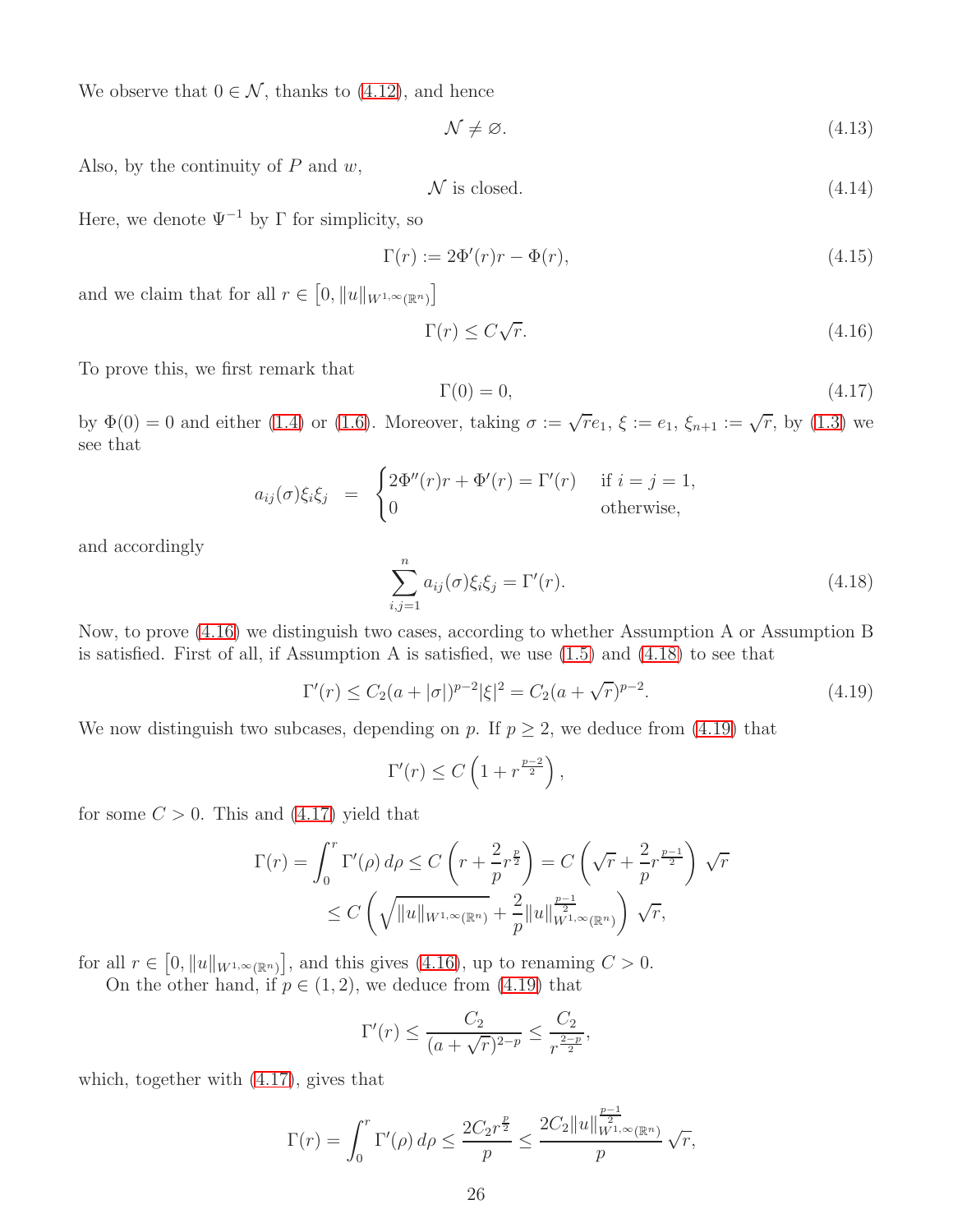for all  $r \in [0, ||u||_{W^{1,\infty}(\mathbb{R}^n)}]$ , and this gives [\(4.16\)](#page-25-0).

It remains to prove [\(4.16\)](#page-25-0) if Assumption B holds true. In this case, we use [\(1.7\)](#page-2-6) and [\(4.18\)](#page-25-1) to see that

$$
\Gamma'(r) \leq C_2(1+|\sigma|)^{-1}|\xi'|^2 = C_2(1+|\sigma|)^{-1}(|\xi|^2 + |\xi_{n+1}|^2) = C_2(1+\sqrt{r})^{-1}(1+r) \leq C_2(1+r).
$$

This and [\(4.17\)](#page-25-3) give that

$$
\Gamma(r) \le C_2 \left(r + \frac{r^2}{2}\right) \le C_2 \left(\sqrt{\|u\|_{W^{1,\infty}(\mathbb{R}^n)}} + \frac{\|u\|_{W^{1,\infty}(\mathbb{R}^n)}^{\frac{3}{2}}}{2}\right) \sqrt{r}
$$

for all  $r \in [0, ||u||_{W^{1,\infty}(\mathbb{R}^n)}]$ , and the proof of  $(4.16)$  is thereby complete.

Now, we claim that

<span id="page-26-5"></span>
$$
N \text{ is open.} \tag{4.20}
$$

For this, let  $y_0 \in \mathcal{N}$ . We recall that  $F \ge 0$  on the range of u, thanks to [\(1.15\)](#page-4-2). Then, in light of [\(3.1\)](#page-17-2),  $(4.15)$  and  $(4.16)$  we see that

$$
P_0 = P(w; y_0) = 2\Phi'(|\nabla w(y_0)|^2)|\nabla w(y_0)|^2 - \Phi(|\nabla w(y_0)|^2) - 2F(w(y_0))
$$
  
=  $\Gamma(|\nabla w(y_0)|^2) - 2F(w(y_0)) \le \Gamma(|\nabla w(y_0)|^2) \le C|\nabla w(y_0)|.$  (4.21)

<span id="page-26-0"></span>Now, we set

$$
\kappa := \frac{P_0}{2C},
$$

and, recalling [\(4.7\)](#page-24-5), we observe that  $\kappa > 0$ . As a consequence, in light of [\(4.21\)](#page-26-0), it follows that there exists  $\rho > 0$  such that

 $|\nabla w(x)| \geq \kappa$ , for any  $x \in B_{\rho}(y_0)$ .

Therefore, there exists  $\bar{k} \in \mathbb{N}$  such that for all  $k \geq \bar{k}$  and all  $x \in B_{\varrho}(y_0)$  we have that

<span id="page-26-2"></span>
$$
|\nabla u(x+z_k)| = |\nabla w_k(x)| \ge \frac{\kappa}{2}.
$$
\n(4.22)

In particular,  $\nabla u(x + z_k) \neq 0$  and therefore, by [\(4.4\)](#page-23-3), we get

<span id="page-26-1"></span>
$$
\sum_{i,j} \frac{\partial}{\partial x_j} \left( d_{ij} (\nabla u(x+z_k)) \frac{\partial P(u; x+z_k)}{\partial x_i} \right) + \frac{B(u; x+z_k) \cdot \nabla P(u; x+z_k)}{|\nabla u(x+z_k)|^2} \ge 0.
$$
 (4.23)

Moreover, by [\(3.1\)](#page-17-2), we have  $P(u; x + z_k) = P(w_k; x)$ , and therefore we can write [\(4.23\)](#page-26-1) in the form

$$
0 \leq \sum_{i,j} \frac{\partial}{\partial x_j} \left( d_{ij} (\nabla w_k(x)) \frac{\partial P(w_k; x)}{\partial x_i} \right) + \frac{B(u; x + z_k) \cdot \nabla P(w_k; x)}{|\nabla u(x + z_k)|^2}
$$
  
= 
$$
\sum_{i,j} \frac{\partial}{\partial x_j} \left( d_{ij} (\nabla w_k(x)) \frac{\partial P(w_k; x)}{\partial x_i} \right) + \beta_k(x) \cdot \nabla P(w_k; x),
$$
 (4.24)

<span id="page-26-4"></span>for all  $x \in B_{\varrho}(y_0)$ , as long as  $k \geq \overline{k}$ , where

<span id="page-26-3"></span>
$$
\beta_k(x) := \frac{B(u; x + z_k)}{|\nabla u(x + z_k)|^2}.
$$
\n(4.25)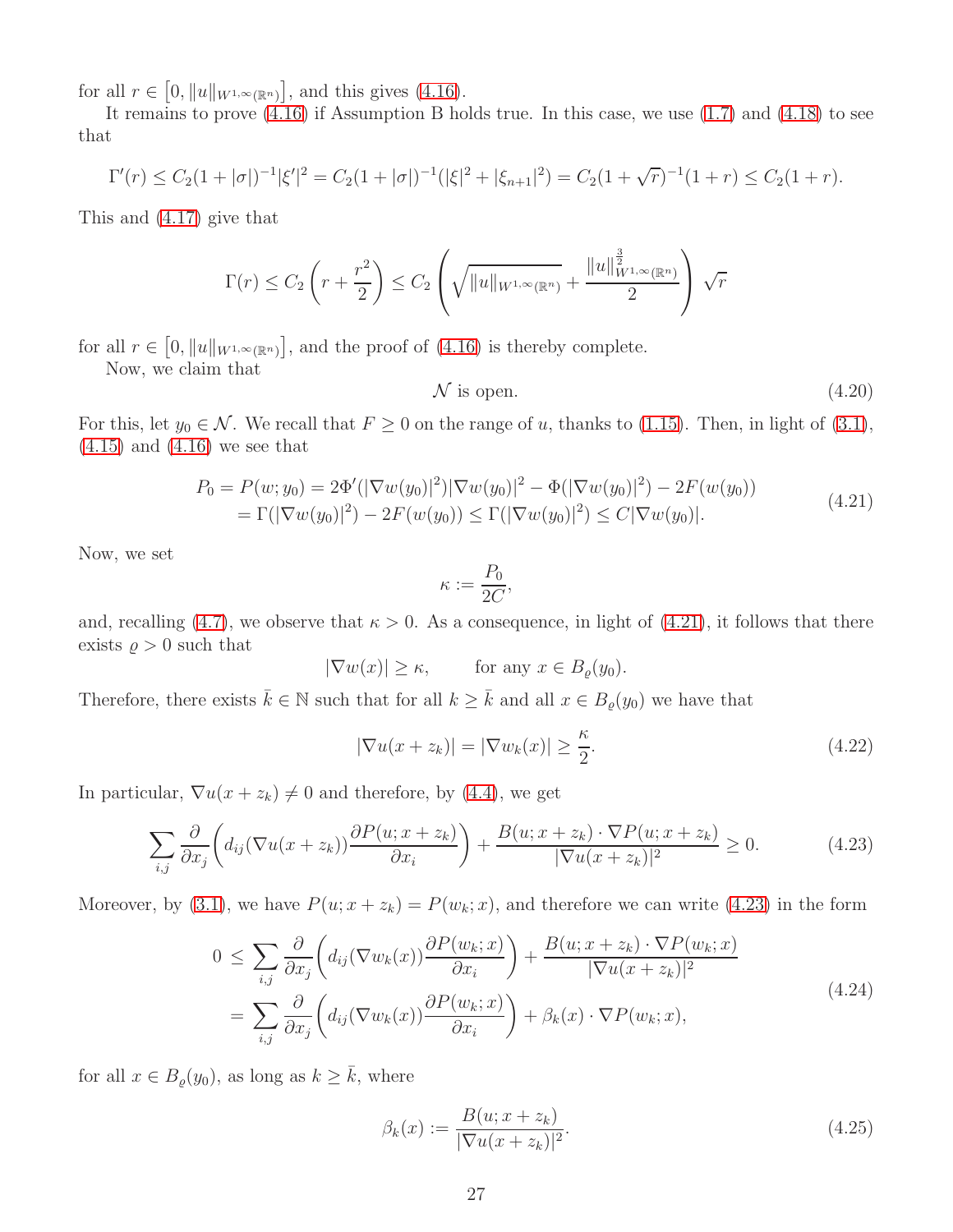We stress that, by  $(3.4)$ ,  $(4.22)$  and  $(4.25)$ , we can obtain

$$
\sup_{k\geq \overline{k}} \|\beta_k\|_{L^{\infty}(B_{\varrho}(y_0),\mathbb{R}^n)} \n\leq \frac{4}{\kappa^2} \Biggl[ \frac{2\|f\|_{L^{\infty}(u(\mathbb{R}^n))}}{\inf_{\kappa/2 \leq |\zeta| \leq \|u\|_{W^{1,\infty}(\mathbb{R}^n)}} \Lambda(|\zeta|^2)} \Biggl(1 + \sup_{\kappa/2 \leq |\zeta| \leq \|u\|_{W^{1,\infty}(\mathbb{R}^n)}} \frac{|\zeta|^2 \Phi''(|\zeta|^2)}{\Phi'(|\zeta|^2)} \Biggr) \|u\|_{W^{1,\infty}(\mathbb{R}^n)} \n+ \frac{\|u\|_{W^{1,\infty}(\mathbb{R}^n)}^2}{\inf_{\kappa/2 \leq |\zeta| \leq \|u\|_{W^{1,\infty}(\mathbb{R}^n)}} \Lambda(|\zeta|^2)} \sup_{\substack{j\in \{1,\ldots,n\} \\ |\zeta| \leq \|u\|_{W^{1,\infty}(\mathbb{R}^n)}}} |g_{\zeta_j}(\zeta,\eta)| \Biggr],
$$

which is bounded, thanks to  $(1.2)$  (recall also  $(4.2)$  and  $(4.3)$ ). Therefore, up to subsequences, we can suppose that

$$
\beta_k
$$
 converges to some  $\beta \in L^{\infty}(B_{\varrho}(y_0), \mathbb{R}^n)$   
weakly in  $L^2(B_{\varrho}(y_0), \mathbb{R}^n)$  and weakly-\* in  $L^{\infty}(B_{\varrho}(y_0), \mathbb{R}^n)$ . (4.26)

<span id="page-27-0"></span>Furthermore, by [\(1.1\)](#page-1-0), we conclude

$$
0 = \text{div}(\Phi'(|\nabla u(x+z_k)|^2)\nabla u(x+z_k)) - f(u(x+z_k)) - g(\nabla u(x+z_k), Su(x+z_k))
$$
  
=  $\text{div}(\Phi'(|\nabla w_k(x)|^2)\nabla w_k(x)) - f(w_k(x)) - g(\nabla w_k(x), Su(x+z_k))$   
=  $\text{div}(\Phi'(|\nabla w_k(x)|^2)\nabla w_k(x)) - \tilde{f}_k(x),$ 

where

$$
\tilde{f}_k(x) := f(w_k(x)) + g(\nabla w_k(x), Su(x+z_k)).
$$

In view of [\(1.16\)](#page-4-3) and [\(4.9\)](#page-24-6), we have that  $\tilde{f}_k \in C^{0,\gamma}(B_{\varrho}(y_0))$ , with

$$
\sup_{k\geq \bar k} \|\tilde f_k\|_{C^{0,\gamma}(B_\varrho(y_0))} < +\infty.
$$

Consequently, by [\(4.22\)](#page-26-2) and uniform elliptic regularity theory, we obtain that

$$
\sup_{k\geq \bar k} \|w_k\|_{C^{2,\gamma}(B_\varrho(y_0))} < +\infty.
$$

Therefore, up to a subsequence and possibly renaming  $\gamma$ , we can suppose that  $w_k$  converges to w in  $C^{2,\gamma}(B_{\varrho}(y_0))$ , as  $k \to +\infty$ .

As a consequence, recalling [\(3.1\)](#page-17-2), we conclude that

<span id="page-27-1"></span>
$$
\nabla P(w_k; \cdot) \text{ converges to } \nabla P(w; \cdot) \text{ in } C^{0,\gamma}(B_{\varrho}(y_0), \mathbb{R}^n), \text{ as } k \to +\infty.
$$
 (4.27)

Exploiting  $(4.24)$ ,  $(4.26)$  and  $(4.27)$ , we obtain that

$$
0 \leq \sum_{i,j} \frac{\partial}{\partial x_j} \bigg( d_{ij} (\nabla w(x)) \frac{\partial P(w;x)}{\partial x_i} \bigg) + \beta(x) \cdot \nabla P(w;x),
$$

for all  $x \in B_{\varrho}(y_0)$ , in the distributional sense.

Therefore, recalling [\(4.12\)](#page-24-4), by Maximum Principle (see e.g. [\[GT83,](#page-33-18) Theorem 8.19], or [\[PS07\]](#page-33-19)), it follows that  $P(w; x) = P_0$  for any  $x \in B_{\varrho}(y_0)$ , and this establishes [\(4.20\)](#page-26-5).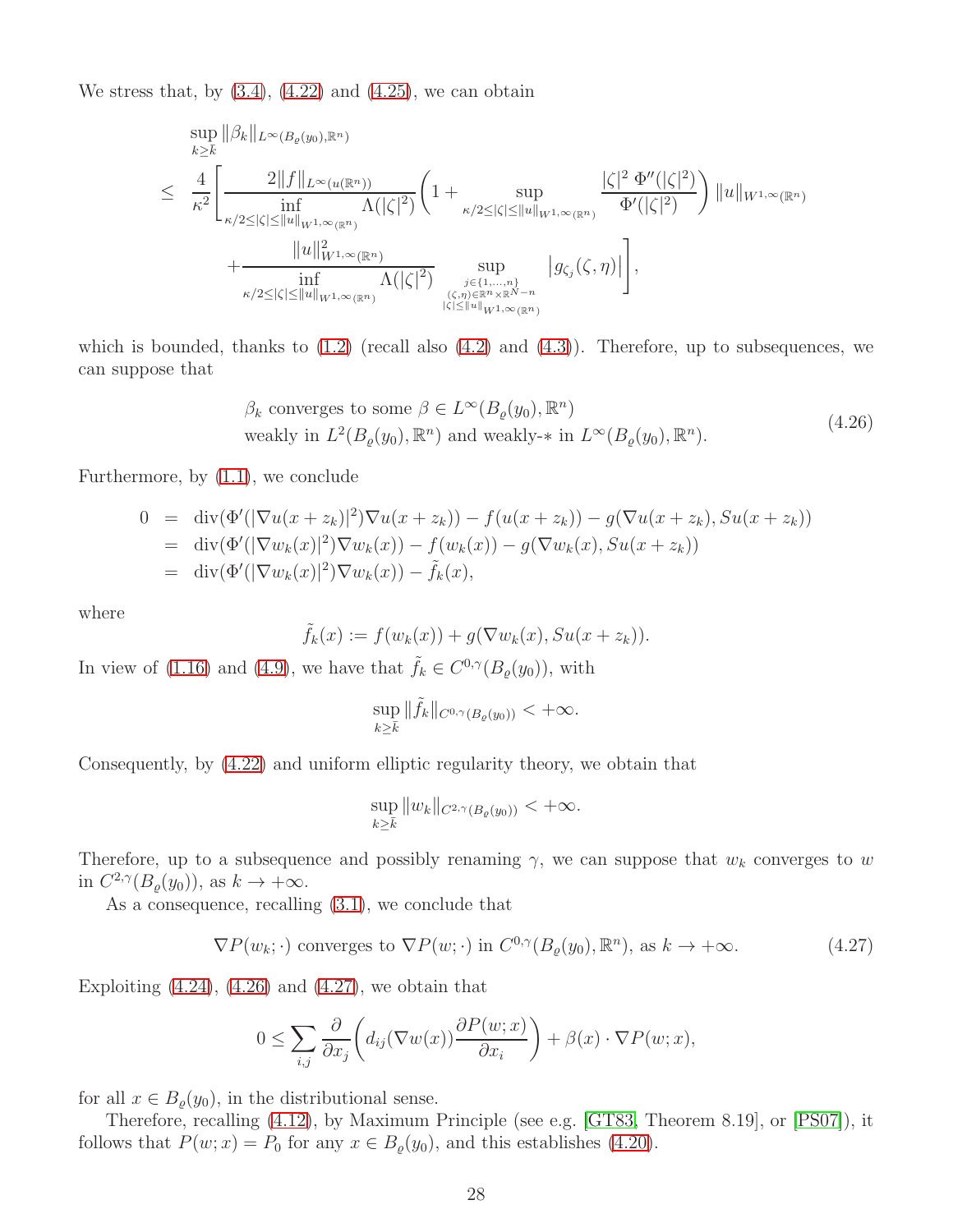Now, by [\(4.13\)](#page-25-5) and [\(4.20\)](#page-26-5), we infer that  $\mathcal N$  is both closed and open, so that  $\mathcal N = \mathbb R^n$ , that is

<span id="page-28-1"></span>
$$
P(w; x) = P_0 \text{ for any } x \in \mathbb{R}^n. \tag{4.28}
$$

On the other hand, since  $w$  is bounded, by following the gradient lines we find a sequence of points  $\tau_i$  such that

$$
\lim_{j \to +\infty} \nabla w(\tau_j) = 0.
$$

By using this in [\(4.28\)](#page-28-1), we obtain

$$
0 \ge \limsup_{j \to +\infty} -2F(w(\tau_j)) = \limsup_{j \to +\infty} P(w; \tau_j) = P_0,
$$

which is in contradiction with [\(4.7\)](#page-24-5). This proves [\(4.6\)](#page-24-7), from which Theorem [1.2](#page-4-4) follows at once.  $\Box$ 

#### <span id="page-28-0"></span>5 Proofs of Proposition [1.3](#page-5-1) and Corollary [1.4](#page-6-0)

We start by proving Proposition [1.3:](#page-5-1)

*Proof of Proposition [1.3.](#page-5-1)* From the definition of  $\Phi(r)$  in [\(1.8\)](#page-3-1) and  $\Lambda$  in [\(1.13\)](#page-3-4) (recall also [\(2.7\)](#page-11-10) and [\(2.15\)](#page-12-4)) we have that

$$
\Lambda(r) = 2r\Phi''(r) + \Phi'(r) = \sum_{k=1}^{m} \left[ c_k(p_k - 2)r(b_k + r)^{\frac{p_k - 4}{2}} + c_k(b_k + r)^{\frac{p_k - 2}{2}} \right]
$$
  
= 
$$
\sum_{k=1}^{m} c_k(b_k + r)^{\frac{p_k - 4}{2}} \left[ (p_k - 2)r + b_k + r \right] = \sum_{k=1}^{m} c_k(b_k + r)^{\frac{p_k - 4}{2}} \left[ (p_k - 1)r + b_k \right].
$$

<span id="page-28-4"></span>Therefore

$$
\beta\Phi'(r) - \Lambda(r) = \beta \sum_{k=1}^{m} c_k (b_k + r)^{\frac{p_k - 2}{2}} - \sum_{k=1}^{m} c_k (b_k + r)^{\frac{p_k - 4}{2}} [(p_k - 1)r + b_k]
$$
  

$$
= \sum_{k=1}^{m} c_k (b_k + r)^{\frac{p_k - 4}{2}} [\beta(b_k + r) - (p_k - 1)r - b_k]
$$
  

$$
= \sum_{k=1}^{m} c_k (b_k + r)^{\frac{p_k - 4}{2}} [(\beta - 1)b_k + (\beta - p_k + 1)r].
$$
 (5.1)

Also, by [\(1.19\)](#page-5-2), we write  $g = g(\nabla u, u)$ , referring to  $\zeta \in \mathbb{R}^n$  as the variable corresponding to  $\nabla u$  and to  $\eta \in \mathbb{R}$  as the variable corresponding to u. By [\(1.20\)](#page-5-0), we know that

<span id="page-28-2"></span>
$$
g_{\eta} \ge 0. \tag{5.2}
$$

Moreover, by the homogeneity of  $q$  in  $(1.21)$ , we have that

<span id="page-28-3"></span>
$$
\nabla_{\zeta} g(\zeta, \eta) \cdot \zeta = \beta g(\zeta, \eta). \tag{5.3}
$$

As a consequence, by [\(1.14\)](#page-4-1), [\(5.2\)](#page-28-2) and [\(5.3\)](#page-28-3) (and using short notations whenever possible), we have

$$
\mathcal{R} = -\frac{2fg|\nabla u|^2}{\Phi'} + 2|\nabla u|^4 g_{\eta} + \frac{2f|\nabla u|^2}{\Lambda} \nabla_{\zeta} g \cdot \nabla u
$$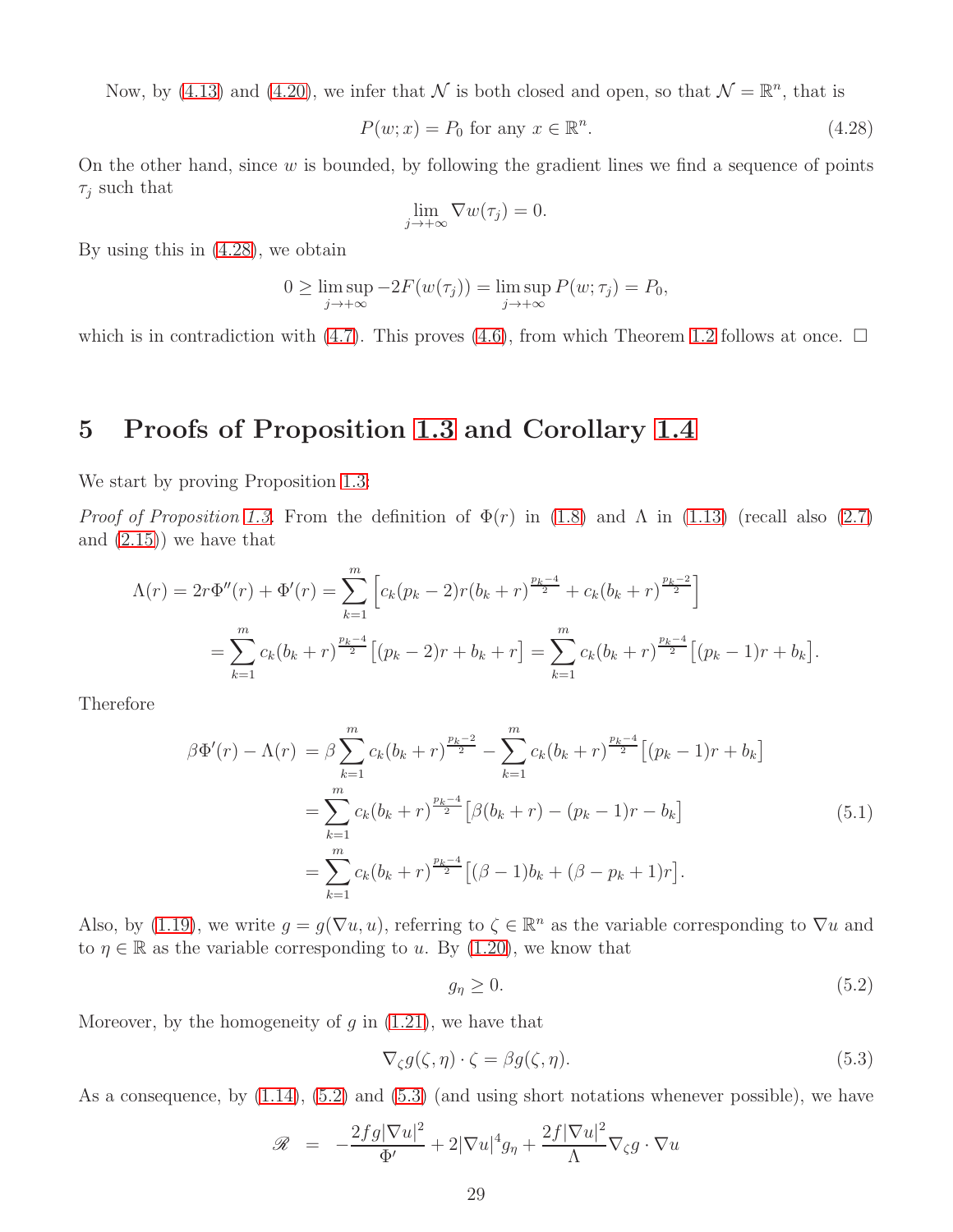$$
\geq -\frac{2fg|\nabla u|^2}{\Phi'} + \frac{2\beta fg|\nabla u|^2}{\Lambda} \n= \frac{2fg|\nabla u|^2}{\Lambda \Phi'} (\beta \Phi' - \Lambda).
$$

Hence, recalling [\(5.1\)](#page-28-4), we obtain

<span id="page-29-1"></span>
$$
\mathcal{R} \ge \frac{2fg|\nabla u|^2}{\Lambda \Phi'} \sum_{k=1}^m c_k (b_k + |\nabla u|^2)^{\frac{p_k - 4}{2}} \left[ (\beta - 1)b_k + (\beta - p_k + 1)|\nabla u|^2 \right].
$$
 (5.4)

Now we claim that

<span id="page-29-0"></span>
$$
\Xi := fg \sum_{k=1}^{m} c_k (b_k + |\nabla u|^2)^{\frac{p_k - 4}{2}} \left[ (\beta - 1)b_k + (\beta - p_k + 1)|\nabla u|^2 \right] \ge 0.
$$
 (5.5)

To prove [\(5.5\)](#page-29-0) we distinguish six cases, according to the different assumptions in [\(1.22\)](#page-5-3)-[\(1.27\)](#page-5-4). To start with, let us assume that [\(1.22\)](#page-5-3) is satisfied. Then, we have that

$$
\Xi = f g c_1 (b_1 + |\nabla u|^2)^{\frac{p_1-4}{2}} \left[ (\beta - 1) b_1 + (\beta - p_1 + 1) |\nabla u|^2 \right] = f g c_1 (b_1 + |\nabla u|^2)^{\frac{p_1-4}{2}} (p_1 - 2) b_1 \ge 0,
$$

and this proves  $(5.5)$  in this case. The same way can be used to discuss cases  $(1.23)$  and  $(1.24)$ , we omit them here.

If instead [\(1.25\)](#page-5-7) is satisfied, we find that  $(\beta - 1)b_k + (\beta - p_k + 1)|\nabla u|^2 \ge 0$  and consequently  $\Xi \ge 0$ , which shows  $(5.5)$  in this case.

In addition, if [\(1.26\)](#page-5-8) is satisfied, we see that

$$
\beta - p_k + 1 \le \beta - p_1 + 1 \le 0,
$$

and thus

$$
\Xi = fg \sum_{k=1}^{m} c_k |\nabla u|^{p_k - 4} (\beta - p_k + 1) |\nabla u|^2 \ge 0.
$$

Finally, if [\(1.27\)](#page-5-4) holds true, we see that

$$
\Xi = f g c_1 (b_1 + |\nabla u|^2)^{\frac{p_1 - 4}{2}} [(\beta - 1)b_1 + (\beta - p_1 + 1)|\nabla u|^2] = 0.
$$

This completes the proof of [\(5.5\)](#page-29-0).

Then, the desired result follows from  $(5.4)$  and  $(5.5)$ .

With the previous work, we can now establish Corollary [1.4,](#page-6-0) which gives a series of concrete situations in which our main gradient estimate holds true.

*Proof of Corollary [1.4.](#page-6-0)* By either [\(1.28\)](#page-6-1) or [\(1.29\)](#page-6-2) we have the validity of either [\(1.11\)](#page-3-5) or [\(1.12\)](#page-3-6) and consequently, by Proposition [1.1,](#page-3-0) we deduce that either Assumption A or Assumption B is satisfied.

This is one of the cornerstones to apply Theorem [1.2.](#page-4-4) The other fundamental ingredient to apply Theorem [1.2](#page-4-4) lies in the reminder estimate [\(1.17\)](#page-4-5), which we are now going to check. To this end, we want to exploit Proposition [1.3](#page-5-1) and, for this, we need to verify that its assumptions are fulfilled in our setting. Indeed, we have that  $(1.20)$  and  $(1.21)$  follow from  $(1.30)$  and  $(1.31)$ . Furthermore, at least one among  $(1.22)-(1.27)$  $(1.22)-(1.27)$  is satisfied, in light of  $(1.32)-(1.37)$  $(1.32)-(1.37)$ . Condition [1.19](#page-5-2) is also fulfilled, due to the structure of g in [\(1.38\)](#page-6-6). Therefore, all the hypotheses of Proposition [1.3](#page-5-1) are satisfied, and consequently we deduce from Proposition [1.3](#page-5-1) that  $\mathcal{R} \geq 0$ .

This in turn gives that condition [\(1.17\)](#page-4-5) is satisfied and, as a consequence, we are in the position of exploiting Theorem [1.2.](#page-4-4) In this way, the desired result in  $(1.39)$  plainly follows from  $(1.18)$ .  $\Box$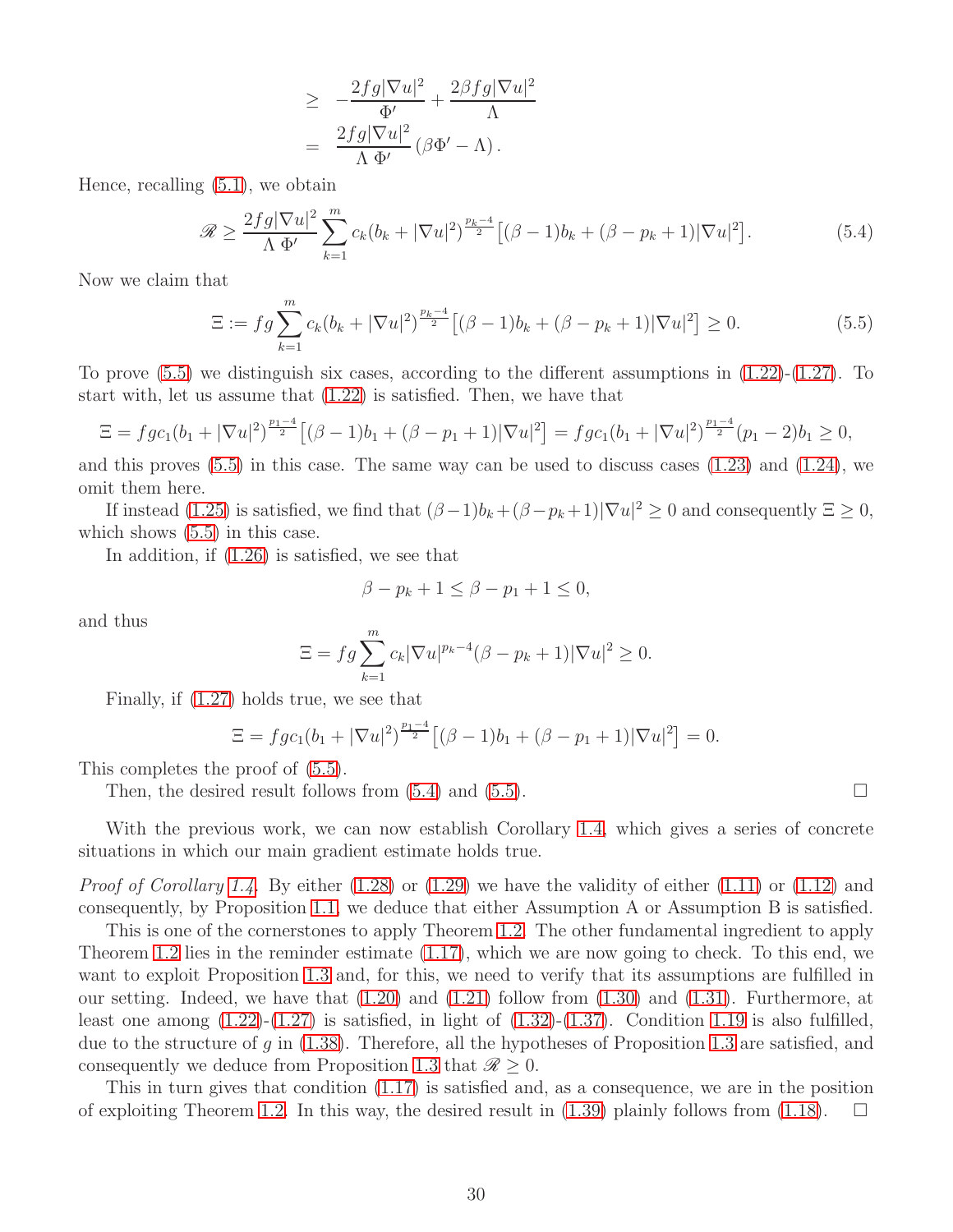### <span id="page-30-0"></span>6 Proof of Theorem [1.7](#page-10-1)

In this section, we prove Theorem [1.7.](#page-10-1) After our preliminary work, this part follows closely some arguments in [\[CGS94,](#page-32-0) [FV13\]](#page-33-16). We provide full details in the specific case in which we are interested, for the facility of the reader.

*Proof of Theorem [1.7.](#page-10-1)* We take  $x_0$  and  $r_0$  as in the statement of Theorem [1.7](#page-10-1) and we define

$$
\mathcal{V} := \{ x \in \mathbb{R}^n \text{ s.t. } u(x) = r_0 \}.
$$

Notice that  $x_0 \in V$ , and hence  $V \neq \emptyset$ . Furthermore, by the continuity of u, we have that V is closed. We claim that

<span id="page-30-1"></span>
$$
\mathcal{V} \text{ is also open.} \tag{6.1}
$$

From this, we would obtain that  $V = \mathbb{R}^n$ , which is the thesis of Theorem [1.7.](#page-10-1) Therefore we focus on the proof of [\(6.1\)](#page-30-1). For this, we fix  $\hat{y} \in V$  and  $\hat{w} \in S^{n-1}$ . For any  $t \in \mathbb{R}$ , we define

$$
\varphi(t) := u(\hat{y} + t\hat{w}) - u(x_0).
$$

We claim that there exist positive constants  $c$  and  $C$  such that

<span id="page-30-4"></span>
$$
|\varphi'(t)| \le C|\varphi(t)|, \qquad \text{for all } t \in (-c, c). \tag{6.2}
$$

For this, we define

<span id="page-30-3"></span>
$$
\hat{p} := \begin{cases} p & \text{if Assumption A holds with } p > 2, \\ 2 & \text{otherwise.} \end{cases}
$$
\n(6.3)

We also make use of the function  $\Psi$  introduced in the proof of Lemma [3.1,](#page-17-3) which satisfies the functional identity

$$
\Psi^{-1}(r) = 2r\Phi'(r) - \Phi(r)
$$
, for all  $r \in [0, +\infty)$ .

Let also

$$
G(r) := \Psi^{-1}(r) - \epsilon r^{\hat{p}/2}.
$$

The parameter  $\epsilon > 0$  will be chosen conveniently small with respect to  $M := ||u||_{W^{1,\infty}(\mathbb{R}^n)}$  and to the structural constants given in either [\(1.5\)](#page-2-5) or [\(1.7\)](#page-2-6). Observe that if  $M = 0$ , then  $u = 0$  in  $\mathbb{R}^n$  and so the result is true.

Now we take  $r \in (0, M^2]$ , with  $M > 0$ , and  $\sigma := (\sqrt{r}, 0, \ldots, 0) \in \mathbb{R}^n$  and we use [\(1.13\)](#page-3-4) and [\(1.3\)](#page-2-2), and either  $(1.5)$  or  $(1.7)$ , to see that

<span id="page-30-2"></span>
$$
\Lambda(r) = 2r\Phi''(r) + \Phi'(r)
$$
\n
$$
= |\sigma|^{-2} \sum_{i,j} a_{ij}(\sigma) \sigma_i \sigma_j
$$
\n
$$
\geq \begin{cases}\nC_1(a+|\sigma|)^{p-2} & \text{if Assumption A holds and } p > 2, \\
\frac{C_1}{(a+|\sigma|)^{2-p}} & \text{if Assumption A holds and } p \in (1,2], \\
\frac{C_1}{1+|\sigma|} & \text{if Assumption B holds} \\
\frac{C_1|\sigma|^{p-2}}{1+|\sigma'|} & \text{if Assumption A holds and } p > 2, \\
\frac{C_1}{(a+M)^{2-p}} & \text{if Assumption A holds and } p \in (1,2], \\
\frac{C_1}{1+M} & \text{if Assumption B holds}\n\end{cases}
$$
\n(6.4)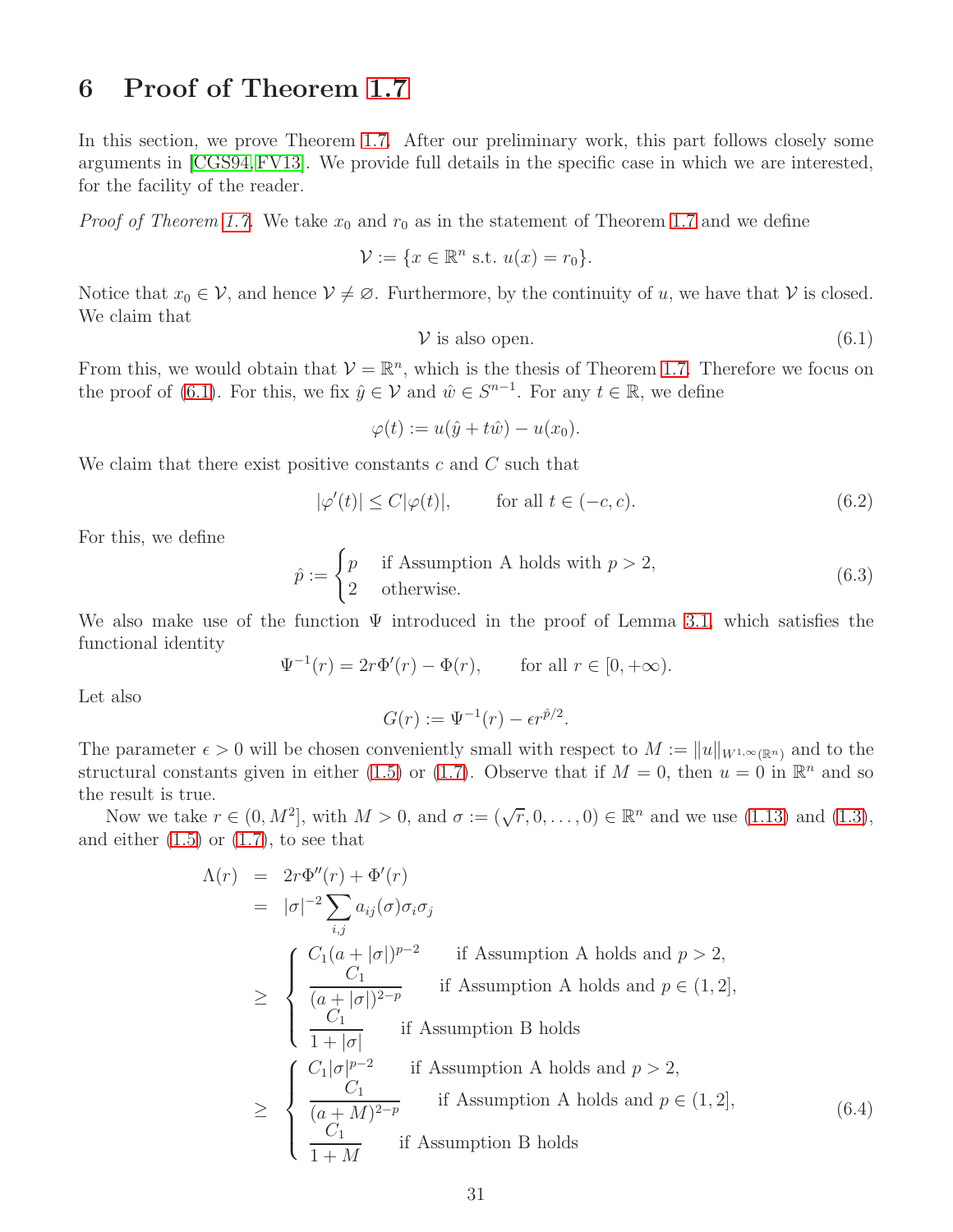$$
\geq \begin{cases} \frac{\epsilon p}{2} r^{p/2-1} & \text{if Assumption A holds and } p > 2, \\ \epsilon & \text{if Assumption A holds and } p \in (1, 2], \\ \epsilon & \text{if Assumption B holds} \end{cases}
$$
  
=  $\frac{\epsilon \hat{p}}{2} r^{\hat{p}/2-1}$ ,

as long as  $\epsilon$  is small enough.

Furthermore, notice that, by  $\Phi(0) = 0$  and either [\(1.4\)](#page-2-3) or [\(1.6\)](#page-2-4), we have that  $G(0) = 0$ . Also, by  $(1.13)$ , we have

$$
G'(r) := \Lambda(r) - \frac{\epsilon \hat{p}}{2} r^{\hat{p}/2 - 1}
$$

for any  $r > 0$  and therefore  $G'(r) \ge 0$  for any  $r \in (0, M^2]$ , thanks to  $(6.4)$  (as long as  $\epsilon$  is small enough). As a consequence,  $G(r) \geq 0$  and therefore

<span id="page-31-0"></span>
$$
\Psi^{-1}(r) \ge \epsilon r^{\hat{p}/2} \tag{6.5}
$$

for any  $r \in (0, M^2]$ . By taking  $r := |\nabla u(\hat{y} + t\hat{w})|^2$  in [\(6.5\)](#page-31-0) and using [\(1.18\)](#page-4-6), we obtain

<span id="page-31-2"></span>
$$
\begin{split} |\varphi'(t)|^{\hat{p}} &\leq |\nabla u(\hat{y} + t\hat{w})|^{\hat{p}} \\ &\leq \frac{1}{\epsilon} \Psi^{-1} (|\nabla u(\hat{y} + t\hat{w})|^2) \\ &\leq \frac{2}{\epsilon} F(u(\hat{y} + t\hat{w})) \\ &= \frac{2}{\epsilon} \big[ F(u(\hat{y} + t\hat{w})) - F(u(x_0)) \big]. \end{split} \tag{6.6}
$$

Now, we claim that if r is sufficiently close to  $r_0$  then there exists  $C_0 > 0$  such that

<span id="page-31-1"></span>
$$
\left| F(r) - F(r_0) \right| \le C_0 |r - r_0|^{\hat{p}}.
$$
\n(6.7)

To check this we distinguish two cases, according to the value of  $\hat{p}$ . First of all, if  $\hat{p} = 2$ , we use a second order Taylor expansion of  $F$ , and we conclude that

$$
|F(r) - F(r_0)| \le \sup_{\rho \in [r_0 - 1, r_0 + 1]} |F''(\rho)| |r - r_0|^2,
$$

from which [\(6.7\)](#page-31-1) plainly follows in this case.

If, on the other hand,  $\hat{p} \neq 2$ , then the setting in [\(6.3\)](#page-30-3) gives that Assumption A holds true with  $p = \hat{p} > 2$ . Then, in this case [\(6.7\)](#page-31-1) follows from [\(1.45\)](#page-10-0). The proof of (6.7) is therefore complete.

Now, plugging (6.7) into (6.6), we get that there exists 
$$
c > 0
$$
 small enough such that

$$
|\varphi'(t)|^{\hat{p}} \le \frac{2C_0}{\epsilon} |u(\hat{y} + t\hat{w}) - u(x_0)|^{\hat{p}} = \frac{2C_0}{\epsilon} |\varphi(t)|^{\hat{p}}, \quad t \in (-c, c).
$$

Taking  $C = \left(\frac{2C_0}{\epsilon}\right)$  $\frac{C_0}{\epsilon}$ <sup>1/ $\hat{p}$ </sup>, we obtain [\(6.2\)](#page-30-4), as desired.

From [\(6.2\)](#page-30-4) we obtain that the function  $t \mapsto |\varphi(t)|^2 e^{-2Ct}$  is non-increasing for small t. Accordingly,  $|\varphi(t)| \leq |\varphi(0)|e^{Ct} = 0$  for small t, that is  $\varphi(t)$  vanishes identically (for small t, independently of  $\hat{w}$ ). By varying  $\hat{w}$ , we obtain that u is constant in a small neighborhood of  $\hat{y}$ . This proves [\(6.1\)](#page-30-1) and thus Theorem [1.7.](#page-10-1)  $\Box$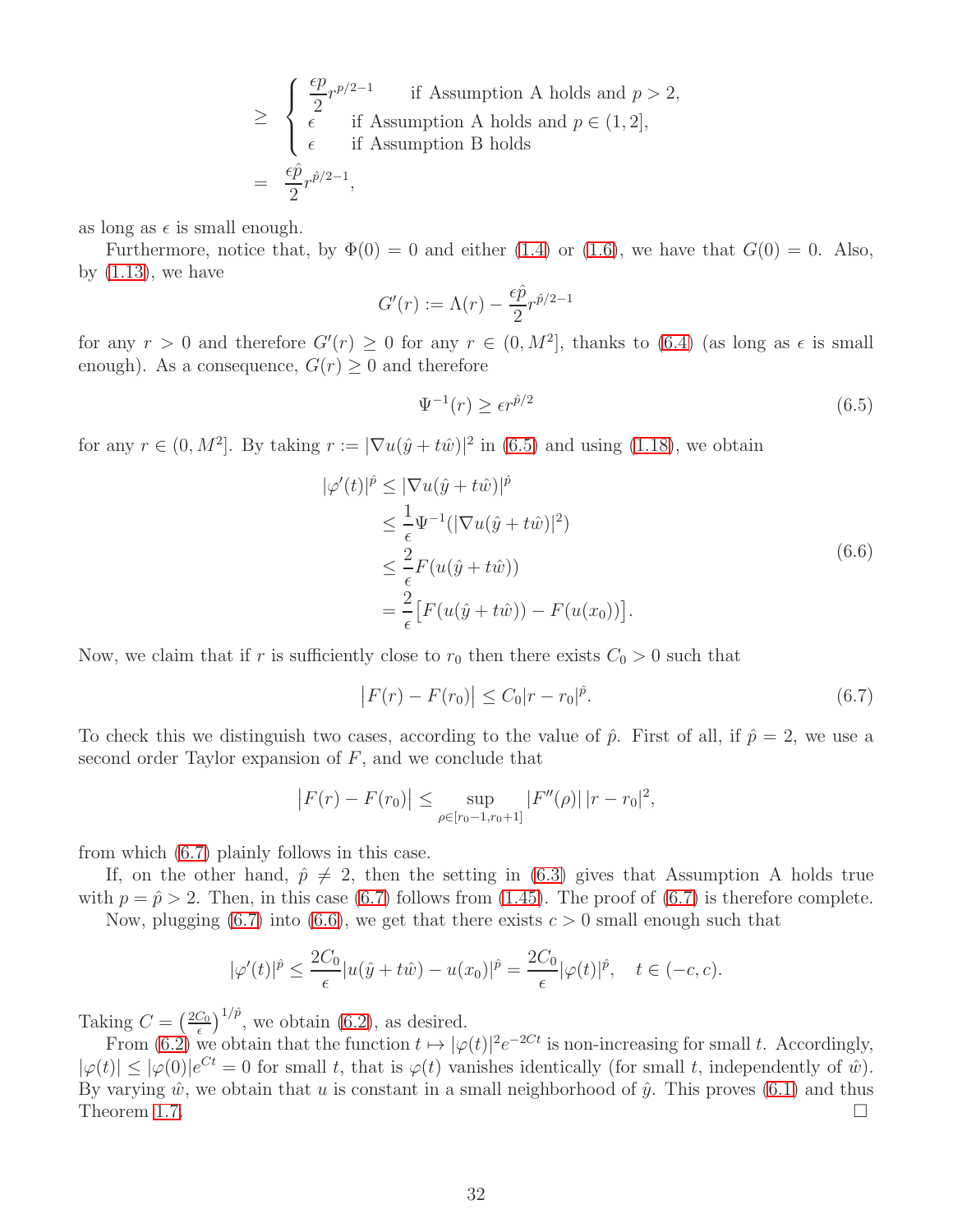### Acknowledgments

Cecilia Cavaterra has been partially supported by GNAMPA (Gruppo Nazionale per l'Analisi Matematica, la Probabiliti $\zeta^{\frac{1}{2}}$ e le loro Applicazioni) of INdAM (Istituto Nazionale di Alta Matematica).

Serena Dipierro has been supported by the DECRA Project DE180100957 "PDEs, free boundaries and applications".

Serena Dipierro and Enrico Valdinoci have been supported by the Australian Research Council Discovery Project DP170104880 "N.E.W. Nonlocal Equations at Work".

Zu Gao has been supported by the Chinese Scholarship Council. This work was written on the occasion of a very pleasant and fruitful visit of Zu Gao at the Università di Milano, which we thank for the warm hospitality.

# References

- <span id="page-32-11"></span>[AM01] Emilio Acerbi and Giuseppe Mingione, Regularity results for a class of functionals with non-standard growth, Arch. Ration. Mech. Anal. 156 (2001), no. 2, 121–140, DOI 10.1007/s002050100117. MR1814973
- <span id="page-32-9"></span>[And15] Ben Andrews, Moduli of continuity, isoperimetric profiles, and multi-point estimates in geometric heat equations, Surveys in differential geometry 2014. Regularity and evolution of nonlinear equations, Surv. Differ. Geom., vol. 19, Int. Press, Somerville, MA, 2015, pp. 1–47, DOI 10.4310/SDG.2014.v19.n1.a1. MR3381494
- <span id="page-32-8"></span>[AC13] Ben Andrews and Julie Clutterbuck, Sharp modulus of continuity for parabolic equations on manifolds and lower bounds for the first eigenvalue, Anal. PDE 6 (2013), no. 5, 1013–1024, DOI 10.2140/apde.2013.6.1013. MR3125548
- <span id="page-32-10"></span>[AX18] Ben Andrews and Changwei Xiong, Gradient estimates via two-point functions for elliptic equations on manifolds, arXiv e-prints (2018), arXiv:1808.09615, available at <1808.09615>.
- <span id="page-32-3"></span>[BG13] Agnid Banerjee and Nicola Garofalo, Gradient bounds and monotonicity of the energy for some nonlinear singular diffusion equations, Indiana Univ. Math. J. 62 (2013), no. 2, 699–736, DOI 10.1512/iumj.2013.62.4969. MR3158523
- <span id="page-32-5"></span>[BG15a] , Modica type gradient estimates for an inhomogeneous variant of the normalized p-Laplacian evolution, Nonlinear Anal. 121 (2015), 458–468, DOI 10.1016/j.na.2015.02.003. MR3348935
- <span id="page-32-6"></span>[BG15b] , Modica type gradient estimates for reaction-diffusion equations, Geometric methods in PDE's, Springer INdAM Ser., vol. 13, Springer, Cham, 2015, pp. 215–242. MR3587074
- <span id="page-32-12"></span>[BCM18] Paolo Baroni, Maria Colombo, and Giuseppe Mingione, Regularity for general functionals with double phase, Calc. Var. Partial Differential Equations 57 (2018), no. 2, Art. 62, 48, DOI 10.1007/s00526-018-1332-z. MR3775180
- <span id="page-32-1"></span>[Ber27] Serge Bernstein, Über ein geometrisches Theorem und seine Anwendung auf die partiellen Differentialgleichungen vom elliptischen Typus, Math. Z. 26 (1927), no. 1, 551–558, DOI 10.1007/BF01475472 (German). MR1544873
- <span id="page-32-0"></span>[CGS94] Luis Caffarelli, Nicola Garofalo, and Fausto Segàla, A gradient bound for entire solutions of quasilinear equations and its consequences, Comm. Pure Appl. Math. 47 (1994), no. 11, 1457–1473, DOI 10.1002/cpa.3160471103. MR1296785
- <span id="page-32-7"></span>[CFV12] Diego Castellaneta, Alberto Farina, and Enrico Valdinoci, A pointwise gradient estimate for solutions of singular and degenerate PDE's in possibly unbounded domains with nonnegative mean curvature, Commun. Pure Appl. Anal. 11 (2012), no. 5, 1983–2003, DOI 10.3934/cpaa.2012.11.1983. MR2911121
- <span id="page-32-2"></span>[CY75] S. Y. Cheng and S. T. Yau, Differential equations on Riemannian manifolds and their geometric applications, Comm. Pure Appl. Math. 28 (1975), no. 3, 333–354, DOI 10.1002/cpa.3160280303. MR0385749
- <span id="page-32-4"></span>[CFV14] Matteo Cozzi, Alberto Farina, and Enrico Valdinoci, Gradient bounds and rigidity results for singular, degenerate, anisotropic partial differential equations, Comm. Math. Phys. 331 (2014), no. 1, 189–214, DOI 10.1007/s00220-014-2107-9. MR3231999